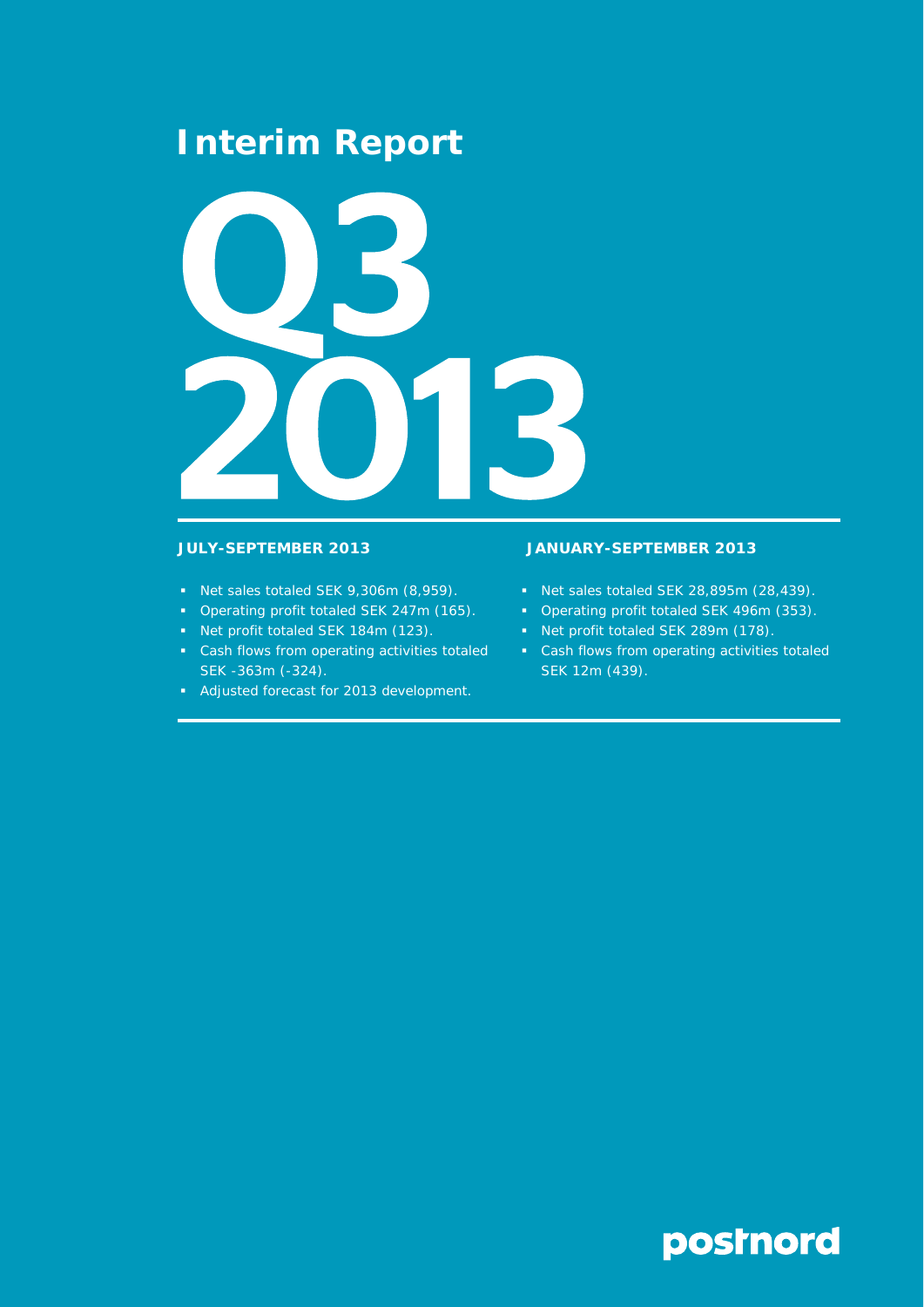## **Contents**

| 01 Message from the CEO                          | P <sub>2</sub> |
|--------------------------------------------------|----------------|
| 02 Highlights                                    | <b>P4</b>      |
| <b>03 PostNord Group</b>                         | P <sub>6</sub> |
| <b>04 Business operations</b>                    | <b>P10</b>     |
| 05 Parent company                                | <b>P12</b>     |
| <b>06 Review report</b>                          | <b>P13</b>     |
| 07 Condensed consolidated financial statements   | <b>P14</b>     |
| 08 Condensed parent company financial statements | <b>P31</b>     |
| 09 Quarterly data                                | <b>P33</b>     |
| 10 Calendar/Contacts                             | <b>P34</b>     |

PostNord offers communication and logistics solutions to, from and within the Nordic region. A Nordic leader in our field, we meet our customers under the Posten, Post Danmark, PostNord Logistics and Strålfors brands.

PostNord was formed in 2009 through the merger of Post Danmark A/S and Posten AB. The parent company, PostNord AB, is a Swedish public company headquartered in Solna, Sweden. PostNord is owned 40% by the Danish state and 60% by the Swedish state. Votes are allocated 50/50 between the owners.

Operations are run in three areas: Mail (business areas Mail Denmark and Mail Sweden), Logistics and Strålfors. In 2012, PostNord had sales of SEK 39 billion and 40,000 employees.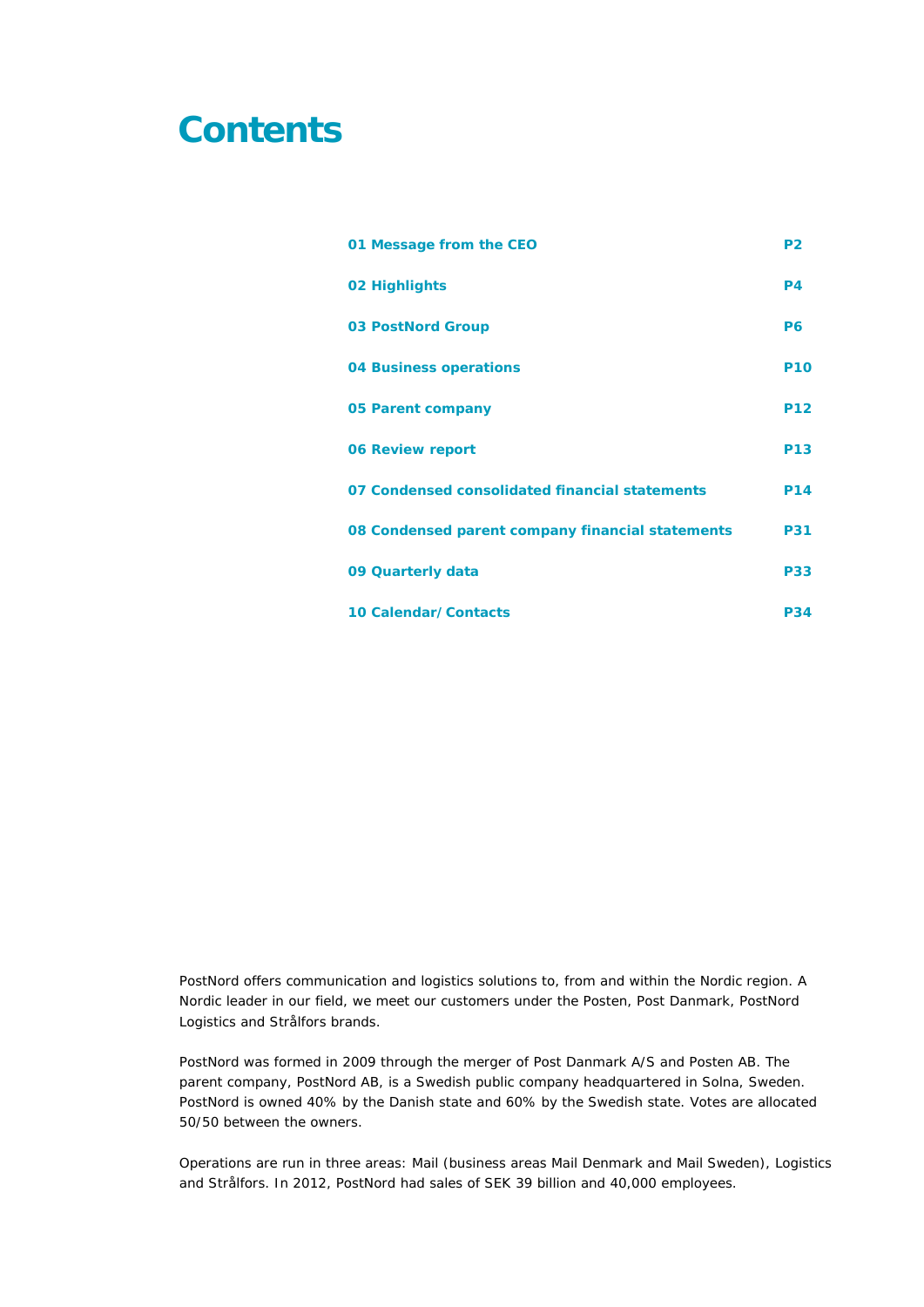# **01 Message from the CEO**

## **FOCUS ON EXECUTION AND CAPTURING EFFECTS**

**PostNord's net sales for the third quarter were up 4 percent year-on-yearas a result of acquisitions. Excluding acquisitions and currency effects, net sales were largely unchanged, a reflection of the continued dramatic decline in mail volumes and the acquired and organic growth within the Logistics business. The e-commerce market continued to grow strongly in the Nordic region.** 

PostNord's operating profit improved year-on-year in the quarter due to sales growth, lower restructuring costs and the efficiency improvements and adaptations of the business that have been implemented to counter declining mail volumes in the long term. The integration of acquired businesses is essentially proceeding according to plan.

E-commerce continues its strong growth. The online trade in goods in the Nordic region grew an estimated 15-20 percent during the first half of the year, and growth was strong also during the third quarter. Large retailers are investing more in e-commerce. Furthermore, thanks to constant Internet access, consumers are increasingly opting to compare prices and make their purchases online after looking at products in physical stores. PostNord's B2C parcel volumes were up 11 percent during the quarter.

PostNord aims to be a leading Nordic logistics operator, deliver the market's most efficient communication solutions and be customers' first choice in the Nordics for e-commerce deliveries and home deliveries. Our corporate strategy is focused on further strengthening our position and laying a new foundation for long-term growth and profitability. We have come a long way in this work, but we also observe that margins for the mail businesses as awhole are too low. Earnings for the Danish mail business in particular need to improve. The Logistics business continues to grow, organically as well as through acquisitions, although under low profitability. Strålfors' profitability is too low. I see it as a priority to sharpen our focus on execution and capturing effects. We will continue to cut costs rapidly, increase the share of variable costs and employ capital more effectively.

We operate in markets that are undergoing major structural transformation. Increased digitization reduces demand for mail distribution, while at the same time increasing demand for logistics solutions for the distribution of goods. Although this is a serious challenge, PostNord is in an excellent position to capitalize on the structural transformation. We are market leader in several areas and have the Nordic region's most extensive distribution network. We have strong brands and customer relationships, and a profound understanding of our customers' needs and opportunities to compete using logistics and communication solutions.

PostNord has a vital role to play in the Nordic business life and society. Part of this role is providing regulated universal postal service in Sweden and Denmark. We want to continue to assure good universal postal service, and this calls for the evolution of regulatory provisions in line with market needs. In Denmark, a draft revision of postal legislation is being circulated for comment. The proposed revisions would adjust the legislation to market changes and provide relief for Post Danmark.

*Håkan Ericsson President & CEO*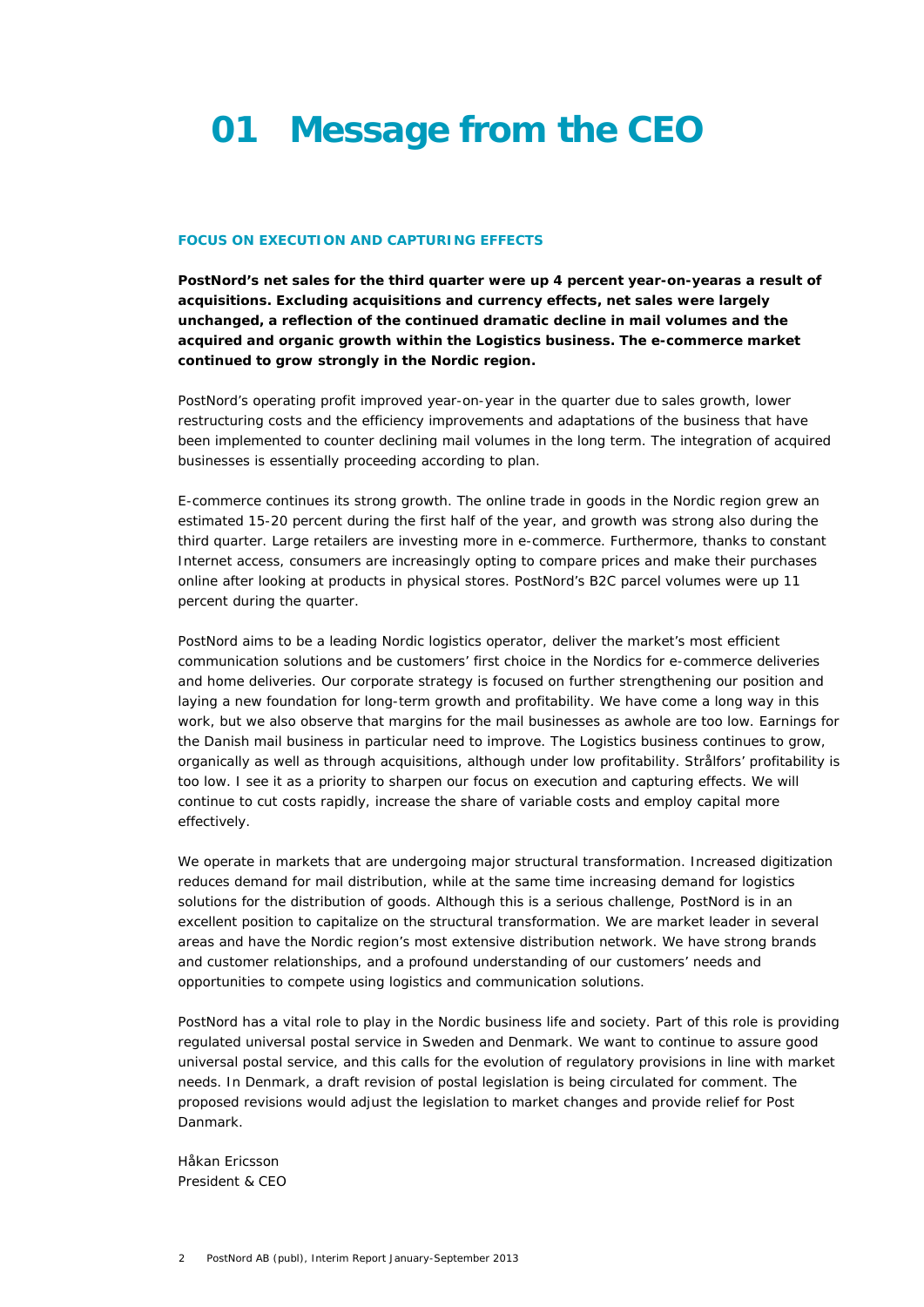## **FINANCIAL OVERVIEW AND KEY RATIOS**

|                                                        | Jul-Sep Jul-Sep |                        |          | Jan-Sep Jan-Sep |                         |        | Jan-Dec                 |  |  |
|--------------------------------------------------------|-----------------|------------------------|----------|-----------------|-------------------------|--------|-------------------------|--|--|
| SEKm, unless otherwise specified                       | 2013            | 2012                   | Δ        | 2013            | 2012                    | Δ      | 2012                    |  |  |
| <b>INCOME STATEMENT</b>                                |                 |                        |          |                 |                         |        |                         |  |  |
| Net sales                                              | 9,306           | 8,959                  | 4%       | 28,895          | 28,439                  | 2%     | 38,920                  |  |  |
| Other income                                           | 56              | 68                     | $-18%$   | 164             | 191                     | $-14%$ | 253                     |  |  |
| Income                                                 | 9,362           | 9,027                  | 4%       | 29,059          | 28,630                  | $1\%$  | 39,173                  |  |  |
| Operating expenses                                     | $-8,717$        | $-8,448$ <sup>1)</sup> | $-3%$    | $-27,365$       | $-27,035$ <sup>1)</sup> | $-1%$  | $-36,770$ <sup>1)</sup> |  |  |
| Participations in the earnings of associated companies | $\overline{2}$  | 4                      | $-50%$   | 9               | 5                       | 80%    | 7                       |  |  |
| <b>Operating profit (EBITDA)</b>                       | 647             | 583 1)                 | 11%      | 1,703           | $1,600$ <sup>1)</sup>   | 6%     | $2,410$ <sup>1)</sup>   |  |  |
| Depreciation and impairments                           | $-400$          | $-418$                 | 4%       | $-1,207$        | $-1,247$                | 3%     | $-1,899$                |  |  |
| Operating profit (EBIT)                                | 247             | $165$ <sup>1)</sup>    | 50%      | 496             | $353-1$                 | 41%    | $511^{-1}$              |  |  |
| Net financial items                                    | $-63$           | $-46$ <sup>1)</sup>    | $-37%$   | $-149$          | $-108$ <sup>1)</sup>    | $-38%$ | $-144$ <sup>1)</sup>    |  |  |
| Profit before tax                                      | 184             | $119-1$                | 55%      | 347             | $245$ <sup>1)</sup>     | 42%    | $367^{1}$               |  |  |
| Tax                                                    |                 | 41)                    | $>100\%$ | $-58$           | $-67$ <sup>1)</sup>     | 13%    | $-120$ <sup>1)</sup>    |  |  |
| Net profit                                             | 184             | $123$ <sup>1)</sup>    | 50%      | 289             | $178^{1}$               | 62%    | $247$ <sup>1)</sup>     |  |  |
| <b>CASH FLOWS</b>                                      |                 |                        |          |                 |                         |        |                         |  |  |
| Cash flows from operating activities                   | $-363$          | $-324$                 |          | 12              | 439                     |        | 1,825                   |  |  |
| <b>FINANCIAL POSITION</b>                              |                 |                        |          |                 |                         |        |                         |  |  |
| Cash and cash equivalents                              | 1,286           | 3,622                  | $-64%$   | 1,286           | 3.622                   | $-64%$ | 3,046                   |  |  |
| Equity                                                 | 8,987           | $7,214$ <sup>1)</sup>  | 25%      | 8,987           | $7.214$ <sup>1)</sup>   | 25%    | $7,533$ <sup>1)</sup>   |  |  |
| Net debt                                               | 4,009           | $5,017$ <sup>1)</sup>  | 20%      | 4,009           | $5,017$ 1)              | 20%    | 4,299 1)                |  |  |
| <b>KEY RATIOS</b>                                      |                 |                        |          |                 |                         |        |                         |  |  |
| Operating margin (EBIT), %                             | 2.6             | 1.8 <sup>1</sup>       |          | 1.7             | 1.2 <sup>1</sup>        |        | 1.3 <sup>1</sup>        |  |  |
| Operating margin (EBITDA), %                           | 6.9             | 6.5 <sup>1</sup>       |          | 5.9             | 5.6 <sup>1</sup>        |        | 6.2 <sup>1</sup>        |  |  |
| Return on equity, rolling 12-month, %                  | 4.4             | n/a                    |          | 4.4             | n/a                     |        | 2.6 <sup>1</sup>        |  |  |
| Return on capital employed, rolling 12-month, %        | 5.6             | n/a                    |          | 5.6             | n/a                     |        | 4.7 <sup>1</sup>        |  |  |
| Earnings per share, SEK                                | 0.09            | $0.06$ <sup>1)</sup>   |          | 0.14            | $0.09$ <sup>1)</sup>    |        | $0.12$ <sup>1)</sup>    |  |  |
| Net debt/EBITDA, rolling 12-month, times               | 1.6             | n/a                    |          | 16              | n/a                     |        | 1.8 <sup>1</sup>        |  |  |
| Financial preparedness                                 | 3,286           | 5,622                  |          | 3,286           | 5.622                   |        | 5.046                   |  |  |
| Equity-Assets ratio, end of period, %                  | 36              | 27 <sup>1</sup>        |          | 36              | 27 <sup>1</sup>         |        | 28 <sup>1</sup>         |  |  |
| Average number of employees                            | 40,050          | 40,552                 |          | 39,268          | 39,476                  |        | 39,713                  |  |  |

1) Restated due to revised IAS 19, Employee Benefits.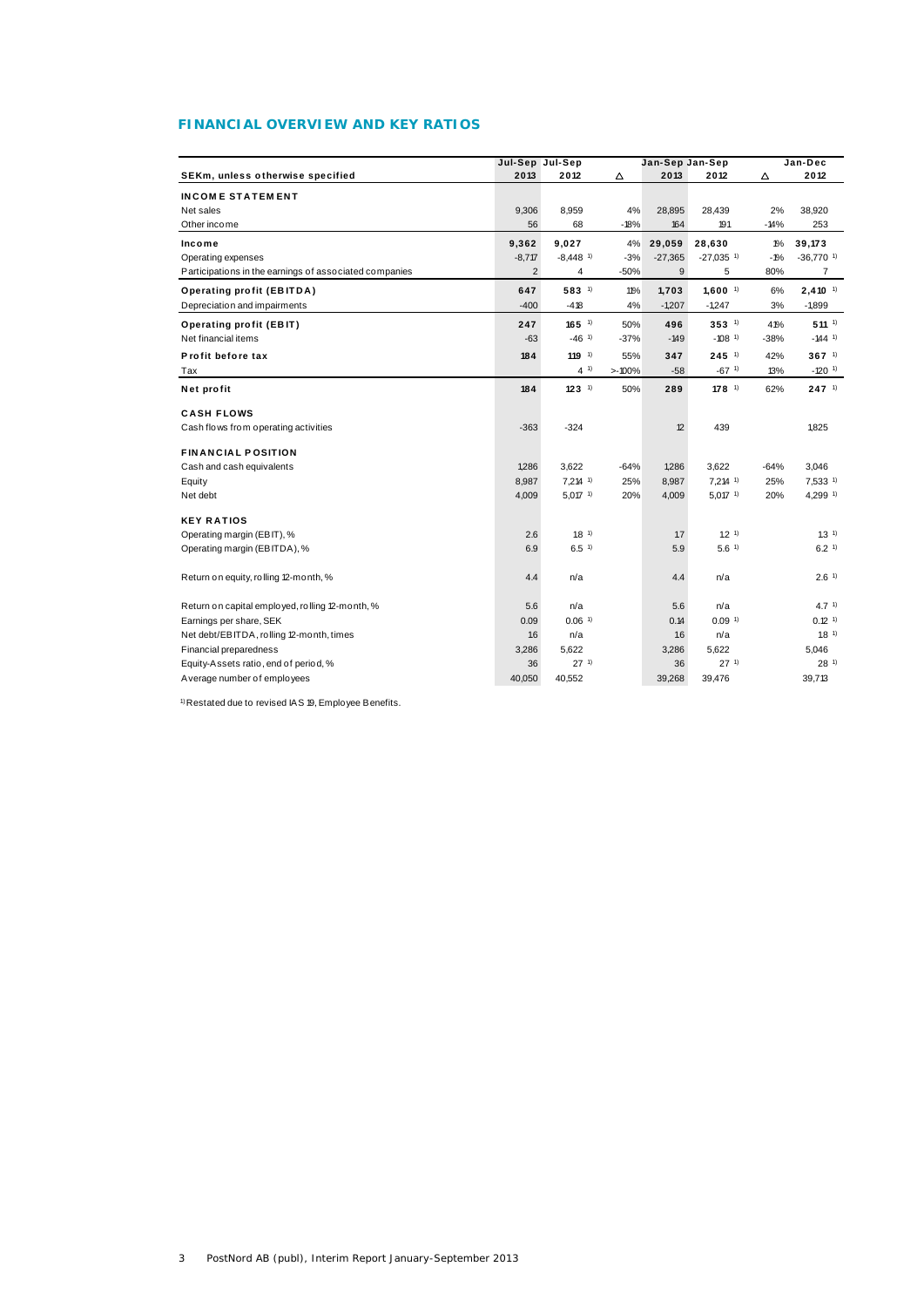## **02 Highlights**

## **HIGHLIGHTS**

#### Acquisition of printing and inserting business

On July 22, 2013 PostNord announced its signing of an agreement to acquire the assets of Itella's printing and inserting business in Poland. Through the acquisition, PostNord's Strålfors business area strengthens its position in the Polish market. The business had 50 employees in 2012.

## New President & CEO

On July 23, 2013 Håkan Ericsson was presented as PostNord's next President & CEO. Mr. Ericsson took up the post on October 1.

#### Launch of new logistics brand

On September 2, 2013 PostNord launched a new brand, PostNord Logistics, that integrates the group's Nordic logistics offer. The brand will be introduced by stages in 2013-2014.

## New agreement with Nya Wermlands-Tidningen AB

On September 6, 2013 PostNord subsidiary Tidningstjänst AB signed an agreement with Nya Wermlands-Tidningen AB for the distribution of 13 Swedish newspapers, including Arvika Nyheter, Enköpings-Posten, Karlskoga-Kuriren, Nya Wermlands-Tidningen and Skaraborgs Allehanda. The agreement represents an intensification and extension of existing collaboration.

#### Postage rates raised in Denmark

On September 30, 2013 Post Danmark announced that prices for mailing letters will be changed as of January 1, 2014. The price for a priority letter weighing up to 50 grams will be raised 1.00 DKK to 9.00 DKK, while the price for mailing a non-priority letter will be raised 0.50 DKK to 6.50 DKK.

## Dispute regarding Posten's licensing requirements

On September 27, 2013 the Administrative Court in Stockholm issued a ruling on the 2012 Licensing Requirements, upholding the Post and Telecom Agency's (PTS) extremely stringent regulatory requirements which may harm Posten's competitiveness. Posten appealed the ruling to the Administrative Court of Appeals. On September 11 the PTS issued new licensing requirements effective October 1, 2013 through September 30, 2015. The new version include transparency requirements equivalent to the 2011 requirements, but the PTS reserves the right to amend the requirements following final judicial review of the 2012 version.

### Draft revision of Danish postal legislation circulated for comment

In September a draft revision of Danish postal legislation was circulated to relevant authorities for comment. The Ministry of Transport announced in June that a broad parliamentary majority supported an amendment of the Postal Act in order to maintain good postal service in light of the extensive decline in mail volumes. Under the proposed revisions, delivery obligation terms would be revised as of 2014 and represent market adjustments for Post Danmark as national postal operator.

## New collective agreements in Sweden

New collective agreements for the industry Communication, which includes most of the Group's businesses in Sweden, were signed in September and October. Parties to the agreement are employers' organization Almega and union organizations SEKO, SACO, ST and Ledarna. The new agreements cover a 38-month period commencing June 1, 2013 and are on par in terms of cost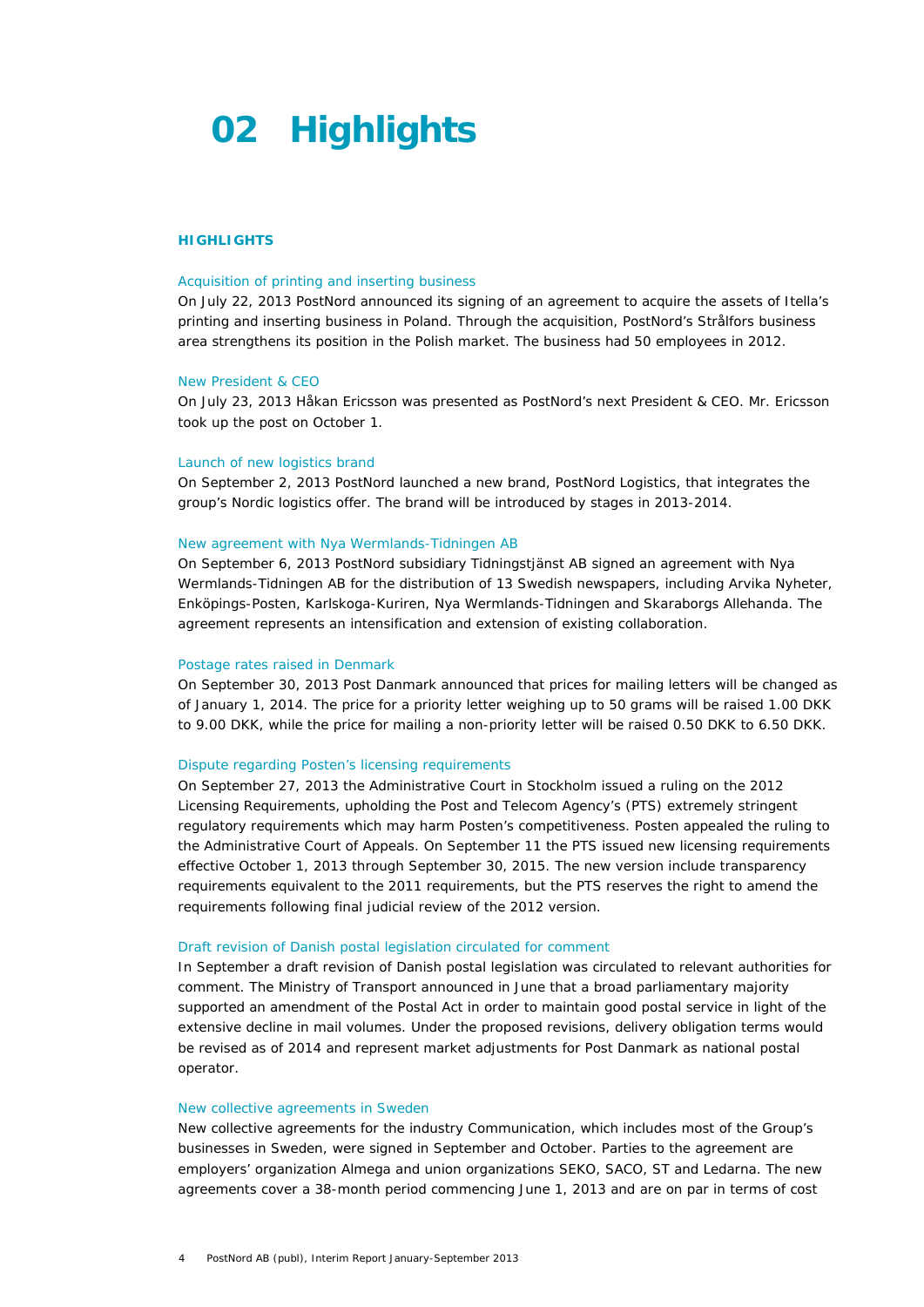with other labor market agreements. New postal agreements were also signed by Posten AB and local union organizations SEKO Posten, ST within Posten and SACO Posten.

## **SUBSEQUENT EVENTS**

## Henrik Höjsgaard to leave PostNord

On October 7, 2013 it was announced that Henrik Höjsgaard will step down as head of business area Logistics to become President and CEO of Proffice AB. Recruitment of his successor is underway.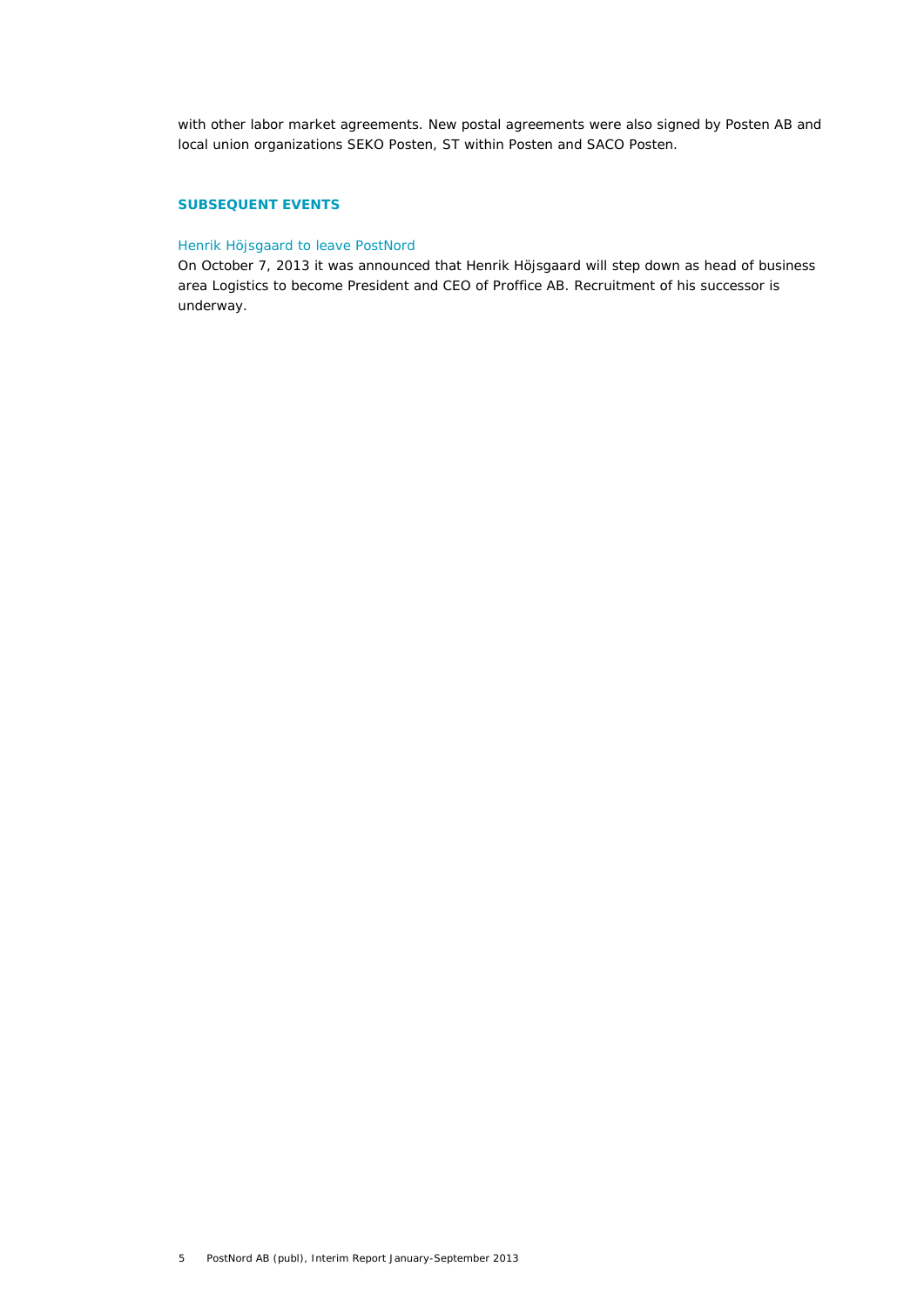## **03 PostNord Group**

#### **POSTNORD GROUP RESULTS**

|                         |           |                         |        |       | Of which,                           |          |                                                      |
|-------------------------|-----------|-------------------------|--------|-------|-------------------------------------|----------|------------------------------------------------------|
| <b>SEKm</b>             | 2013      | 2012                    | Change |       | <b>Acquisitions</b><br>/divestments | Currency | Excl<br>acquisitions,<br>divestments<br>and currency |
| Jul-Sep                 |           |                         |        |       |                                     |          |                                                      |
| Net sales               | 9,306     | 8.959                   | 347    | 4%    | 4%                                  | 0%       | $-1%$                                                |
| Operating expenses      | $-9.117$  | $-8.866$ <sup>1)</sup>  | $-251$ | $-3%$ | $-4%$                               | 0%       | 2%                                                   |
| Operating profit (EBIT) | 247       | $165^{1}$               | 82     | 50%   | $-7%$                               | 4%       | 54%                                                  |
| Jan-Sep                 |           |                         |        |       |                                     |          |                                                      |
| Net sales               | 28.895    | 28.439                  | 456    | 2%    | 5%                                  | $-1%$    | $-2%$                                                |
| Operating expenses      | $-28.572$ | $-28.282$ <sup>1)</sup> | $-290$ | $-1%$ | $-5%$                               | $1\%$    | 3%                                                   |
| Operating profit (EBIT) | 496       | $353^{1}$               | 143    | 41%   | 6%                                  | $-1%$    | 36%                                                  |

1) Restated due to revised IAS 19, Employee Benefits.

#### July-September

PostNord's net sales rose 4% during the third quarter of 2013. The growth took place within business area Logistics, which had an increase in net sales of 14% due to acquisitions and organic growth. Market growth within e-commerce continues to generate demand for the distribution of goods via mail and parcel. Group parcel volumes increased a total of 8%, with B2C parcel volumes up 11%. Mail volumes fell 10% in business area Mail Denmark and 2% in business area Mail Sweden.

Operating expenses rose 3%. Excluding acquisitions and exchange rate effects, expenses fell 2% due to personnel cutbacks and lower restructuring costs. Restructuring costs totaled SEK 75m (104). Transport expenses increased, due primarily to acquisitions but also to volume increases within business area Logistics. Group operating profit improved to SEK 247m (165) and the operating margin to 2.6 (1.8) %.

Net financial items totaled SEK -63m (-46) and were primarily impacted by higher interest expenses due to increased borrowing and reduced interest income due to lower cash and cash equivalents and lower market rates.

Net tax totaled SEK 0m (4). Tax expenses for the quarter were primarily affected by deferred tax on temporary differences in tax valuation between quarters and by deferred tax in loss carryforwards.

Net profit totaled SEK 184m (123). Return on equity, rolling 12-month, totaled 4.4% at the end of the quarter.

### January-September

PostNord's net sales rose 2%. Excluding acquisitions and exchange rate effects, net sales fell 2% due primarily to reduced mail volumes and reduced direct mail revenues within Mail. Mail volumes fell 10% in Mail Denmark and 3% in Mail Sweden. Group net sales were positively impacted by growth of 16% in business area Logistics, a result of acquisitions and organic growth.

Operating expenses increased 1%. Excluding acquisitions and exchange rate effects, expenses fell 3% due to personnel cutbacks and lower restructuring costs. Restructuring costs totaled SEK 423m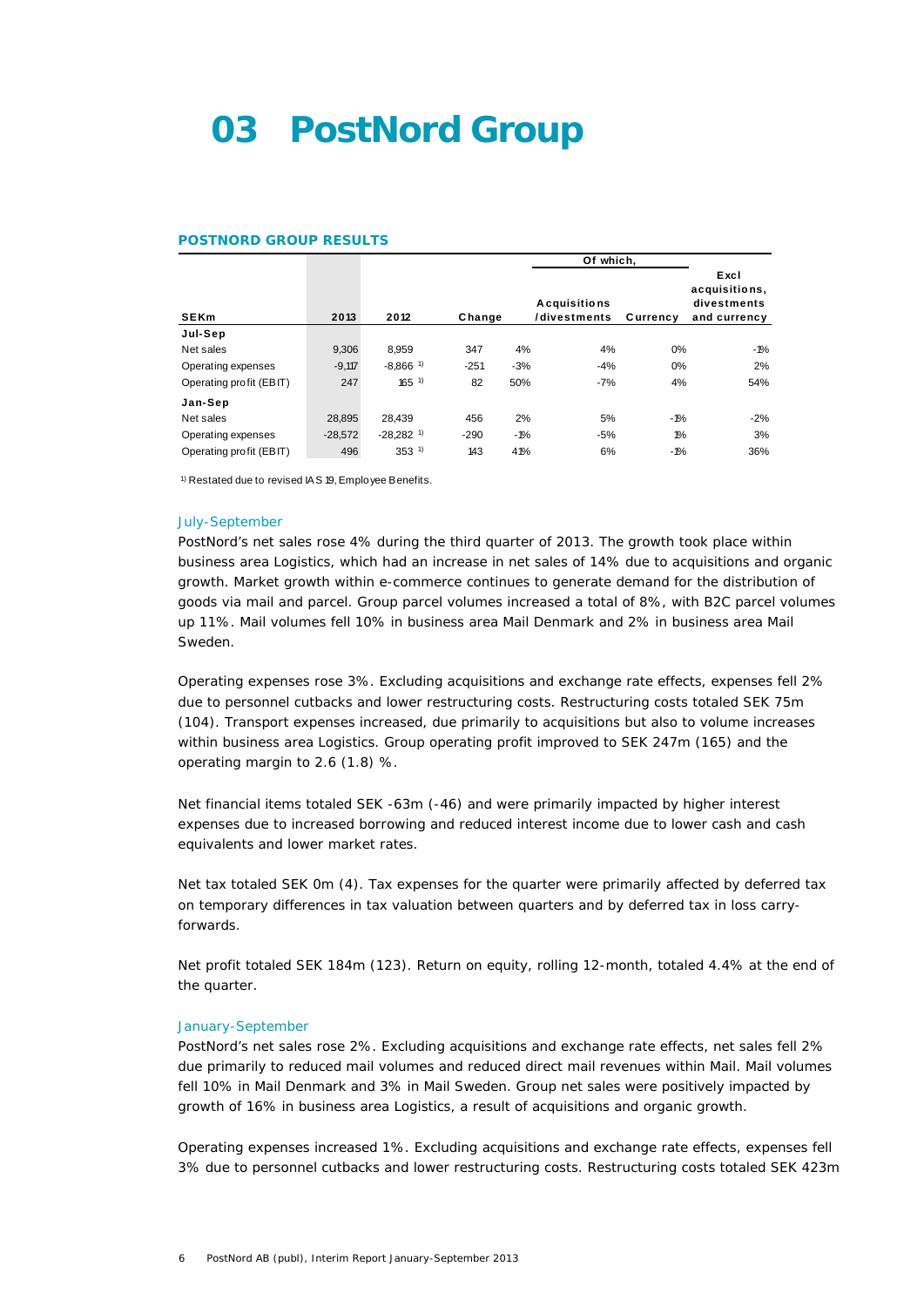(764). Transport expenses increased, due primarily to acquisitions but also to volume increases within business area Logistics.

Group operating profit rose to SEK 496m (353) and the operating margin to 1.7 (1.2) %.

Net financial items totaled SEK -149m (-108). The change was mainly related to increased borrowing costs resulting from a higher average debt portfolio.

Net tax totaled SEK 58m (67). Tax expenses were impacted by the revaluation of deferred tax assets in loss carry-forwards and by deferred tax on temporary differences in tax valuation.

Net profit totaled SEK 289m (178). Return on equity, rolling 12-month, totaled 4.4%.

## **FINANCIAL POSITION**

PostNord has a good financial position. Net debt decreased SEK 881m compared with the previous quarter, totaling SEK 4,009m as of September 30, 2013. The net debt/EBITDA ratio, rolling 12 month, was 1.6. As a result of the reduction of net debt and a gain in equity, the net debt ratioimproved to 0.45. The equity-assets ratio improved to 36% during the quarter.

PostNord's net debt was impacted by the rise in mortgage bond rates, which serve as the reference rate for the present value calculation of pension commitments. The interest rate change of 0.5 percentage points resulted in a SEK 1,438m reduction in pension liabilities. Excess return on pension assets also contributed SEK 175m to the reduction of net debt. For the same reason, equity after tax increased SEK 1,361m. Equity was also negatively impacted by translation effects of SEK 91m due to exchange rate changes.

Financial preparedness totaled SEK 3,286m: SEK 1,286m in cash and cash equivalents and SEK 2,000m in unutilized committed credit. As of September 30, 2013 PostNord held SEK 200m in outstanding commercial papers with maturity of 12 months or less.

Cash and cash equivalents at the end of the period was SEK 1,760m lowerthan on December 31, 2012. The change is primarily due to the year's investments.

## Financial net debt

|                                  | Sep 30 | Sep 30                | <b>Dec 31</b> |
|----------------------------------|--------|-----------------------|---------------|
| <b>SEKm</b>                      | 2013   | 2012                  | 2012          |
| Cash and cash equivalents        | 1286   | 3.622                 | 3.046         |
| Interest-bearing liabilities     | 4.541  | 5.063                 | 4.312         |
| Pension provisions <sup>1)</sup> | 754    | $3.576$ <sup>2)</sup> | $3,033^{2}$   |
| Net debt                         | 4,009  | 5.017                 | 4.299         |

1) Including assets under management.

2) Restated due to revised IAS 19, Employee Benefits.

## **CASH FLOWS**

## July-September

Cash flows from operating activities totaled SEK -363m (-324). Pension payments totaled SEK 268m (270). The liquidity effect as regards utilized provisions totaled SEK 110m (165). Other changes in provisions during the period are mainly attributable to adaptation of the production; see also Note 5, Other Expenses.

Cash flows from changes in working capital are subject to seasonal fluctuations, with the third quarter negatively impacted by the timing of publicholidays. Changes in working capital totaled SEK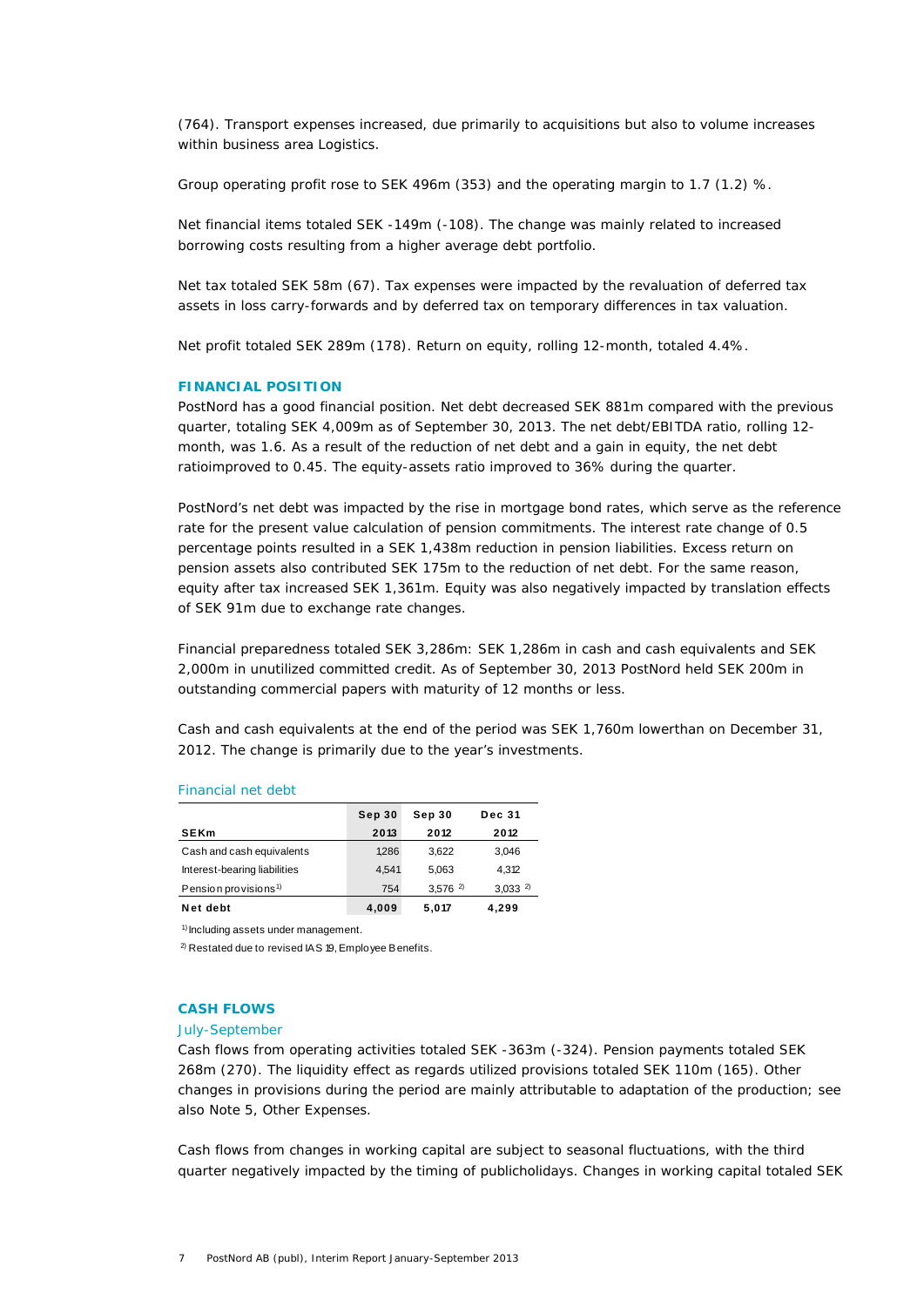-468m (-511). Working capital was also impacted by a decrease in accounts receivable and accounts payable and by settlements to other postal companies.

Cash flows from investing activities totaled SEK 403m (422). Investments in tangible fixed assets totaled SEK 368m (325). Investments were primarily made in production vehicles, transport and sorting equipment and facilities in connection with the establishment of the new terminals in Sweden. Investments in intangible fixed assets totaled SEK 42m (79) and were primarily attributable to development expenditures for the integration of joint IT solutions.

Cash flows from financing activities totaled SEK -114m (1,783). Loan amortization totaled SEK 69m (416) during the period. The group did not raise any new loans during the period; during Q3 2012, new loans totaling SEK 2,262m were raised. Changes in the value of pension benefits totaled SEK 6m (-30).Transfer of pension commitments to the pension fund of SEK 0m (68) was made during the period and SEK 0m (66) was received.

#### January-September

Cash flows from operating activities totaled SEK 12m (439). Cash flows from operating activities before changes in working capital totaled SEK 492 (880). Pension payments totaled SEK 805m (811). Pension liabilities were affected primarily by lower provisions for early retirement pensions and lower earned pensions. The liquidity effect as regards utilized provisions totaled SEK 318m (314). Other changes in provisions during the period are mainly attributable to adaptation of production; see also Note 5, Other Expenses.

Cash flows from investing activities totaled SEK 1,770m (2,448). Investments in tangible fixed assets totaled SEK 1,249m (1,123). Investments in intangible fixed assets totaled SEK 255m (231) and were primarily attributable to development expenditures for joint IT solutions. The net liquidity effect of the acquisition of subsidiaries totaled SEK 343m (1,241). See also Note 12, Acquisitions and Divestments.

Cash flows from financing activities totaled SEK 0m (3,532). The group raised loans of SEK 400m (4,489) during the period, through PostNord's commercial paper program. Loan amortization totaled SEK 219m (423) during the period. Transfer of pension commitments to the pension fund of SEK 0m (283) was made during the period and SEK 0m (281) was received.

### **RISKS AND UNCERTAINTIES**

The group works continuously to manage risks in the group's business areas and group functions. Risk analyses serve as the basis for decision making and are an integral part of operational governance and follow-up. PostNord's Board of Directors and management team have overall responsibility for the group's risk management. During 2013, PostNord has worked to make the level of ambition and focus of group-wide risk management efforts more concrete.

The risks that are deemed to have the greatest impact on the group's profit and financial position are described below. For a detailed description of PostNord's risks and risk management, please refer to the 2012 Annual Report.

## Markets in structural change and changed business conditions

PostNord's markets are characterized by major changes that involve risks related to increased digitization and declining mail volumes. The logistics market is characterized by increased competition and price pressure. The macroeconomic trend has been weak, with continued uncertainty going forward. To meet this trend, PostNord is adapting its operations by making cost adjustments, changing the management structure and governance methods and establishing new production strategies.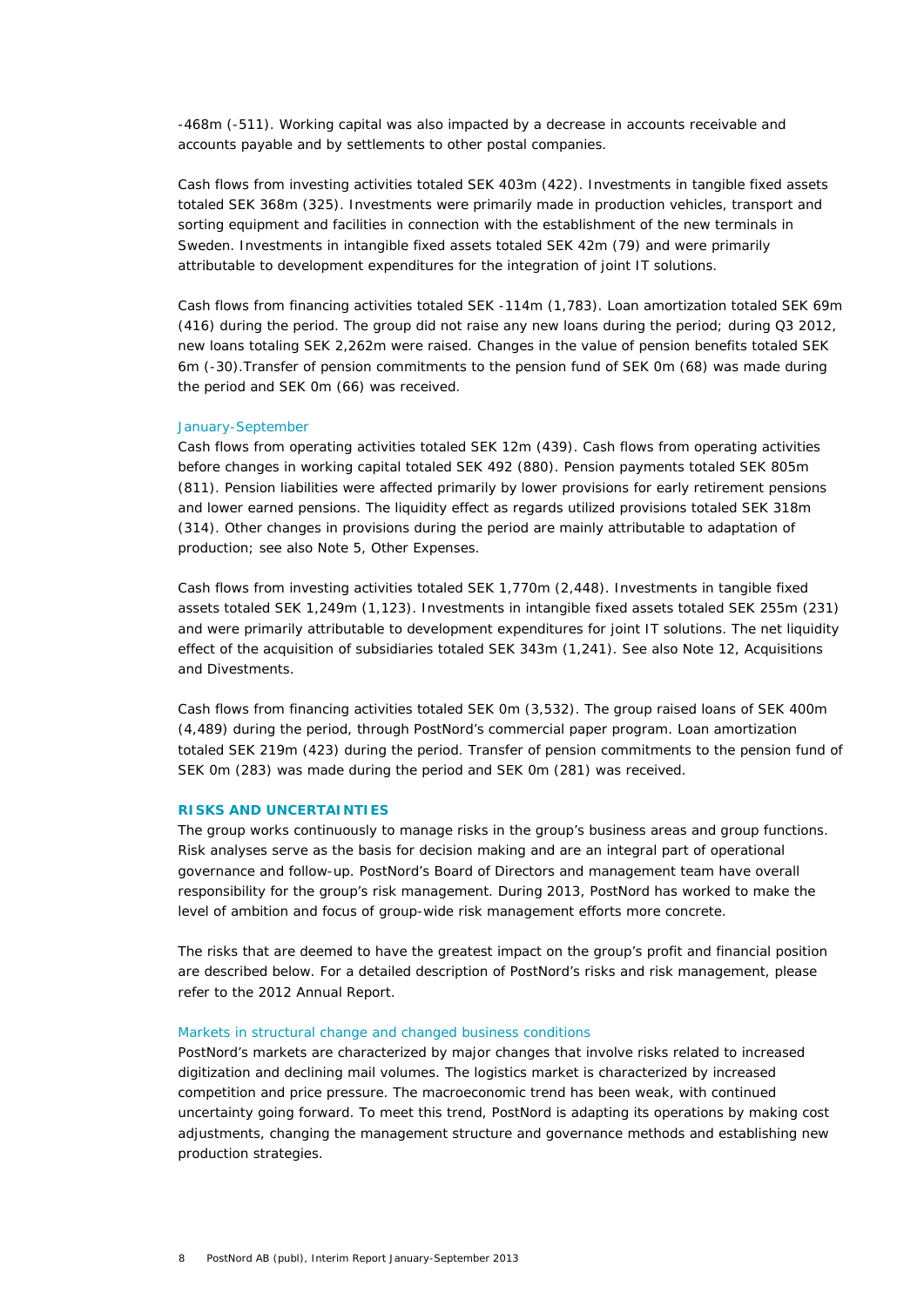#### Changes in laws and regulations

Unforeseen changes in laws and regulations or circumstances regarding licensing requirements impact PostNord's capacity to implement the group's strategic agenda.See Note 9, Pledged Assets and Contingent Liabilities, for information on ongoing litigation regarding 2012 licensing requirements in Sweden.

## Financial exposure

The group's business includes financial risks that may affect profitability as well as financial position. PostNord's goal is to maintain good payment readiness and to limit credit risk and the effects of interest and currency changes in accordance with the group's financial policy.

## Integration and coordination of acquisitions

PostNord has made a number of acquisitions in line with group strategy. Acquisition-driven growth imposes great demand on the integration and coordination of the acquired businesses to capture synergies and ensure a positive earnings trend.

## **2013 OUTLOOK**

Previously presented forecasts are adjusted as follows:

PostNord's corporate strategy entails repositioning group operations to meet market trends within Mail, develop Logistics's position and improve group profitability over the long term. The strategy includes major conversions, with cost reductions alongside investments in production facilities within the Mail business, to improve profitability, scalability and efficiency. It also includes an expansion of the Logistics business under profitability, organically and through potential acquisitions. The changes that have been and will be implemented create conditions for improving profitability, despite lower mail volumes and changes in the product mix.

Continued strong growth for e-commerce in the Nordic countries is projected for the remainder of 2013, with positive effects for parcel and goods distribution volumes within Mail and Logistics. Growth in the Nordic logistics market is expected to exceed GDP growth.

In early 2013 PostNord projected a decline in group mail volumes of approximately 12% in Denmark and 6% in Sweden during the year. Due to somewhat weaker than expected digitization effects during the first nine months of the year, the volume forecast has been adjusted to -10% in Denmark and -4% in Sweden. PostNord projects continued sharp volume declines for mail in coming years.

Efforts to further optimize the businesses and reduce group expenses are concentrated in two areas: ongoing adjustment of the businesses to reduced mail volumes and continued streamlining of central administration. Extensive streamlining measures have been carried out in 2013. Profitability for full-year 2013 is expected to exceed last year's results, but is not expected to reach desired levels. Cash flows from operating activities in 2013 are therefore expected to fall below last year's level.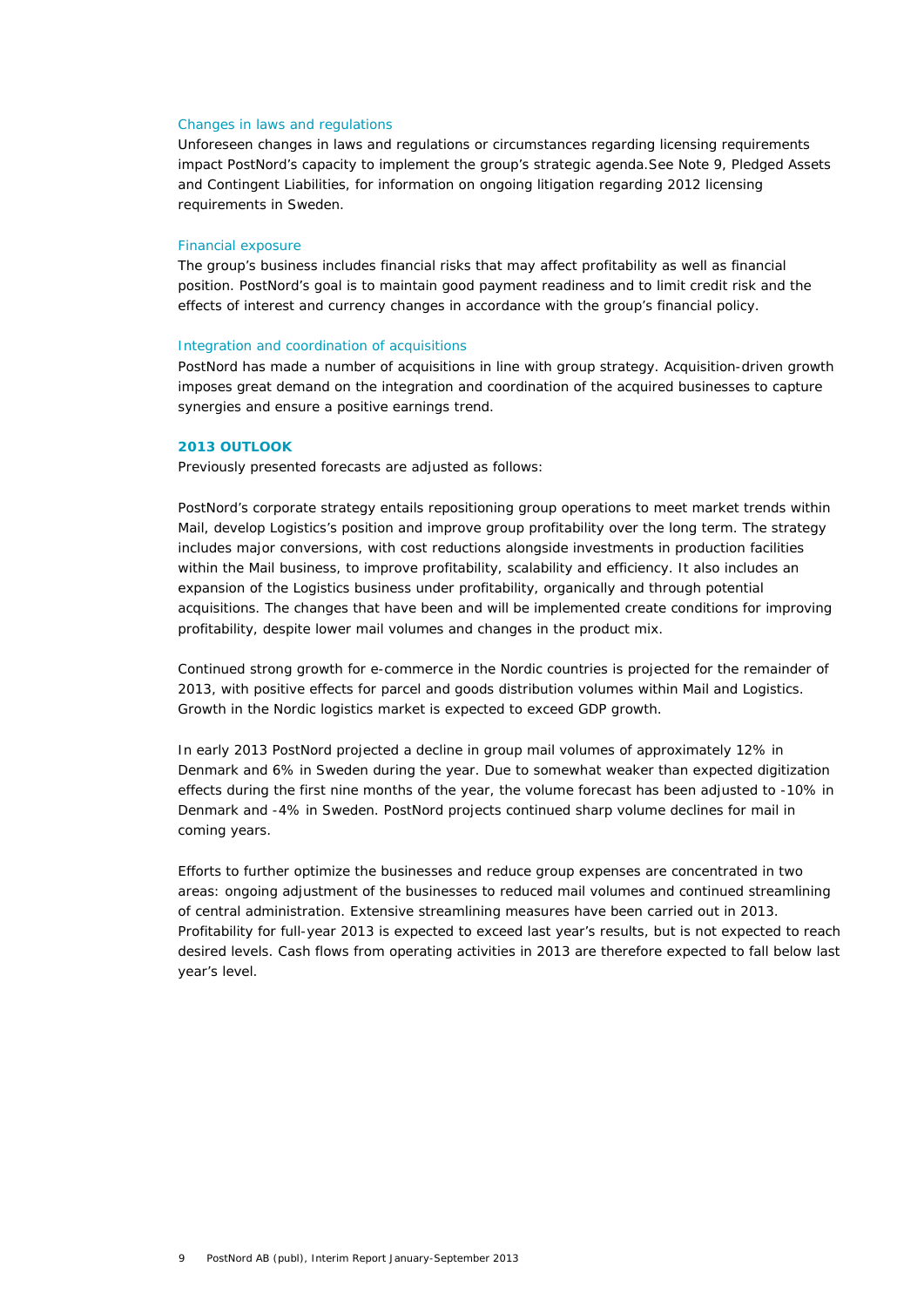## **04 Business operations**

### **JULY-SEPTEMBER**

An organizational change to the group's parcel operation in Denmark was implemented as of January 1, 2013. Due to the reorganization, profit for the Danish parcel operations is reported in Mail and Mail Denmark, and comparative periods for business areas Mail Denmark and Logistics have been restated.

|                                   |        |                       |        |          | Of which,                                          |       |                                      |
|-----------------------------------|--------|-----------------------|--------|----------|----------------------------------------------------|-------|--------------------------------------|
| Jul-Sep, SEKm                     | 2013   | 2012                  | Change |          | Acquisitions<br>/divestments Currency and currency |       | Excl<br>acquisitions,<br>divestments |
| Mail                              |        |                       |        |          |                                                    |       |                                      |
| Net sales <sup>1)</sup>           | 5.547  | $5.582$ <sup>4)</sup> | $-35$  | $-1%$    | 0%                                                 | $1\%$ | $-2%$                                |
| of which, Mail Denmark            | 2,175  | $2,213$ 4)            | $-38$  | $-2%$    | 0%                                                 | 3%    | $-5%$                                |
| of which, Mail Sweden             | 3,448  | 3,440                 | 8      | 0%       |                                                    | 0%    | 0%                                   |
| Operating profit (EBIT)           | 108    | $94^{4}$              | 14     | 15%      | $-1%$                                              | $-1%$ | 18%                                  |
| of which, Mail Denmark            | $-37$  | $-75 - 4$             | 38     | 51%      | 1%                                                 | 0%    | 50%                                  |
| of which, Mail Sweden             | 145    | 169                   | $-24$  | $-14%$   |                                                    | 0%    | $-14%$                               |
| Operating margin, % <sup>2)</sup> | 1.9    | 1.64                  |        |          |                                                    |       |                                      |
| Logistics                         |        |                       |        |          |                                                    |       |                                      |
| Net sales                         | 3,300  | $2,885$ <sup>4)</sup> | 415    | 14%      | 13%                                                | $-1%$ | 2%                                   |
| Operating profit (EBIT)           | 76     | $108^{4}$             | $-32$  | $-30%$   | $-10%$                                             | 2%    | $-21%$                               |
| Operating margin, % <sup>2)</sup> | 2.1    | $3.4^{4}$             |        |          |                                                    |       |                                      |
| <b>Strålfors</b>                  |        |                       |        |          |                                                    |       |                                      |
| Net sales                         | 610    | 611                   | $-1$   | 0%       | 0%                                                 | 0%    | 0%                                   |
| Operating profit (EBIT)           | 18     | 15                    | 3      | 20%      | 0%                                                 | 2%    | 18%                                  |
| Operating margin, % <sup>2)</sup> | 2.9    | 2.4                   |        |          |                                                    |       |                                      |
| Other and eliminations            |        |                       |        |          |                                                    |       |                                      |
| Net sales $1$                     | $-151$ | $-119$                | $-32$  | $-27%$   |                                                    |       |                                      |
| Operating profit (EBIT)           | 45     | $-52^{3}$             | 97     | $>100\%$ |                                                    |       |                                      |

1) Within M ail, internal transactions between business areas have been eliminated.

<sup>2)</sup> Calculation of margins includes other income; see Quarterly Data table.

3) Restated due to revised IAS 19, Employee Benefits.

4) Restated due to reorganization of the group's parcel business in Denmark; see also Note 3.

#### Mail

Net sales for Mail (i.e., business areas Mail Denmark and Mail Sweden) fell 1% during the quarter due to decreases in revenue within Mail Denmark. Mail volumes fell a total of 4%.

Operating expenses fell 1%, primarily due to personnel cutbacks. Operating profit totaled SEK 108m (94) and the operating margin was 1.9 (1.6) %.

## *Mail Denmark*

Net sales for business area Mail Denmark fell 2%, due primarily to decreased volumes. Excluding acquisitions and exchange rate effects, net sales fell 5%. Net sales were impacted by the continued extensive digitization in the Danish market. Mail volumes fell a total of 10%. The impact on net sales was partially countered by price changes for mail. Revenues from Advertisements and Newspapers fell due to a continued weak direct mail market and increased competition. The growing e-commerce of goods contributed to a 2% increase in parcel volumes during the quarter. Parcel revenues were unchanged due to price pressure in the market.

Expenses fell 4%. Excluding acquisitions and exchange rate effects, expenses fell 7%. The decline in expenses was attributable to efforts to continuously adjust to lower mail volumes, mainly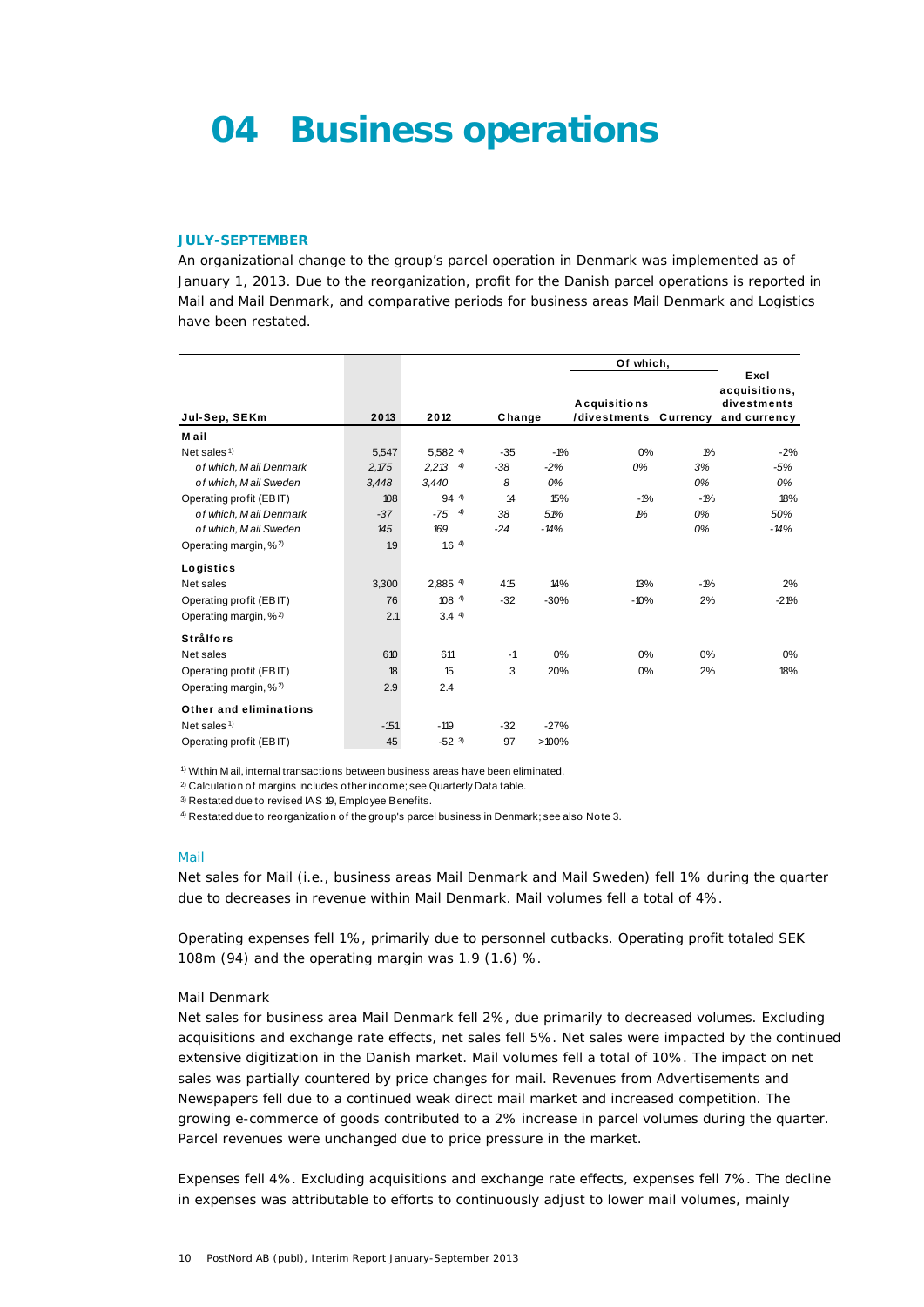through personnel cutbacks. Restructuring costs totaled SEK -11m (12). Operating profit totaled SEK -37m (-75) and the operating margin was negative.

#### *Mail Sweden*

Net sales for business area Mail Sweden were unchanged year-on-year, both before and after acquisitions and exchange rate effects. Mail volumes fell 2% during the quarter. Volume development was positively impacted by calendar effects and the strong development of ecommerce-related services, as indicated by an increase in light parcel volumes and the number of mail items distributed at partner outlets in Sweden. There was also an increase in international ecommerce volumes. Direct mail revenues were negatively affected by a weak advertising market. Newspaper revenues rose due to volume growth for free newspapers.

Expenses increased 1%. Restructuring costs increased to SEK 87m (80), attributable to personnel cutbacks. Expenses for the corresponding period included an earned pension over-provision. Adjusted for these items, personnel expenses fell 1% as a result of rationalizations and adjustments to reduced mail volumes. Increased international e-commerce volumes resulted in increased expenses. Operating profit fell to SEK 145m (169) and the operating margin was 4.0 (4.6) %.

## **Logistics**

Net sales for business area Logistics increased 14%. Organically, excluding acquisitions and exchange rate effects, the business area's net sales increased 2%. The acquisitions were of Byrknes Auto AS, Nordisk Kyl Logistik AB and Transbothnia AB. Calendar effects contributed to net sales growth. Businesses in Sweden report continued organic growth, while net sales for the Norwegian businesses had weaker growth than last quarter due to increased competition and slower market development. The businesses in Denmark, Finland and Germany reported growth. The growth of e-commerce generated an increase in parcel volumes and parcel revenues. The largest increase is seen within B2C parcels, which have a lower profit margin than B2B parcels. Demand for third-party logistics developed positively.

Expenses increased 14%. Excluding acquisitions and exchange rate effects, expenses rose 3% due to volume increases. Restructuring costs totaled SEK 1m (4). Operating profit totaled SEK 76m (108) and the operating margin fell to 2.1 (3.4) %. The earnings trend is primarily attributable to weaker organic growth in Norway and the product mix development for parcels.

#### Strålfors

Net sales for Strålfors were unchanged year-on-year. The acquisition of the assets of Itella's printing and inserting business in Poland was concluded during the quarter. Net sales increased in growth divisions Data Management, Marketing Communication and Service Fulfillment. The market for the Business Communication division was weak during the quarter and revenues declined. Business Communication is the division that is most exposed to competition from digital alternatives.

Expenses fell 1%, mainly due to lower restructuring costs. Restructuring costs totaled SEK 0m (5). Operating profit increased to SEK 18m (15) and the operating margin to 2.9 (2.4) %.

### Other and eliminations

The profit improvement within Other and eliminations is attributable to pension effects.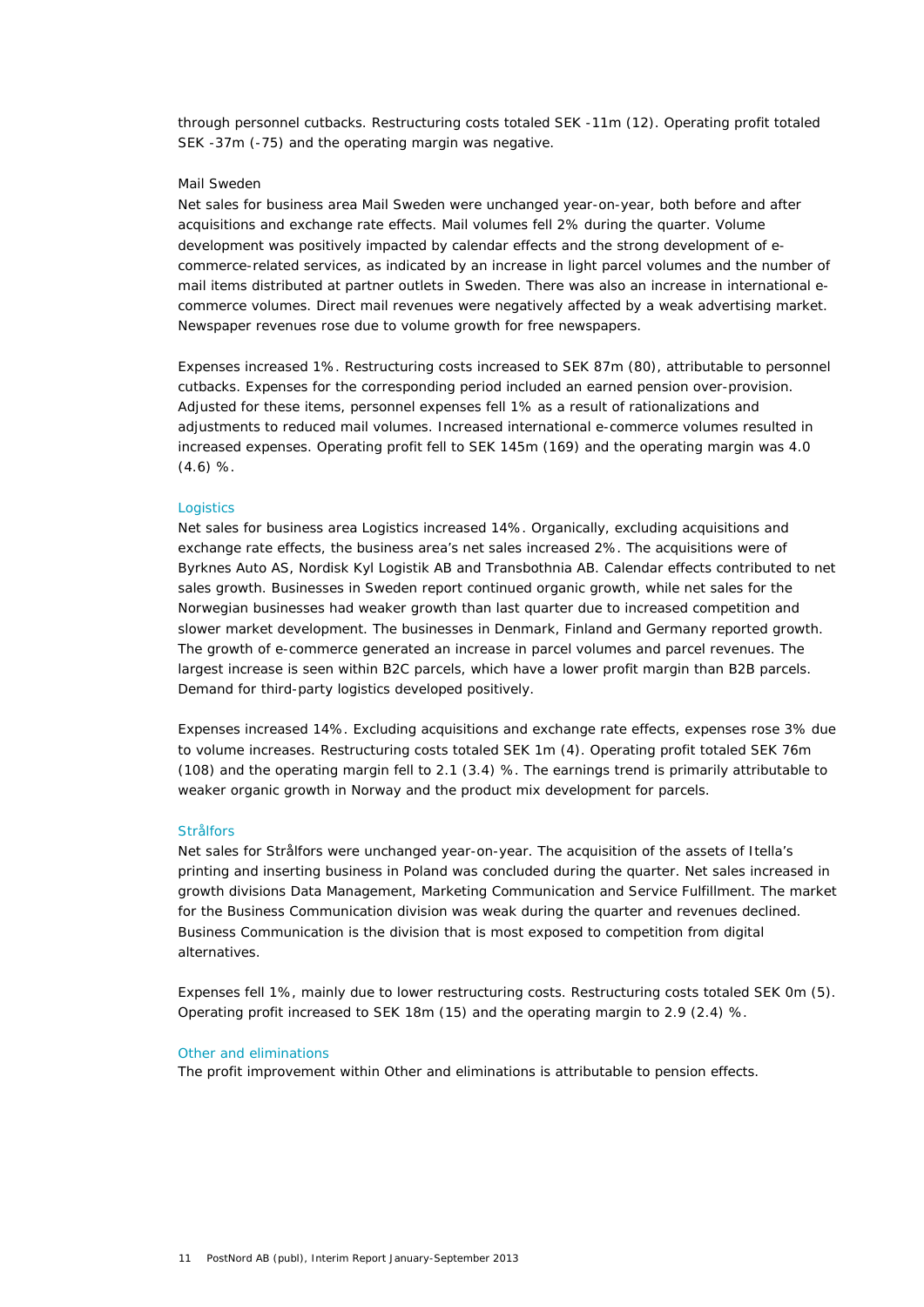## **05 Parent company**

## **PARENT COMPANY**

The parent company, PostNord AB, ran a very limited inter-company service operation and had only two employees as of September 30, 2013: the Group CFO and the Head of Group Strategy. No net sales were reported during the interim period. Operating expenses totaled SEK 5m (11) for the quarter and SEK 25m (39) for the interim period. Financial items totaled SEK -10m (-4) for the quarter and SEK 737m (2,474) for the interim period. Of financial items for the interim period, SEK 773m (2,473) was attributable to dividends from subsidiaries. Net profit totaled SEK -9m (-9) for the quarter and SEK 730m (2,452) for the interim period.

Solna, November 6, 2013 PostNord AB (publ)

Håkan Ericsson *President and Chief Executive Officer* 

This report has been reviewed by the auditors.

PostNord AB (publ) is required to disclose this information under the Security Markets Act. The information was submitted for publication on November 7, 2013 at 8:30 AM CET.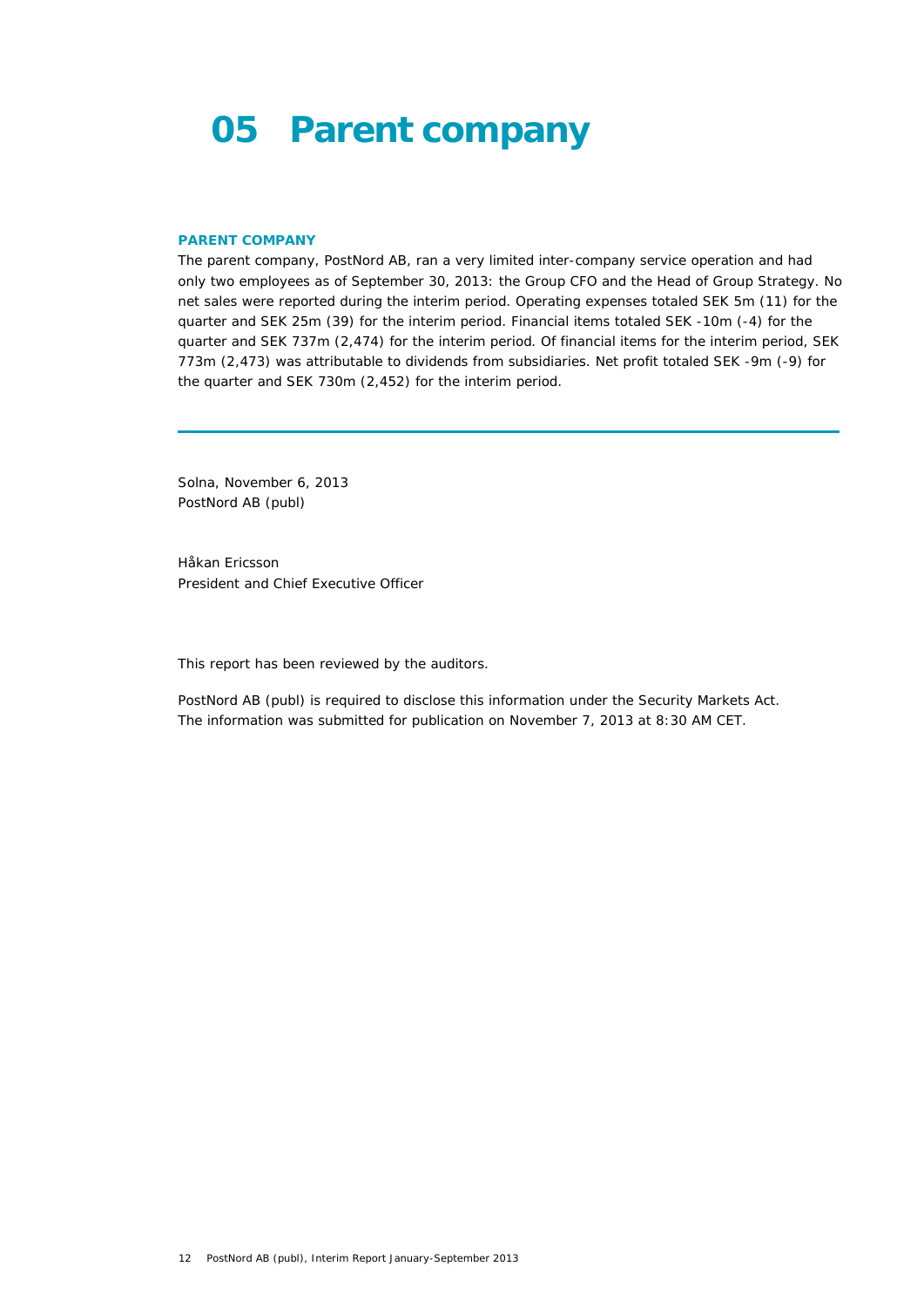## **06 Review report**

PostNord AB (publ) Corp. ID no. 556771-2640

### Introduction

We have reviewed the interim financial information (interim report) of PostNord AB (publ) as of September 30, 2013 and the nine-month period then ended. The board of directors and the managing director are responsible for the preparation and presentation of this interim report in accordance with IAS 34 and the Annual Accounts Act. Our responsibility is to express a conclusion on this interim report based on our review.

#### Scope of review

We conducted our review in accordance with the Standard on review engagements SÖG 2410 Review of Interim Financial Information Performed by the Independent Auditor of the Entity. A review of interim financial information consists of making inquiries, primarily of persons responsible for financial and accounting matters, and applying analytical and other review procedures. A review is substantially less in scope than an audit conducted in accordance with International Standards on Auditing and other generally accepted auditing practices and consequently does not enable us to obtain assurance that we would become aware of all significant matters that might be identified in an audit. Accordingly, we do not express an audit opinion.

#### Conclusion

Based on our review, nothing has come to our attention that causes us to believe that the interim report is not prepared, in all material respects, for the group in accordance with IAS 34 and the Annual Accounts Act, and for the parent company, in accordance with the Annual Accounts Act.

Stockholm, November 6, 2013 KPMG AB

Helene Willberg

*Authorized public accountant*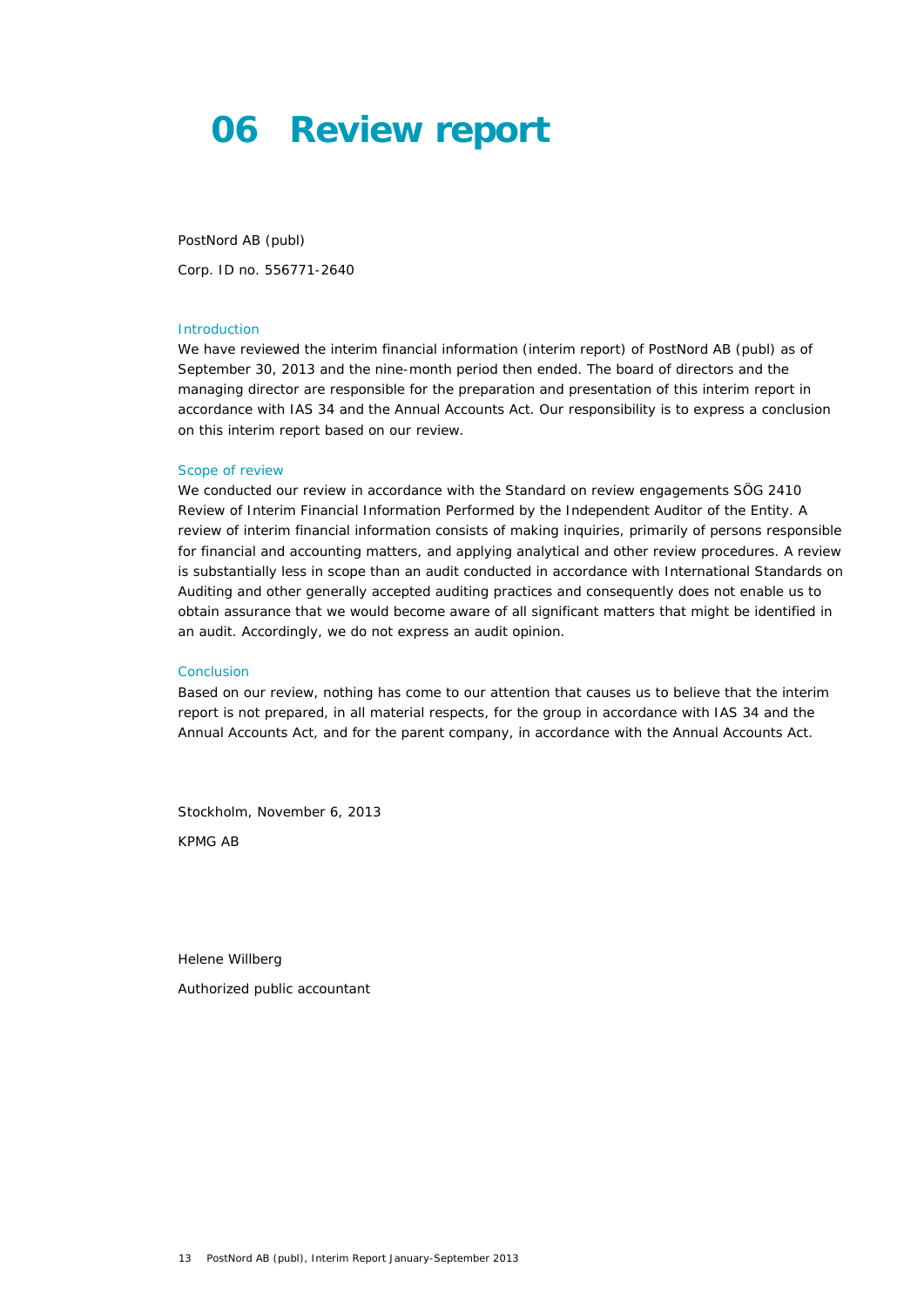## **07 Condensed consolidated financial statements**

## **INCOME STATEMENT**

|                                                        |      | Jul-Sep        | Jul-Sep                |        |           | Jan-Sep Jan-Sep         | Jan-Dec |                         |
|--------------------------------------------------------|------|----------------|------------------------|--------|-----------|-------------------------|---------|-------------------------|
| <b>SEKm</b>                                            | Note | 2013           | 2012                   | Δ      | 2013      | 2012                    | Δ       | 2012                    |
|                                                        | 1, 2 |                |                        |        |           |                         |         |                         |
| Net sales                                              |      | 9,306          | 8,959                  | 4%     | 28,895    | 28,439                  | 2%      | 38,920                  |
| Other income                                           |      | 56             | 68                     | $-18%$ | 164       | 191                     | $-14%$  | 253                     |
| Income                                                 | 3    | 9,362          | 9,027                  | 4%     | 29,059    | 28,630                  | $1\%$   | 39,173                  |
| Personnel expenses                                     | 4    | $-4,250$       | $-4.197$ <sup>1)</sup> | $-1%$  | $-13,717$ | $-13,672$ <sup>1)</sup> | 0%      | $-18,338$ <sup>1)</sup> |
| Transport expenses                                     |      | $-2,253$       | $-2,040$               | $-10%$ | $-6,554$  | $-5,919$                | $-11%$  | $-8,084$                |
| Other expenses                                         | 5    | $-2,214$       | $-2,211$               | 0%     | $-7,094$  | $-7,444$                | 5%      | $-10,348$               |
| Depreciation and impairments                           |      | $-400$         | $-418$                 | 4%     | $-1,207$  | $-1,247$                | $-3%$   | $-1,899$                |
| <b>Expenses</b>                                        |      | $-9,117$       | $-8,866$ <sup>1)</sup> | $-3%$  | $-28,572$ | $-28,282$ <sup>1)</sup> | $-1%$   | $-38,669$ <sup>1)</sup> |
| Participations in the earnings of associated companies |      | $\overline{2}$ | $\overline{4}$         | $-50%$ | 9         | 5                       | 80%     | $\overline{7}$          |
| <b>OPERATING PROFIT</b>                                |      | 247            | $165$ <sup>1)</sup>    | 50%    | 496       | $353^{1}$               | 41%     | $511^{-1}$              |
| Financial income                                       |      | 5              | 5 <sup>1</sup>         | 0%     | 41        | $151^{1}$               | $-73%$  | $238$ <sup>1)</sup>     |
| Financial expenses                                     |      | $-68$          | $-51^{1}$              | $-33%$ | $-190$    | $-259$ <sup>1)</sup>    | 27%     | $-382$ <sup>1)</sup>    |
| <b>Net financial items</b>                             |      | $-63$          | $-46$ <sup>1)</sup>    | $-37%$ | $-149$    | $-108$ <sup>1)</sup>    | $-38%$  | $-144$ <sup>1)</sup>    |
| Profit before tax                                      |      | 184            | $119-1$                | 55%    | 347       | $245$ <sup>1)</sup>     | 42%     | $367^{1}$               |
| Tax                                                    |      |                | $4^{1}$                | >100%  | $-58$     | $-67$ <sup>1)</sup>     | 13%     | $-120$ <sup>1)</sup>    |
| <b>NET PROFIT</b>                                      |      | 184            | $123^{1}$              | 50%    | 289       | $178$ <sup>1)</sup>     | 62%     | $247^{1}$               |
| Attributable to                                        |      |                |                        |        |           |                         |         |                         |
| Parent company shareholders                            |      | 183            | 123                    | 49%    | 287       | 175                     |         | $245$ <sup>1)</sup>     |
| M ino rity interests                                   |      |                |                        |        | 2         | 3                       |         | $\overline{2}$          |
| Earnings per share, SEK                                |      | 0.09           | 0.06                   | 50%    | 0.14      | 0.09                    | 62%     | $0.12$ <sup>1)</sup>    |

## **COMPREHENSIVE INCOME STATEMENT**

|                                                             | Jul-Sep | Jul-Sep              |                | Jan-Sep Jan-Sep        | Jan-Dec              |
|-------------------------------------------------------------|---------|----------------------|----------------|------------------------|----------------------|
| <b>SEKm</b>                                                 | 2013    | 2012                 | 2013           | 2012                   | 2012                 |
| <b>NET PROFIT</b>                                           | 184     | 123                  | 289            | 178                    | 247                  |
| OTHER COMPREHENSIVE INCOME FOR THE PERIOD                   |         |                      |                |                        |                      |
| Items that cannot be transferred to net profit              |         |                      |                |                        |                      |
| Revaluation of pension liabilities                          | 1,621   | $-497$               | 1,745          | $-1,442$               | $-1,232$             |
| Change in deferred tax                                      | $-357$  | $131^{1}$            | $-384$         | $379^{1}$              | $271^{11}$           |
| Total revaluation, pension liabilities                      | 1,264   | $-366$ <sup>1)</sup> | 1,361          | $-1,063$ <sup>1)</sup> | $-961$ <sup>1)</sup> |
| Items that have been or may be transferred to net<br>profit |         |                      |                |                        |                      |
| Translation differences <sup>2)</sup>                       | $-113$  | $-244$               | $-91$          | $-412$                 | $-258$               |
| <b>TOTAL OTHER COMPREHENSIVE INCOME</b>                     | 1,151   | $-610$               | 1,270          | $-1,475$               | $-1,219$             |
| <b>COMPREHENSIVE INCOME</b>                                 | 1,335   | $-487$ <sup>1)</sup> | 1,559          | $-1,297$ <sup>1)</sup> | $-972$ <sup>1)</sup> |
| Attributable to                                             |         |                      |                |                        |                      |
| Parent company shareholders                                 | 1,334   | $-488$               | 1,557          | $-1,300$               | $-974$               |
| M ino rity interests                                        |         |                      | $\overline{2}$ | 3                      | 2                    |

1) Restated due to revised IAS 19, Employee Benefits.

 $^{2)}$  Translation differences refer to the translation of group equity in foreign currencies.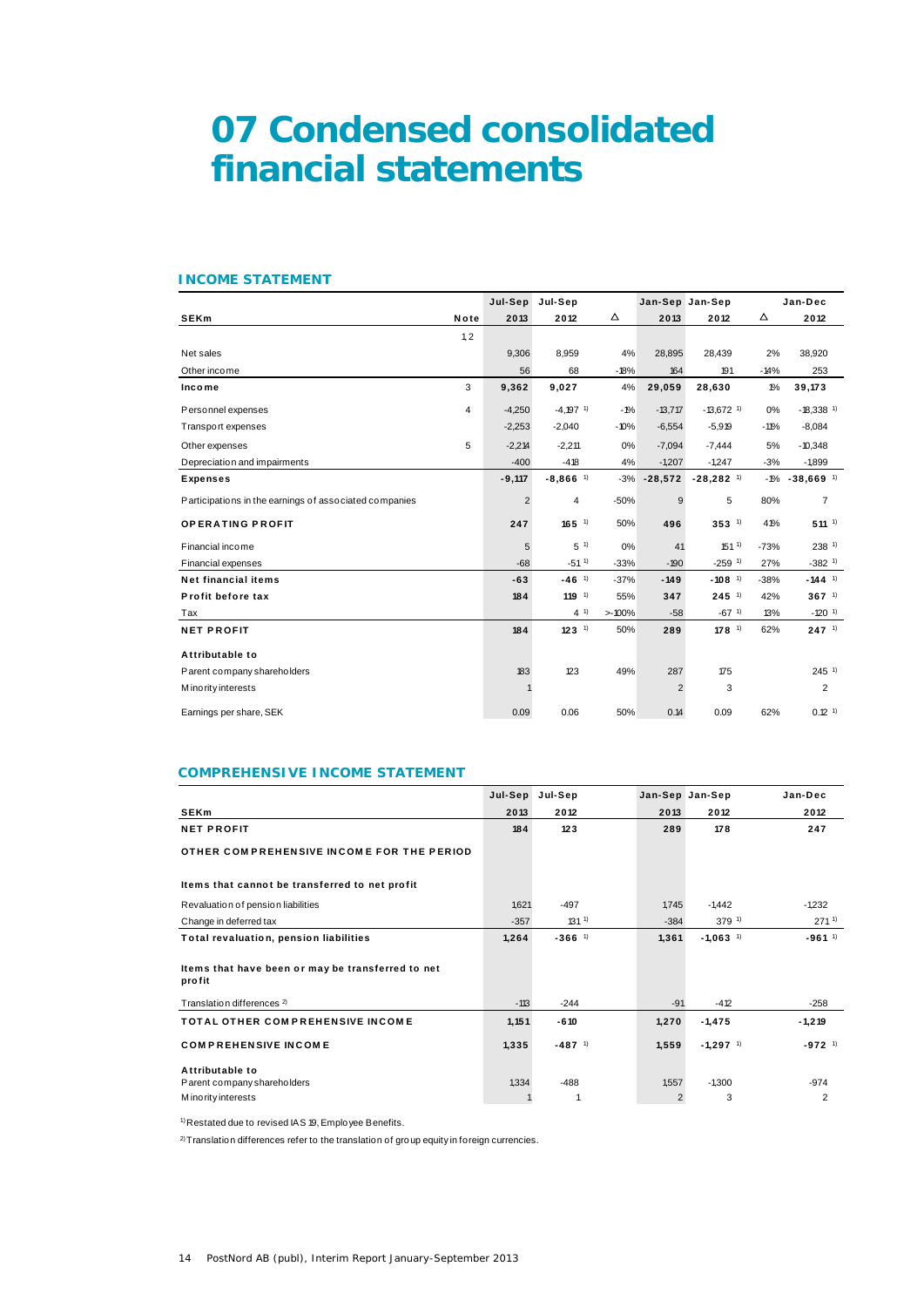## **BALANCE SHEETS**

|                                                                |      | Sep 30         | Sep 30                         | Dec 31                         |
|----------------------------------------------------------------|------|----------------|--------------------------------|--------------------------------|
| <b>SEKm</b>                                                    | Note | 2013           | 2012                           | 2012                           |
|                                                                | 1, 2 |                |                                |                                |
| <b>ASSETS</b>                                                  |      |                |                                |                                |
| Goodwill                                                       |      | 3,335          | 3,046                          | 3,190                          |
| Other intangible assets                                        |      | 1,552          | 1,646                          | 1,579                          |
| Tangible fixed assets                                          |      | 9,124          | 8,271                          | 8,762                          |
| Participations in associated companies and joint ventures      |      | 72             | 75                             | 79                             |
| <b>Financial investments</b>                                   | 8    | 183            | 181                            | 216                            |
| Long-term receivables                                          |      | 1,133          | $1,129$ <sup>1)</sup>          | $1,014$ 1)                     |
| Deferred tax assets                                            |      | 594            | $1,527$ <sup>1)</sup>          | $1,413$ <sup>1)</sup>          |
| <b>Total fixed assets</b>                                      |      | 15,993         | 15,875                         | 16,253                         |
| <b>Inventories</b>                                             |      | 221            | 202                            | 193                            |
| <b>Taxassets</b>                                               |      | 633            | 501                            | 278                            |
| Accounts receivable                                            | 8    | 4,513          | 4,550                          | 4,718                          |
| Prepaid expenses and accrued income                            |      | 1,375          | 1,073                          | 1,122                          |
| Other receivables                                              |      | 591            | 667                            | 1,092                          |
| Short-term investments                                         | 8    |                |                                | 4                              |
| Cash and cash equivalents                                      | 8    | 1,286          | 3,622                          | 3,046                          |
| Assets held for sale                                           |      | 380            | 155                            | 100                            |
| <b>Total current assets</b>                                    |      | 8,999          | 10,770                         | 10,553                         |
| <b>TOTAL ASSETS</b>                                            |      | 24,992         | 26,645                         | 26,806                         |
| <b>EQUITY AND LIABILITIES</b>                                  |      |                |                                |                                |
| <b>EQUITY</b>                                                  |      |                |                                |                                |
| Capital stock                                                  |      | 2,000          | 2,000                          | 2,000                          |
| Other contributed equity                                       |      | 9,954          | 9,954                          | 9,954                          |
| Reserves                                                       |      | $-1,901$       | $-1,964$                       | $-1,810$                       |
| Retained earnings                                              |      | $-1,069$       | $-2,779$ <sup>1)</sup>         | $-2,614$ <sup>1)</sup>         |
| Total equity attributable to parent company shareholders       |      | 8,984          | 7,211                          | 7,530                          |
| <b>Minority interests</b>                                      |      | 3              | 3                              | 3                              |
| <b>TOTAL EQUITY</b>                                            |      | 8,987          | 7,214                          | 7,533                          |
|                                                                |      |                |                                |                                |
| <b>LIABILITIES</b>                                             |      |                |                                |                                |
| Long-term interest-bearing liabilities                         | 8    | 4,288          | 2,922                          | 3,845                          |
| Other long-term liabilities                                    |      | 48             | 37                             | 37                             |
| Pension provisions                                             |      | 754            | $3,576$ <sup>1)</sup>          | $3,033$ <sup>1)</sup>          |
| Other provisions                                               | 6    | 1,435          | $1,613$ <sup>1)</sup>          | $1,585$ <sup>1)</sup>          |
| Deferred tax liabilities<br><b>Total long-term liabilities</b> |      | 1,014<br>7,539 | $1,388$ <sup>1)</sup><br>9,536 | $1,393$ <sup>1)</sup><br>9,893 |
|                                                                | 8    | 253            |                                |                                |
| Current interest-bearing liabilities                           |      | 1,969          | 2,141                          | 467                            |
| Accounts payable                                               |      |                | 1,849                          | 2,514                          |
| <b>Tax liabilities</b>                                         |      | 55             | 58                             | 78                             |
| Other current liabilities                                      |      | 1,757          | 1,604                          | 1,897                          |
| Accrued expenses and prepaid income                            | 7    | 4,007          | 3,971                          | 4,065                          |
| Other provisions                                               | 6    | 425            | 272                            | 359                            |
| <b>Total current liabilities</b>                               |      | 8,466          | 9,895                          | 9,380                          |
| <b>TOTAL LIABILITIES</b>                                       |      | 16,005         | 19,431                         | 19,273                         |
| <b>TOTAL EQUITY AND LIABILITIES</b>                            |      | 24,992         | 26,645                         | 26,806                         |

For information on the group's pledged assets and contingent liabilities, see Note 9.

1) Restated due to revised IAS 19, Employee Benefits.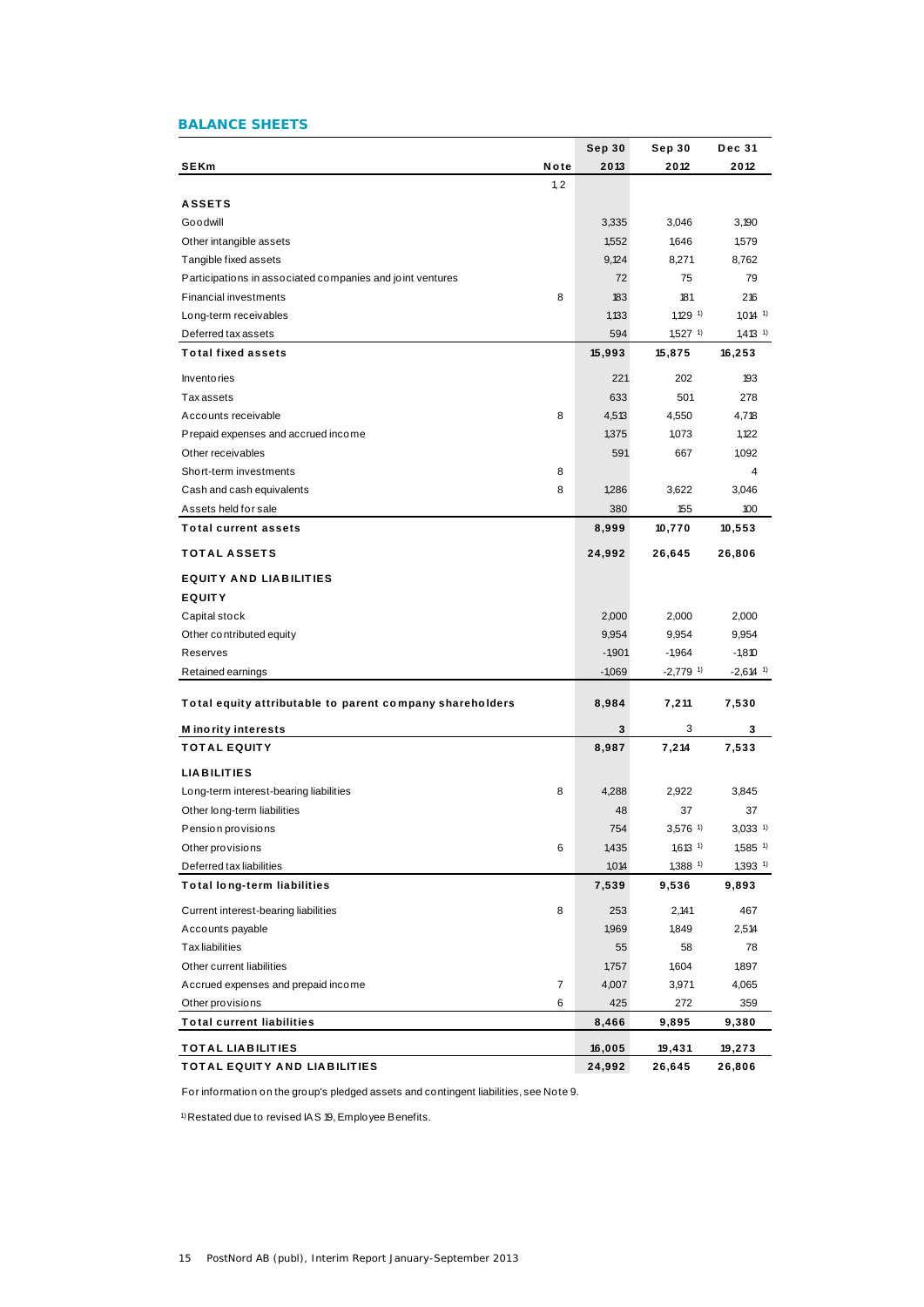## **STATEMENT OF CASH FLOWS**

|                                                                           | Jul-Sep        | Jul-Sep             | Jan-Sep Jan-Sep |                     | Jan-Dec              |  |
|---------------------------------------------------------------------------|----------------|---------------------|-----------------|---------------------|----------------------|--|
| <b>SEKm</b>                                                               | 2013           | 2012                | 2013            | 2012                | 2012                 |  |
| <b>OPERATING ACTIVITIES</b>                                               |                |                     |                 |                     |                      |  |
| Profit before tax                                                         | 184            | $119 - 1$           | 347             | $245$ <sup>1)</sup> | $367 - 1$            |  |
| Adjustments for non-cash items:                                           |                |                     |                 |                     |                      |  |
| Reversal of depreciation and impairments                                  | 400            | 418                 | 1,207           | 1,247               | 1,899                |  |
| Profit from sale of subsidiaries                                          |                |                     | $-1$            | -5                  | -5                   |  |
| Capital gain/loss on sale of fixed assets                                 | $\overline{2}$ | $-7$                | 48              | 35                  | 17                   |  |
| Change in pension liability                                               | 50             | $148$ <sup>1)</sup> | 140             | $435^{1}$           | $597$ <sup>1)</sup>  |  |
| Other provisions                                                          | 5              | 45                  | 281             | 420                 | 579                  |  |
| Other items not affecting liquidity                                       | $-2$           | $-2$                | -6              | $-7$                | -8                   |  |
| Pensions paid                                                             | $-268$         | $-270$              | $-805$          | -811                | $-1,081$             |  |
| Other provisions, liquidity effect                                        | $-110$         | -165                | $-318$          | $-314$              | $-405$               |  |
| Taxpaid                                                                   | -156           | -99                 | $-401$          | $-365$              | $-184$               |  |
|                                                                           |                |                     |                 |                     |                      |  |
| Cash flows from operating activities before changes<br>in working capital | 105            | 187                 | 492             | 880                 | 1,776                |  |
| Cash flows from changes in working capital                                |                |                     |                 |                     |                      |  |
| $Increase(-)/decrease(+)$ in inventories                                  | $-19$          | 13                  | $-28$           | 17                  | 27                   |  |
| Increase(-)/decrease(+) in accounts receivable                            | 283            | $-259$              | 261             | -46                 | $-163$               |  |
| Increase(-)/decrease(+) in other trade accounts receivable                | $-58$          | 334                 | $\overline{4}$  | 75                  | $-395$               |  |
| Increase(+)/decrease(-) in accounts payable                               | $-257$         | -163                | $-572$          | $-340$              | 306                  |  |
| Increase(+)/decrease(-) in other operating liabilities                    | $-437$         | $-510$              | $-229$          | $-128$              | 230                  |  |
| Other changes in working capital                                          | 20             | 74                  | 84              | $-19$               | 44                   |  |
| Changes in working capital                                                | -468           | -511                | -480            | -441                | 49                   |  |
| Cash flows from operating activities                                      | -363           | -324                | 12              | 439                 | 1,825                |  |
| INVESTING ACTIVITIES                                                      |                |                     |                 |                     |                      |  |
| Purchase of tangible fixed assets                                         | $-368$         | $-325$              | -1,249          | $-1,123$            | $-1,994$             |  |
| Sale of tangible fixed assets                                             | 12             | 10                  | 31              | 88                  | 201                  |  |
| Capitalized development expenditures                                      | $-34$          | $-64$               | -147            | $-202$              | $-301$               |  |
| Purchase of other intangible assets                                       | -8             | -15                 | -108            | -29                 | $-36$                |  |
| A cquisition of subsidiaries, net liquidity effect                        | 13             | $-28$               | -343            | $-1,241$            | $-1,420$             |  |
| Sale of subsidiaries, net liquidity effect                                |                |                     |                 | 46                  | 46                   |  |
| Change in financial assets                                                | -18            |                     | 46              | 13                  | $-29$                |  |
| Cash flows from investing activities                                      | -403           | -422                | $-1,770$        | -2,448              | $-3,533$             |  |
| <b>FINANCING ACTIVITIES</b>                                               |                |                     |                 |                     |                      |  |
| Amortized loans                                                           | -69            | -416                | $-219$          | -423                | -2,137               |  |
| New loans raised                                                          |                | 2,262               | 400             | 4,489               | 5,419                |  |
| Change in finance leasing liabilities                                     | -66            | 23                  | $-42$           | 0                   | $-25$                |  |
| Dividend paid to parent company owners                                    |                |                     | $-103$          | $-368$              | $-368$               |  |
| Dividend paid to minority interests                                       | $-2$           |                     | $-2$            | $-2$                | $-2$                 |  |
| Change in value of pension benefits                                       | 6              | $-30^{1}$           | $-62$           | $-70^{1}$           | $-200$ <sup>1)</sup> |  |
| Increase(+)/decrease(-) in other interest-bearing liabilities             | 17             | -56                 | 28              | $-94$               | -33                  |  |
| Cash flows from financing activities                                      | - 114          | 1,783               | 0               | 3,532               | 2,654                |  |
| <b>CASH FLOWS FOR THE PERIOD</b>                                          | -880           | 1,037               | $-1,758$        | 1,523               | 946                  |  |
| Cash and cash equivalents, beginning of period                            | 2,170          | 2,591               | 3,046           | 2,107               | 2,107                |  |
| Translation difference in cash and cash equivalents                       | $-4$           | -6                  | -2              | -8                  | $-7$                 |  |
| Cash and cash equivalents, end of period                                  | 1,286          | 3,622               | 1,286           | 3,622               | 3,046                |  |

1) Restated due to revised IAS 19, Employee Benefits.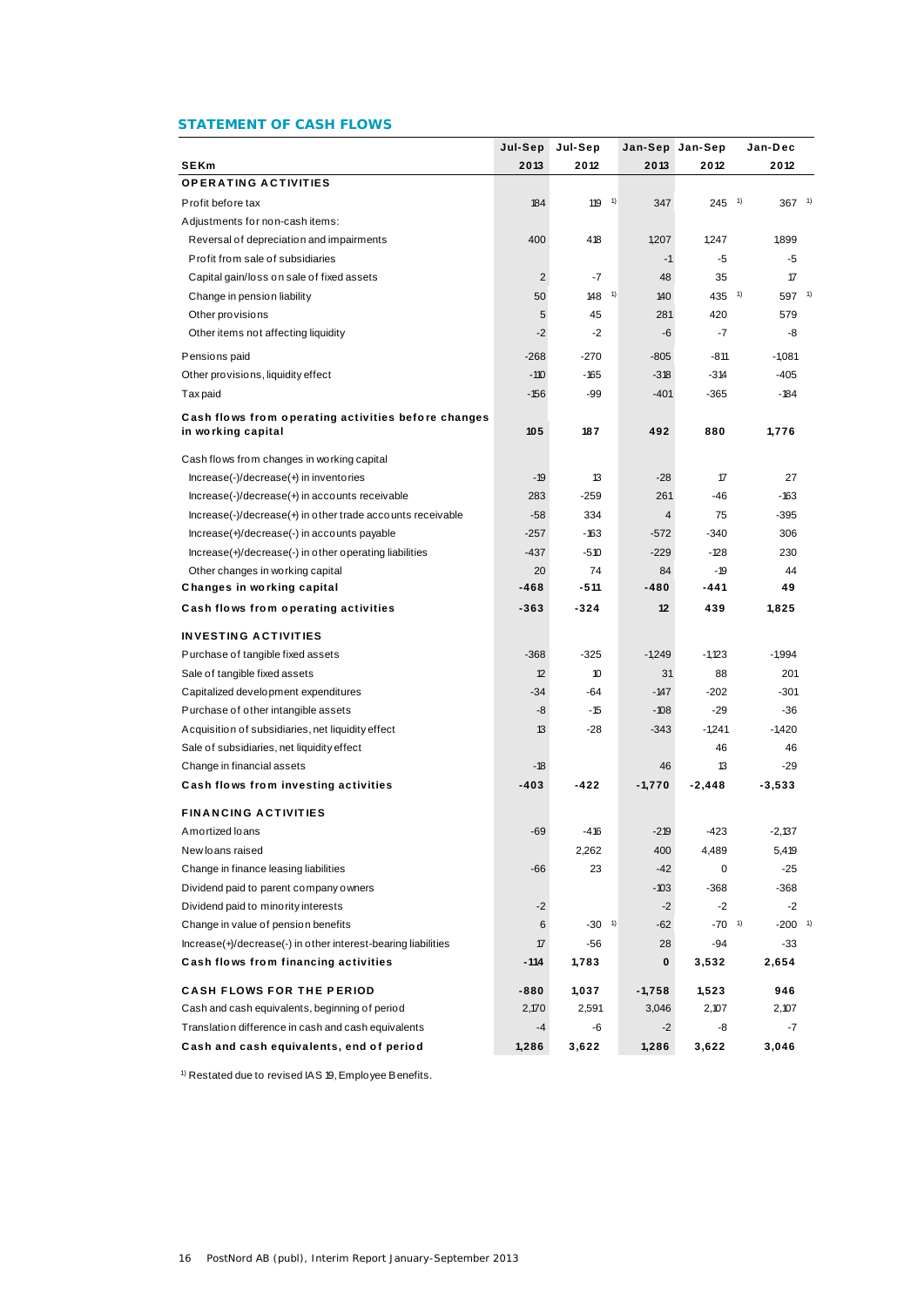## **STATEMENT OF CHANGES IN EQUITY**

|                                           |                      | Equity attributable to parent company shareholders |                                         |                        |    |          |                         |                        |  |
|-------------------------------------------|----------------------|----------------------------------------------------|-----------------------------------------|------------------------|----|----------|-------------------------|------------------------|--|
| <b>SEKm</b>                               | Capital<br>stock $1$ | Contributed<br>equity                              | Translation<br>differences<br>in equity | Retained<br>earnings   |    | Total    | M ino rity<br>interests | Total<br>equity        |  |
| Beginning balance as of 01-01-2012        | 2,000                | 9,954                                              | $-1,552$                                | 1,525                  |    | 11,927   | 3                       | 11,930                 |  |
| Change to BB due to IAS 19                |                      |                                                    |                                         | $-3,055$ <sup>2)</sup> |    | $-3,055$ |                         | $-3,055$ <sup>2</sup>  |  |
| New beginning balance as of 01-01-2012    | 2.000                | 9,954                                              | $-1,552$                                | $-1,530$ <sup>2)</sup> |    | 8,872    | 3                       | 8,875 <sup>2)</sup>    |  |
| Revaluation that cannot be transferred to |                      |                                                    |                                         |                        |    |          |                         |                        |  |
| net profit                                |                      |                                                    |                                         |                        |    |          |                         |                        |  |
| Revaluation of pension liabilities        |                      |                                                    |                                         | $-1,435$ <sup>2)</sup> |    | $-1,435$ |                         | $-1,435$ <sup>2)</sup> |  |
| Deferred tax                              |                      |                                                    |                                         | $379^{2}$              |    | 379      |                         | $379^{2}$              |  |
| Items that have been or may be            |                      |                                                    |                                         |                        |    |          |                         |                        |  |
| transferred to net profit                 |                      |                                                    |                                         |                        |    |          |                         |                        |  |
| Other translation differences 3)          |                      |                                                    | $-412$                                  |                        |    | $-412$   | $-1$                    | $-413$                 |  |
| Total other comprehensive income          | 0                    | 0                                                  | $-412$                                  | $-1,056$               | 2) | $-1,468$ | $-1$                    | $-1,469$ <sup>2)</sup> |  |
| Net profit                                |                      |                                                    |                                         | $175^{2}$              |    | 175      | 3                       | $178^{2}$              |  |
| Dividend <sup>4)</sup>                    |                      |                                                    |                                         | $-368$                 |    | $-368$   | $-2$                    | $-370$                 |  |
| Ending balance as of 09-30-2012           | 2,000                | 9,954                                              | -1,964                                  | $-2,779$ <sup>2)</sup> |    | 7,211    | 3                       | $7,214$ <sup>2)</sup>  |  |
| Revaluation that cannot be attributed to  |                      |                                                    |                                         |                        |    |          |                         |                        |  |
| net profit                                |                      |                                                    |                                         |                        |    |          |                         |                        |  |
| Revaluation of pension liabilities        |                      |                                                    |                                         | $204$ <sup>2)</sup>    |    | 204      |                         | $204^{2}$              |  |
| Deferred tax                              |                      |                                                    |                                         | $-108$ <sup>2)</sup>   |    | $-108$   |                         | $-108$ <sup>2)</sup>   |  |
| Items that have been or may be            |                      |                                                    |                                         |                        |    |          |                         |                        |  |
| transferred to net profit                 |                      |                                                    |                                         |                        |    |          |                         |                        |  |
| Other translation differences 3)          |                      |                                                    | 154                                     |                        |    | 154      |                         | 154                    |  |
| Total other comprehensive income          | 0                    | 0                                                  | 154                                     | $96^{2}$               |    | 250      | 0                       | $250^{2}$              |  |
| Net profit                                |                      |                                                    |                                         | 69                     | 2) | 69       |                         | 69 2)                  |  |
| Ending balance as of 12-31-2012           | 2.000                | 9,954                                              | $-1.810$                                | $-2.614$ <sup>2)</sup> |    | 7,530    | 3                       | $7,533$ <sup>2)</sup>  |  |
| Revaluation that cannot be attributed to  |                      |                                                    |                                         |                        |    |          |                         |                        |  |
| net profit                                |                      |                                                    |                                         |                        |    |          |                         |                        |  |
| Revaluation of pension liabilities        |                      |                                                    |                                         | 1,745                  |    | 1,745    |                         | 1,745                  |  |
| Deferred tax                              |                      |                                                    |                                         | $-384$                 |    | $-384$   |                         | $-384$                 |  |
| Items that have been or may be            |                      |                                                    |                                         |                        |    |          |                         |                        |  |
| transferred to net profit                 |                      |                                                    |                                         |                        |    |          |                         |                        |  |
| Other translation differences 3)          |                      |                                                    | $-91$                                   |                        |    | $-91$    |                         | -91                    |  |
| Total other comprehensive income          | $\mathbf{0}$         | $\mathbf{0}$                                       | -91                                     | 1,361                  |    | 1,270    | 0                       | 1,270                  |  |
| Net profit                                |                      |                                                    |                                         | 287                    |    | 287      | $\overline{2}$          | 289                    |  |
| Dividend <sup>4)</sup>                    |                      |                                                    |                                         | $-103$                 |    | $-103$   | $-2$                    | $-105$                 |  |
| Ending balance as of 09-30-2013           | 2,000                | 9,954                                              | $-1,901$                                | $-1,069$               |    | 8,984    | 3                       | 8,987                  |  |

1) Number of shares is 2,000,000,001: 1,524,905,971 ordinary shares and 475,094,030 series B shares.

2) Restated due to revised IAS 19, Employee Benefits.

3) Refers to translation differences in group equity.

4) A dividend of SEK 103m (368), representing SEK 0.05 (0.18) per share, was distributed by the parent company to the owners. Svensk Adressändring AB and Adresspoint AB distributed a dividend of SEK 2m (2) to minority interests.

## **NOTES**

## Note 1 Accounting principles

## *Compliance with legislation and regulations*

The consolidated financial statements were prepared in accordance with International Financial Reporting Standards (IFRS), issued by the International Accounting Standards Board (IASB), together with interpretation statements from the International Financial Reporting Interpretations Committee (IFRIC), to the extent that they have been approved by the European Commission for application within the European Union. In addition to IFRS, additional rules from the Swedish Annual Accounts Act and the Swedish Financial Reporting Board's RFR 1, Supplemental Financial Statements for Groups, were also applied.

## *Consolidated financial statements*

The group's interim report is prepared in accordance with IAS 34, Interim Financial Reporting, and with additional rules from the Annual Accounts Act. The same accounting principles and methods of calculation were used in this interim report as in the 2012 Annual Report, except as otherwise specified below with respect to changes in accounting principles.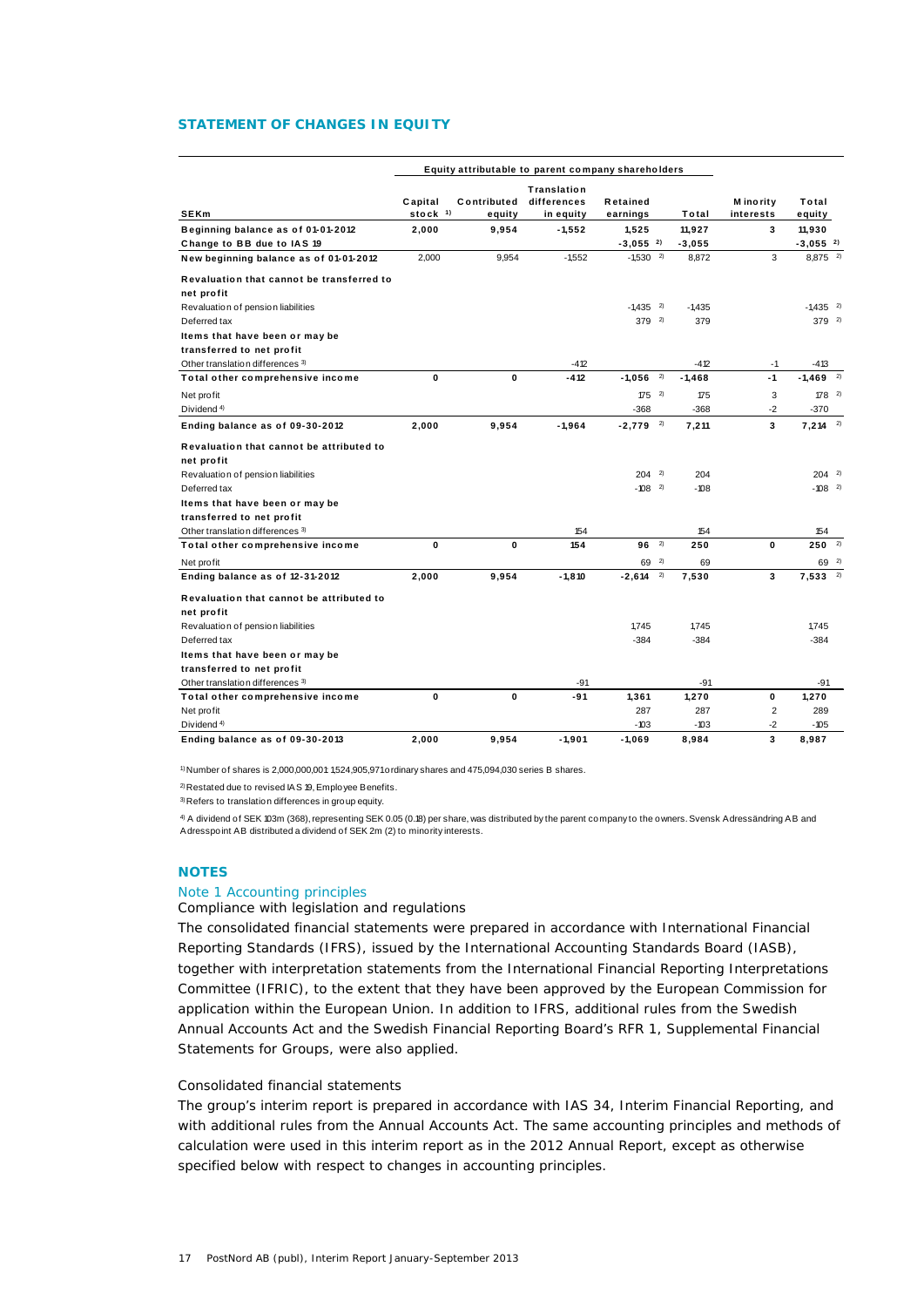*Changes in accounting principles that came into effect as of 1/1/2013 or later have been applied as follows:* 

IAS 19, Employee Benefits. The "corridor method" has been removed under the amendment of the principle. Actuarial gains and losses are reported in "other comprehensive income". The newregulations also stipulate that reporting of return on assets under management for pension benefits shall be based on the discount rate used to calculate pension commitments. The difference between actual return and estimated return shall be reported in "other comprehensive income". The change affects the group's "operating profit" (EBIT), as amortization of actuarial gains and losses are no longer reported as part of personnel expenses but are, rather, reported in "other comprehensive income". Net financial items are adversely affected as compared to previous reporting, as the presumed return is and has been 1 percentage point over the discount rate. The impact on equity and other comprehensive income may produce major fluctuations due primarily to varying discount rates between reporting periods.

The consolidated financial statements were adjusted to the new accounting principles as of January 1, 2013. Comparative figures have been restated with the exception of balance sheet values prior to December 31, 2011, since pension commitments and pension assets for quarterly values of 2010 and 2011 were not recalculated from 2010 values. Accordingly, key ratios based on balance sheet values from these years have not been calculated.

|                                     | <b>Dec 31</b> |            | Revised       | <b>Dec 31</b> |            | Revised       | Sep 30 |            | Revised       |
|-------------------------------------|---------------|------------|---------------|---------------|------------|---------------|--------|------------|---------------|
| <b>Balance sheets, SEKm</b>         | 2011          | Adiustment | <b>IAS 19</b> | 2012          | Adiustment | <b>IAS 19</b> | 2012   | Adiustment | <b>IAS 19</b> |
| Financial receivables, pensions     | 3.967         | $-2.972$   | 995           | 4.894         | $-3.931$   | 963           | 4.491  | $-3.414$   | 1.078         |
| Deferred tax assets                 |               | 1,042      | 1042          | 134           | 1279       | 1,413         | 105    | 1.422      | 1,527         |
| Other assets                        | 21,443        |            | 21,443        | 24.430        |            | 24.430        | 24.041 |            | 24,041        |
| <b>Total assets</b>                 | 25,410        | $-1,930$   | 23,480        | 29.458        | $-2,652$   | 26.806        | 28.637 | $-1,992$   | 26,645        |
| Equity                              | 11.930        | $-3.055$   | 8.875         | 11.559        | $-4.026$   | 7.533         | 11.332 | $-4.118$   | 7.214         |
| Pension liabilities                 | 2.590         | 944        | 3,534         | 2.772         | 1.231      | 4.003         | 2.752  | 1.946      | 4,698         |
| Deferred tax liabilities            |               | 181        | 181           | 1.250         | 143        | 1,393         | 1.207  | 181        | 1,388         |
| Other liabilities                   | 10.890        |            | 10.890        | 13,877        |            | 13.877        | 13.345 |            | 13.345        |
| <b>Total liabilities and equity</b> | 25.410        | $-1,930$   | 23,480        | 29,458        | $-2,652$   | 26,806        | 28,637 | $-1.992$   | 26,645        |

The effect of the transition to the new rules is shown in the tables below:

|                                               | Jan-Dec        |            | Revised Jan-Sep |                 |            | Revised       |
|-----------------------------------------------|----------------|------------|-----------------|-----------------|------------|---------------|
| Income statement, SEKm                        | 2012           | Adjustment | <b>IAS 19</b>   | 2012            | Adjustment | <b>IAS 19</b> |
| Income                                        | 39,173         |            | 39,173          | 28.630          |            | 28,630        |
| Expenses                                      | $-38.816$      | 147        | $-38,669$       | $-28.393$       | 111        | $-28,282$     |
| of which, pension expenses                    | $-555$         | 147        | $-408$          | $-416$          | 111        | $-306$        |
| Participations in associated companies        | $\overline{7}$ |            | 7               | 5               |            | 5             |
| Posten's operating profit                     | 364            | 147        | 511             | 242             | 111        | 353           |
| Net financial items                           | 16             | $-160$     | $-144$          | 12              | $-120$     | $-108$        |
| of which, pensions                            | 72             | $-160$     | $-87$           | 54              | $-120$     | $-66$         |
| Tax                                           | $-123$         | 3          | $-120$          | $-69$           | 2          | $-67$         |
| Net profit                                    | 257            | $-10$      | 247             | 185             | $-7$       | 178           |
| Comprehensive income statement, SEKm          |                |            |                 |                 |            |               |
| Revaluation of net pension liabilities        |                |            |                 |                 |            |               |
| Change in assets                              |                | $-383$     | $-383$          |                 | $-144$     | $-144$        |
| Change in liabilities                         |                | $-849$     | $-849$          |                 | $-1.299$   | $-1,299$      |
| Change in deferred tax                        |                | 271        | 271             |                 | 379        | 379           |
| <b>Total revaluation, pension liabilities</b> |                | -961       | $-961$          |                 | $-1,064$   | $-1,064$      |
| <b>Translation differences</b>                | $-258$         |            | $-258$          | $-413$          |            | $-413$        |
| Comprehensive income                          | $-1$           | $-971$     | $-972$          | $-228$          | $-1.071$   | $-1,299$      |
|                                               |                |            |                 |                 |            |               |
|                                               | Jan-Dec        |            |                 | Revised Jan-Sep |            | Revised       |
| <b>Statement of cash flows, SEKm</b>          | 2012           | Adjustment | <b>IAS 19</b>   | 2012            | Adjustment | <b>IAS 19</b> |
| <b>OPERATING ACTIVITIES</b>                   |                |            |                 |                 |            |               |
| Profit before tax                             | 380            | $-13$      | 367             | 254             | -9         | 245           |
| Adjustments for non-cash items                |                |            |                 |                 |            |               |

IFRS 13, Fair Value Measurement, is a new standard to establish uniform principles for ways in which fair values measurements should be conducted. It clarifies and describes the valuation

explosivents for non-cash riems<br>Pension provisions 506 13 519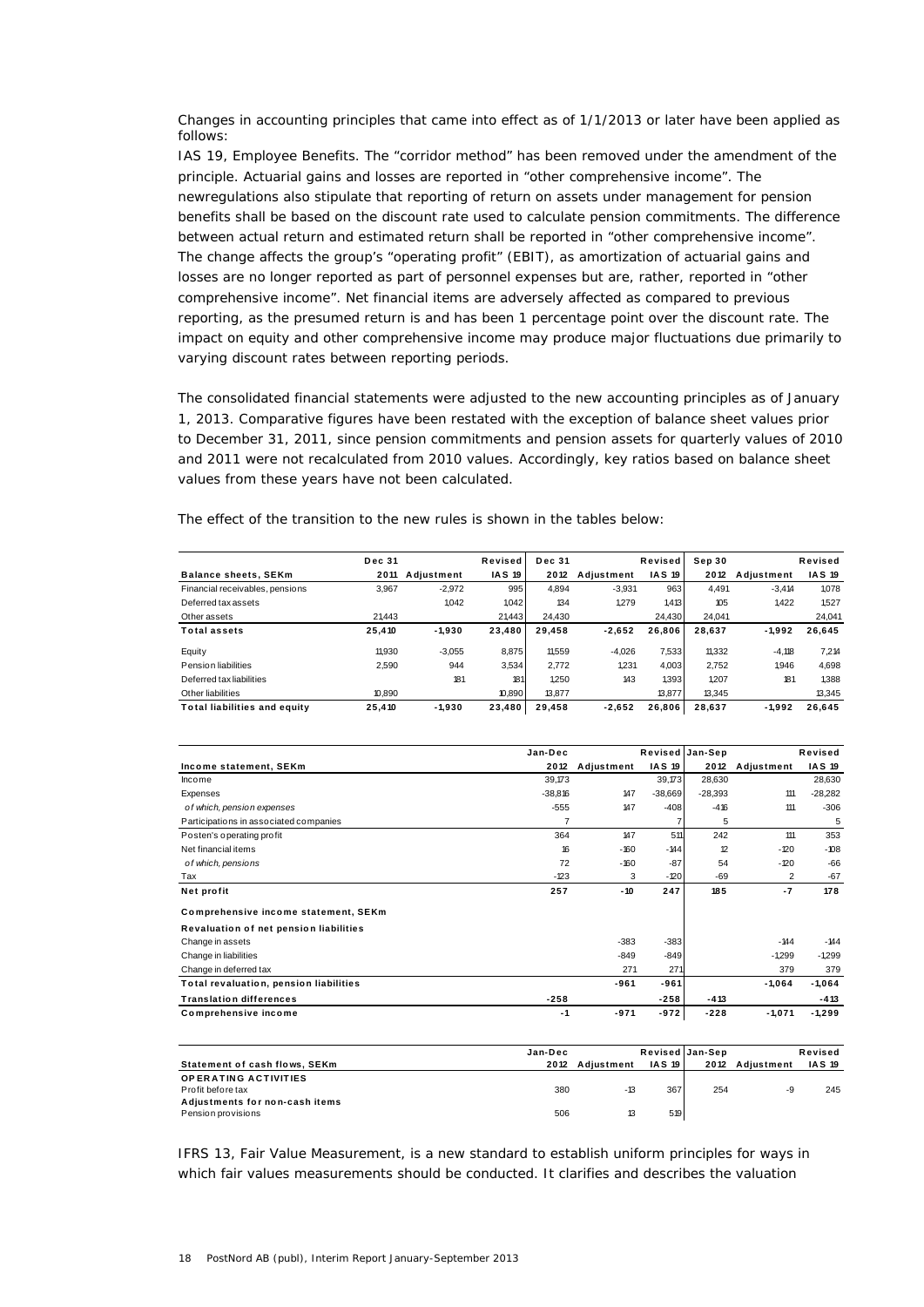methods' precedence and validity for fair value. The standard has impacted Note 8, Financial Instruments, and will have a further impact on financial instruments in the 2013 annual report.

IAS 1, Presentation of Financial Statements. Amended so that "other comprehensive income" items are divided into two categories: items that can be reclassified as net profit and items that cannot be reclassified. Items that can be reclassified include translation differences and gains and losses for cash flow hedges, while items such as actuarial gains and losses and application of revaluation methods for intangible and tangible assets cannot be reclassified.

## Note 2 Estimates and assessments

In preparing these financial reports, group management has made assessments, estimates and assumptions that affect the group's reported accounts. These estimates and assumptions are based on what is known at the time the financial reports are presented, as well as historical experience and assumptions that group management considers reasonable under the current circumstances. The conclusions drawn by group management form the basis for the reported values in the accounts. Actual future values, estimates and assessments in future financial reports may differ from those in this report, due to changing environmental factors and new knowledge and experience. The most significant estimates and assessments for PostNord have been made in the areas described below.

## *Provision for stamps sold but unutilized, SEK 404m (395)*

PostNord's postal obligation is calculated for stamps which have been sold but not used. Assumptions used in calculating the postal obligation affect the size of the obligation. Assumptions are based on the number of stamps sold but not used in Sweden and Denmark. Investigations are conducted in Sweden and Denmark to ensure that the assumptions are reasonable. The size of the obligation may be affected in cases where investigations show changes in the behavior of the population or where a sample group is not representative of the population.

## *Intangible assets, SEK 4,887m (4,692)*

Assumptions are made about future conditions in order to calculate future cash flows that determine the recoverable value of goodwill, brand and customer relations. The recoverable value is compared with the reported value for these assets and forms the basis for possible impairment or reversals. The assumptions that affect the recoverable value most are future sales volume development, profit margin development, the discount rate and estimated useful life of the asset. If future environmental factors and circumstances change, these assumptions may be affected so that the reported values of intangible assets are changed

## *Pension commitments, SEK 274m (2,503)*

In the actuarial calculations of PostNord's pension commitments, a number of estimates are made in order to set reasonable assumptions. The most significant are the assumption of the discount rate, future expected return on assets under management, wage trends and inflation. Modifications of the assumptions due to changing environmental factors may influence PostNord's operating profit, net financial items and other comprehensive income as well as financial receivables and pension liabilities reported in the balance sheets. Modified assumptions affect forecasted expenses for the coming year.

## *Transition regulation provisions SEK, 969m (1,050)*

In its conversion into a corporation in Sweden in 1994, PostNord assumed a contingent liability (transition regulations) such that certain categories of the workforce may choose to retire early, at the age of 60 or 63. The contingent liability is reported as a provision in the balance sheet and is calculated based on previous experience of the proportion of persons who have chosen to exercise their right to early retirement in accordance with these provisions. If the number of those who choose this option should change, the liability will change accordingly. A change of 5 percentage points to the rate of utilization of this option leads to an impact on operating profit of SEK +/- 10m.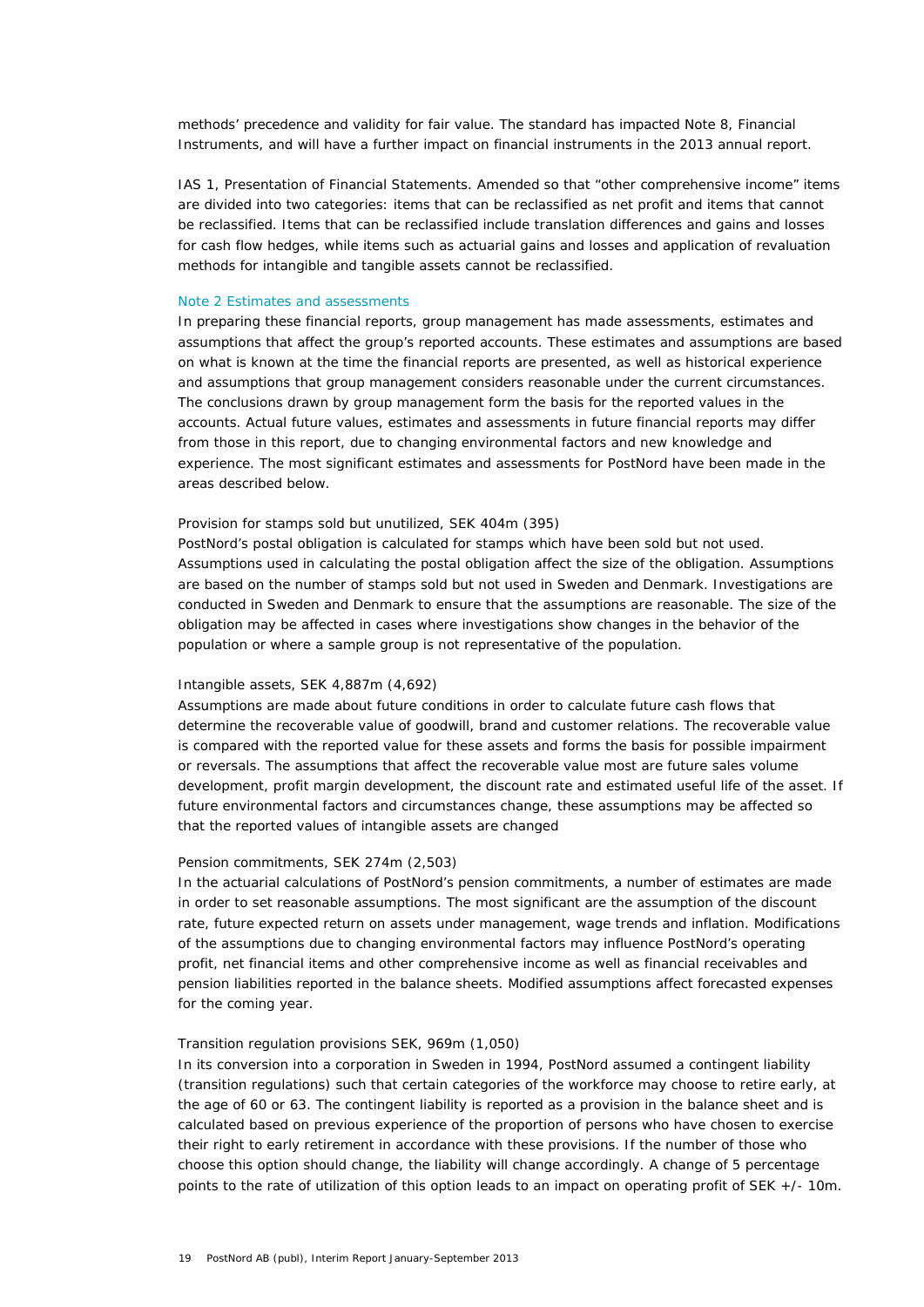#### *Deferred tax assets, SEK 594m (1,527)*

The capitalization of tax loss carry-forwards has been assessed based on business plans and estimates of future taxable profits that can utilize tax loss carry-forwards. Estimates have been made of non-deductible costs and nontaxable income in accordance with current tax regulations. Furthermore, consideration has been taken of the next six years' financial results in order to evaluate the reported tax claim at the currently applicable tax rate. Changes to tax legislation in Sweden and other countries where PostNord operates and changes in interpretation and application of applicable legislation may influence the size of the reported tax assets and liabilities. Changed circumstances that impact the assumptions will also influence net profit for the year.

### Note 3 Segment reporting

PostNord's organization into business units is based on the manner in which PostNord is governed and activities are reported to management. Market pricing applies to internal dealings between PostNord business units. There is no latitude for making external purchases where the service in question is available internally. In PostNord's operational structure, though not in its legal structure, cost distribution of corporate shared service functions is at cost price with full allocation of costs.

An organizational change to the group's parcel operations in Denmark was implemented as of January 1, 2013 to facilitate additional streamlining efforts and improve competitiveness for parcel distribution in the Danish market. Due to the reorganization, profit for the Danish parcel operations is reported in Mail and Mail Denmark. Comparative figures for Mail Denmark and Logistics have been restated.

#### *Segments*

*Mail Denmark* provides distribution solutions in the Danish communication market through its nationwide distribution network. The business area offers physical and digital mail, direct mail and newspaper services, as well as facility management and parcel services.

*Mail Sweden*provides distribution solutions in the Swedish communication market through its nationwide distribution network. The business area offers physical and digital mail, direct mail and newspaper services, as well as drop-off and collection of parcels.

*Logistics*operates in the Nordic logistics market in the areas of parcels, mixed cargo, messaging and express, consignment freight, sea freight, air cargo and third-party logistics. Logistics has a comprehensive offering and distribution network for businesses and individual customers in the Nordic market. Parcel services in Denmark are handled by business area Mail Denmark.

*Strålfors*operates in the area of information logistics. The company develops and offers communication solutions that create stronger, more personal customer relationships for companies that have large customer bases. Strålfors is a Nordic leader in its field and has operations in the Nordic region and several other European countries.

#### *Other and Eliminations*

*Other* comprises shared services and corporate functions including the parent company, the Swedish Cashier Service, provisions for changes in group functions in Sweden and Denmark and group adjustments. The adjustments are IFRS adjustments regarding pensions in accordance with IAS 19, Employee Benefits, and finance leasing in accordance with IAS 17, Lease Agreements. From Other, service costs for shared services and corporate functions are allocated to the business areas. Cost allocations are taken up as income in Other under Other Income, Internal. Within the business areas, cost allocations are recognized in Other Expenses.

*Eliminations* comprises the elimination of internal transactions.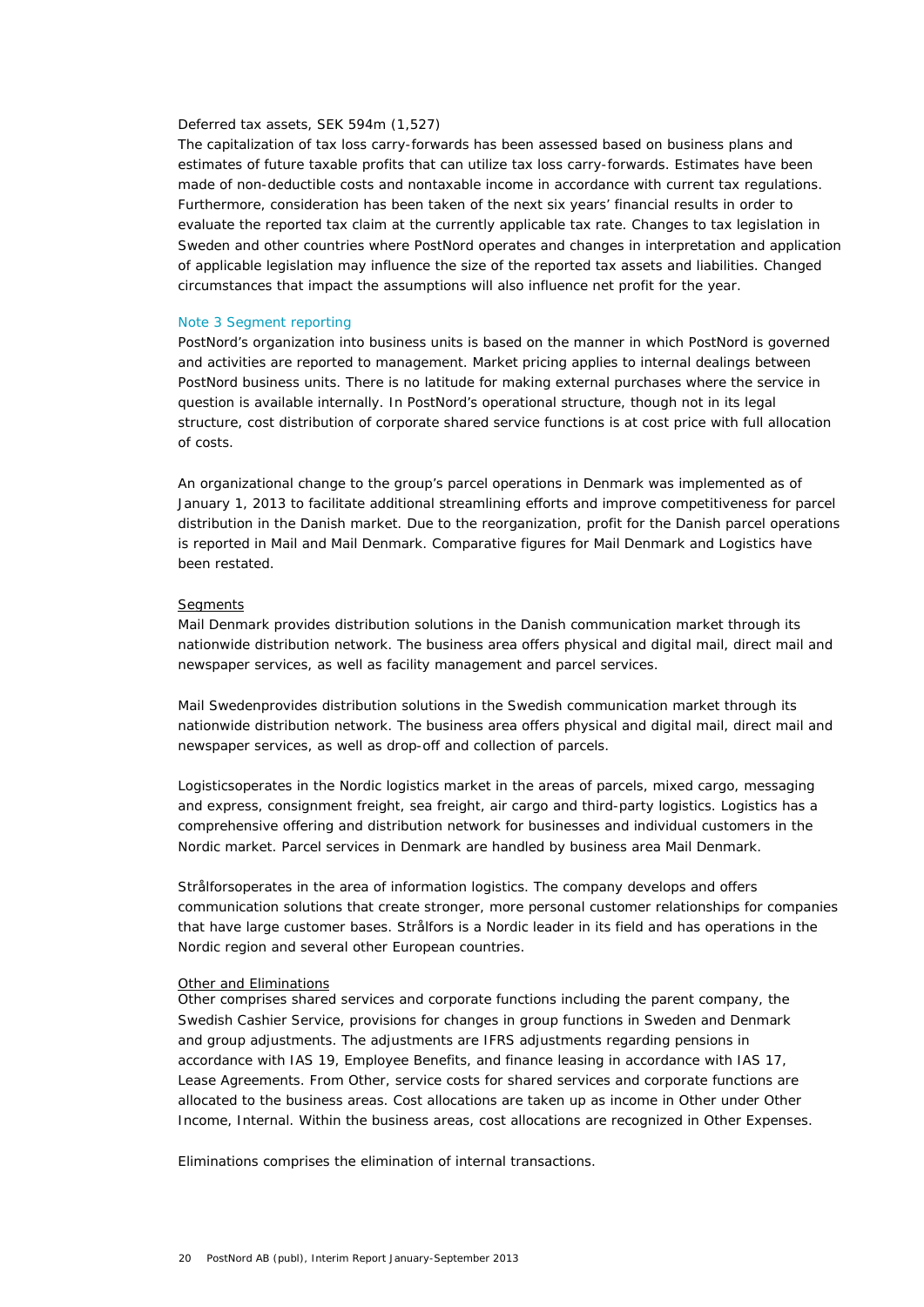|                                        | M ail            |             |                     |                  |                |                           |                |
|----------------------------------------|------------------|-------------|---------------------|------------------|----------------|---------------------------|----------------|
|                                        | Mail             | M ail       |                     |                  |                |                           | PostNord       |
| 2013 Jul-Sep, SEKm                     | Denmark          | Sweden      | Logistics           | <b>Strålfors</b> |                | <b>Other Eliminations</b> | Group          |
| Net sales, external                    | 2,071            | 3,420       | 3,233               | 583              | $-1$           | $\Omega$                  | 9,306          |
| Net sales, internal                    | 104              | 28          | 67                  | 27               | $\overline{2}$ | $-228$                    | $\Omega$       |
| <b>Total net sales</b>                 | 2,175            | 3,448       | 3,300               | 610              | 1              | $-228$                    | 9,306          |
| Other income, external                 | 8                | 8           | $\boldsymbol{\eta}$ | 3                | 27             | $\Omega$                  | 56             |
| Other income, internal                 | 10 <sup>10</sup> | 181         | 321                 | $\Omega$         | 652            | $-1,164$                  | 0              |
| <b>Total income</b>                    | 2.193            | 3.637       | 3.631               | 613              | 680            | $-1.392$                  | 9,362          |
| Personnel expenses                     | $-1,329$         | $-1,756$    | $-891$              | $-183$           | $-95$          | 4                         | $-4,250$       |
| Transport expenses                     | $-192$           | $-637$      | $-1.775$            | $-28$            | $-2$           | 381                       | $-2,253$       |
| Other expenses                         | $-610$           | $-1004$     | $-790$              | $-335$           | $-482$         | 1.007                     | $-2,214$       |
| Depreciation and impairments           | $-101$           | $-95$       | $-99$               | $-49$            | $-56$          | $\Omega$                  | $-400$         |
| <b>Total expenses</b>                  | $-2,232$         | $-3,492$    | $-3,555$            | $-595$           | $-635$         | 1,392                     | $-9,117$       |
| Participations in the earnings of      |                  |             |                     |                  |                |                           |                |
| associated companies and joint         |                  |             |                     |                  |                |                           |                |
| ventures                               | $\overline{2}$   | $\mathbf 0$ | $\Omega$            | 0                | $\mathbf 0$    | $\mathbf 0$               | $\overline{2}$ |
| <b>OPERATING PROFIT</b>                | $-37$            | 145         | 76                  | 18               | 45             | 0                         | 247            |
| Net financial items                    |                  |             |                     |                  |                |                           | $-63$          |
| Profit before tax                      |                  |             |                     |                  |                |                           | 184            |
| Tax                                    |                  |             |                     |                  |                |                           | $\Omega$       |
| Net profit                             |                  |             |                     |                  |                |                           | 184            |
| Operating capital                      | 3,267            | 1.741       | 5,453               | 1.603            | 416            | 11                        | 12,491         |
| Investments in tangible and intangible |                  |             |                     |                  |                |                           |                |
| fixed assets                           | 70               | 243         | 25                  | 23               | 49             | 0                         | 410            |

|                                                                                                          | M ail                       |               |                             |                       |                           |                            |                             |
|----------------------------------------------------------------------------------------------------------|-----------------------------|---------------|-----------------------------|-----------------------|---------------------------|----------------------------|-----------------------------|
|                                                                                                          | M ail                       | M ail         |                             |                       |                           |                            | PostNord                    |
| 2012 Jul-Sep, SEKm                                                                                       | Denmark                     | Sweden        | Logistics                   | <b>Strålfors</b>      |                           | Other Eliminations         | Group                       |
| Net sales, external                                                                                      | $2,124$ <sup>2)</sup>       | 3,413         | 2.8372                      | 585                   | $\Omega$                  | (2)                        | 8,959                       |
| Net sales, internal                                                                                      | 89 2)                       | 27            | $48^{2}$                    | 26                    | 0                         | $-190$ <sup>2)</sup>       | 0                           |
| <b>Total net sales</b>                                                                                   | 2,213                       | 3,440         | 2,885                       | 611                   | 0                         | $-190$                     | 8,959                       |
| Other income, external                                                                                   | 16                          | 23            | 8                           | 5                     | 16                        | $\Omega$                   | 68                          |
| Other income, internal                                                                                   | $12^{2}$                    | 174           | $321^{2}$                   | $\Omega$              | 855                       | $-1,362$ <sup>2)</sup>     | $\mathbf 0$                 |
| <b>Total income</b>                                                                                      | $2.241^{2}$                 | 3.637         | $3,214$ <sup>2)</sup>       | 616                   | 871                       | $-1,552$ <sup>2)</sup>     | 9,027                       |
| Personnel expenses                                                                                       | $-1,306$ <sup>2)</sup>      | $-1.726$      | $-753$ <sup>2)</sup>        | $-181$                | $-239$ <sup>1)</sup>      | $8^{2}$                    | $-4,197$ <sup>1)</sup>      |
| Transport expenses                                                                                       | $-229$ <sup>2)</sup>        | $-646$        | $-1.491$ <sup>2)</sup>      | $-14$                 | $-2$                      | $342^{2}$                  | $-2.040$                    |
| Other expenses                                                                                           | $-687$ <sup>2</sup>         | $-1.004$      | $-7752$                     | $-349$                | $-598$                    | $1,202$ <sup>2)</sup>      | $-2.211$                    |
| Depreciation and impairments                                                                             | $-972$                      | $-92$         | $-872$                      | $-57$                 | $-85$                     | (0, 2)                     | $-418$                      |
| <b>Total expenses</b><br>Participations in the earnings of<br>associated companies and joint<br>ventures | $-2,319$ <sup>2)</sup><br>3 | $-3,468$<br>0 | $-3,106$ <sup>2)</sup><br>0 | $-601$<br>$\mathbf 0$ | $-924$ <sup>1)</sup><br>1 | $1,552$ <sup>2)</sup><br>0 | $-8,866$ <sup>1)</sup><br>4 |
| <b>OPERATING PROFIT</b>                                                                                  | $-75^{2}$                   | 169           | $108^{2}$                   | 15                    | $-52^{1}$                 | $0^{2}$                    | $165$ <sup>1)</sup>         |
| Net financial items                                                                                      |                             |               |                             |                       |                           |                            | $-46$                       |
| Profit before tax                                                                                        |                             |               |                             |                       |                           |                            | 119 $1$                     |
| Tax                                                                                                      |                             |               |                             |                       |                           |                            | $4^{1}$                     |
| Net profit                                                                                               |                             |               |                             |                       |                           |                            | $123^{1}$                   |
| Operating capital                                                                                        | 3,244                       | 1.171         | 5,524                       | 1.492                 | 104                       | 157                        | 11.692                      |
| Investments in tangible and intangible<br>fixed assets                                                   | 70                          | 79            | 50                          | 23                    | 182                       |                            | 404                         |

1) Restated due to revised IAS 19, Employee Benefits.

2) Restated due to the changed organization of the parcel business in Denmark.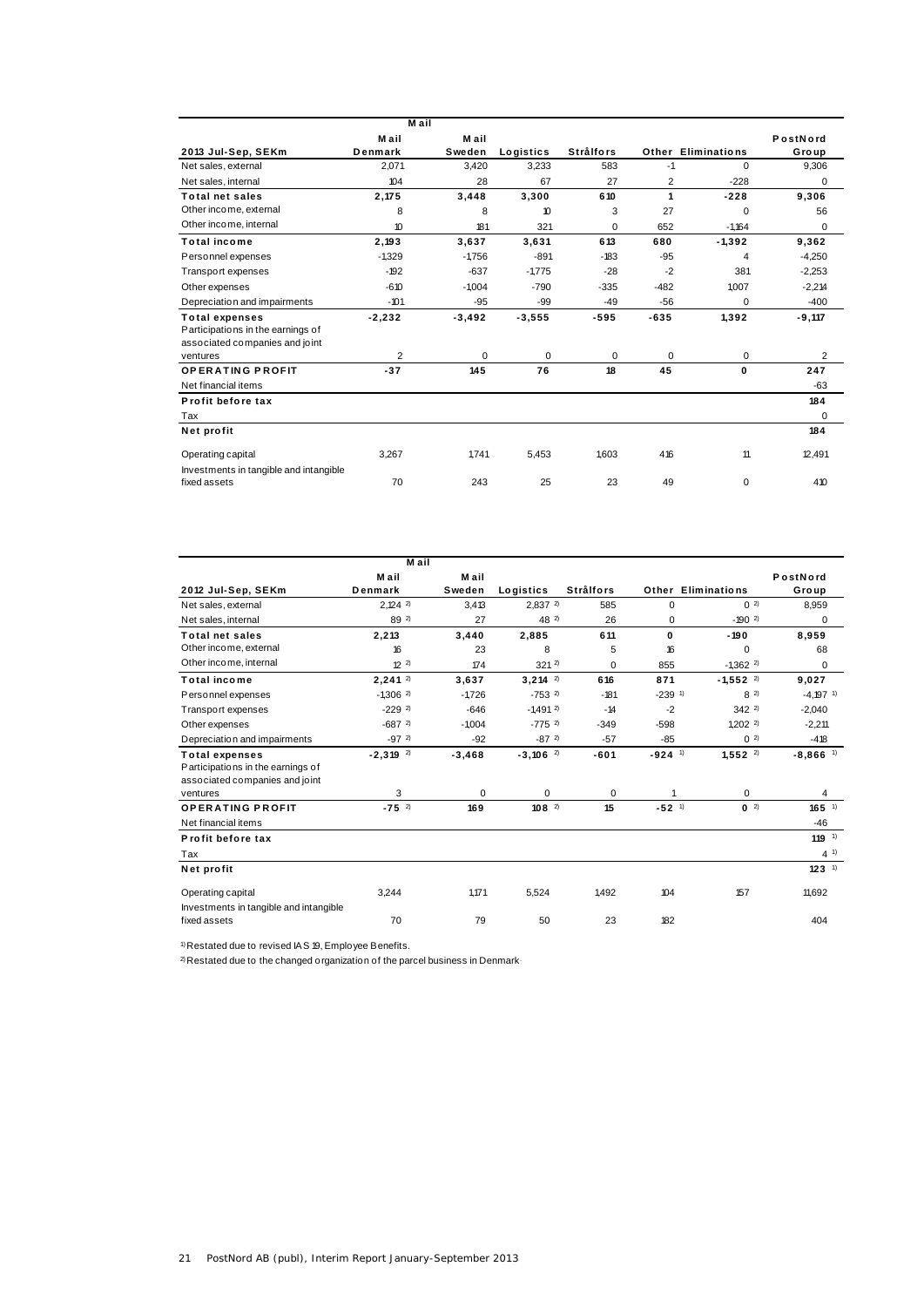|                                        | M ail    |           |           |                  |          |                           |           |
|----------------------------------------|----------|-----------|-----------|------------------|----------|---------------------------|-----------|
|                                        | M ail    | M ail     |           |                  |          |                           | PostNord  |
| 2013 Jan-Sep, SEKm                     | Denmark  | Sweden    | Logistics | <b>Strålfors</b> |          | <b>Other Eliminations</b> | Group     |
| Net sales, external                    | 6.517    | 10.893    | 9.634     | 1.854            | $-3$     |                           | 28,895    |
| Net sales, internal                    | 313      | 90        | 199       | 83               | 4        | $-689$                    | 0         |
| <b>Total net sales</b>                 | 6,830    | 10,983    | 9,833     | 1.937            | 1        | $-689$                    | 28,895    |
| Other income, external                 | 19       | 47        | 31        | 10               | 57       |                           | 164       |
| Other income, internal                 | 45       | 567       | 940       |                  | 2.221    | $-3.773$                  | 0         |
| <b>Total income</b>                    | 6.894    | 11.597    | 10.804    | 1.947            | 2.279    | $-4, 462$                 | 29.059    |
| Personnel expenses                     | $-4.181$ | $-5.686$  | $-2,786$  | $-613$           | $-464$   | 13                        | $-13,717$ |
| Transport expenses                     | $-585$   | $-1895$   | $-5.049$  | $-76$            | -6       | 1.057                     | $-6.554$  |
| Other expenses                         | $-1986$  | $-3.340$  | $-2.488$  | $-1.101$         | $-1.571$ | 3,392                     | $-7,094$  |
| Depreciation and impairments           | $-300$   | $-284$    | $-293$    | $-151$           | $-179$   |                           | $-1,207$  |
| <b>Total expenses</b>                  | $-7,052$ | $-11,205$ | $-10,616$ | $-1,941$         | $-2,220$ | 4,462                     | $-28,572$ |
| Participations in the earnings of      |          |           |           |                  |          |                           |           |
| associated companies and joint         |          |           |           |                  |          |                           |           |
| ventures                               | 9        |           |           |                  |          |                           | 9         |
| <b>OPERATING PROFIT</b>                | $-149$   | 392       | 188       | 6                | 59       | 0                         | 496       |
| Net financial items                    |          |           |           |                  |          |                           | $-149$    |
| Profit before tax                      |          |           |           |                  |          |                           | 347       |
| Tax                                    |          |           |           |                  |          |                           | $-58$     |
| Net profit                             |          |           |           |                  |          |                           | 289       |
| Operating capital                      | 3.267    | 1.741     | 5,453     | 1.603            | 416      | 11                        | 12.491    |
| Investments in tangible and intangible |          |           |           |                  |          |                           |           |
| fixed assets                           | 207      | 768       | 278       | 77               | 174      |                           | 1.504     |
|                                        |          |           |           |                  |          |                           |           |

|                                        | M ail                  |           |                        |                  |                        |                        |                         |
|----------------------------------------|------------------------|-----------|------------------------|------------------|------------------------|------------------------|-------------------------|
|                                        | M ail                  | M ail     |                        |                  |                        |                        | PostNord                |
| 2012 Jan-Sep, SEKm                     | Denmark                | Sweden    | Logistics              | <b>Strålfors</b> |                        | Other Eliminations     | Group                   |
| Net sales, external                    | 7.2402                 | 10,957    | 8.3142                 | 1927             |                        | $\Omega$               | 28,439                  |
| Net sales, internal                    | 2902                   | 86        | 1482                   | 56               | 2                      | $-582$ <sup>2)</sup>   | 0                       |
| <b>Total net sales</b>                 | 7,530                  | 11,043    | 8,462                  | 1.983            | 3                      | $-582$                 | 28,439                  |
| Other income, external                 | 16                     | 63        | 37                     | 19               | 56                     | $\Omega$               | 191                     |
| Other income, internal                 | $32^{2}$               | 522       | 948 2)                 |                  | 2,881                  | $-4,383$ <sup>2)</sup> | $\Omega$                |
| <b>Total income</b>                    | $7.578$ <sup>2)</sup>  | 11.628    | $9.447^{2}$            | 2.002            | 2.940                  | $-4,965$ <sup>2)</sup> | 28.630                  |
| Personnel expenses                     | $-4,329$ <sup>2)</sup> | $-5,696$  | $-2,414$ <sup>2)</sup> | $-605$           | $-678$ <sup>1)</sup>   | $50^{2}$               | $-13,672$ <sup>1)</sup> |
| Transport expenses                     | $-621^{2}$             | $-1.928$  | $-4,330$ <sup>2)</sup> | $-52$            | $-12$                  | 1.0242                 | $-5,919$                |
| Other expenses                         | $-2.486$ <sup>2)</sup> | $-3.315$  | $-2,278$ <sup>2</sup>  | $-1210$          | $-2.046$               | 3.8912                 | $-7,444$                |
| Depreciation and impairments           | $-305$ <sup>2)</sup>   | $-273$    | $-246$ <sup>2)</sup>   | $-169$           | $-254$                 | (0, 2)                 | $-1.247$                |
| <b>Total expenses</b>                  | $-7.741$ <sup>2)</sup> | $-11,212$ | $-9,268$ <sup>2)</sup> | $-2,036$         | $-2,990$ <sup>1)</sup> | 4,965 <sup>2)</sup>    | $-28,282$ <sup>1)</sup> |
| Participations in the earnings of      |                        |           |                        |                  |                        |                        |                         |
| associated companies and joint         |                        |           |                        |                  |                        |                        |                         |
| ventures                               | 4                      |           |                        |                  | 1                      | $\Omega$               | 5                       |
| <b>OPERATING PROFIT</b>                | $-159$ <sup>2)</sup>   | 416       | $179^{2}$              | $-34$            | $-49^{-1}$             | $0^{2}$                | $353^{1}$               |
| Net financial items                    |                        |           |                        |                  |                        |                        | $-108$                  |
| Profit before tax                      |                        |           |                        |                  |                        |                        | $245$ <sup>1)</sup>     |
| Tax                                    |                        |           |                        |                  |                        |                        | $-67$ <sup>1)</sup>     |
| Net profit                             |                        |           |                        |                  |                        |                        | $178$ <sup>1)</sup>     |
| Operating capital                      | 3.244                  | 1.171     | 5,524                  | 1.492            | 104                    | 157                    | 11,692                  |
| Investments in tangible and intangible |                        |           |                        |                  |                        |                        |                         |
| fixed assets                           | 280                    | 327       | 190                    | 65               | 492                    |                        | 1.354                   |

1) Restated due to revised IAS 19, Employee Benefits.

2) Restated due to the changed organization of the parcel business in Denmark.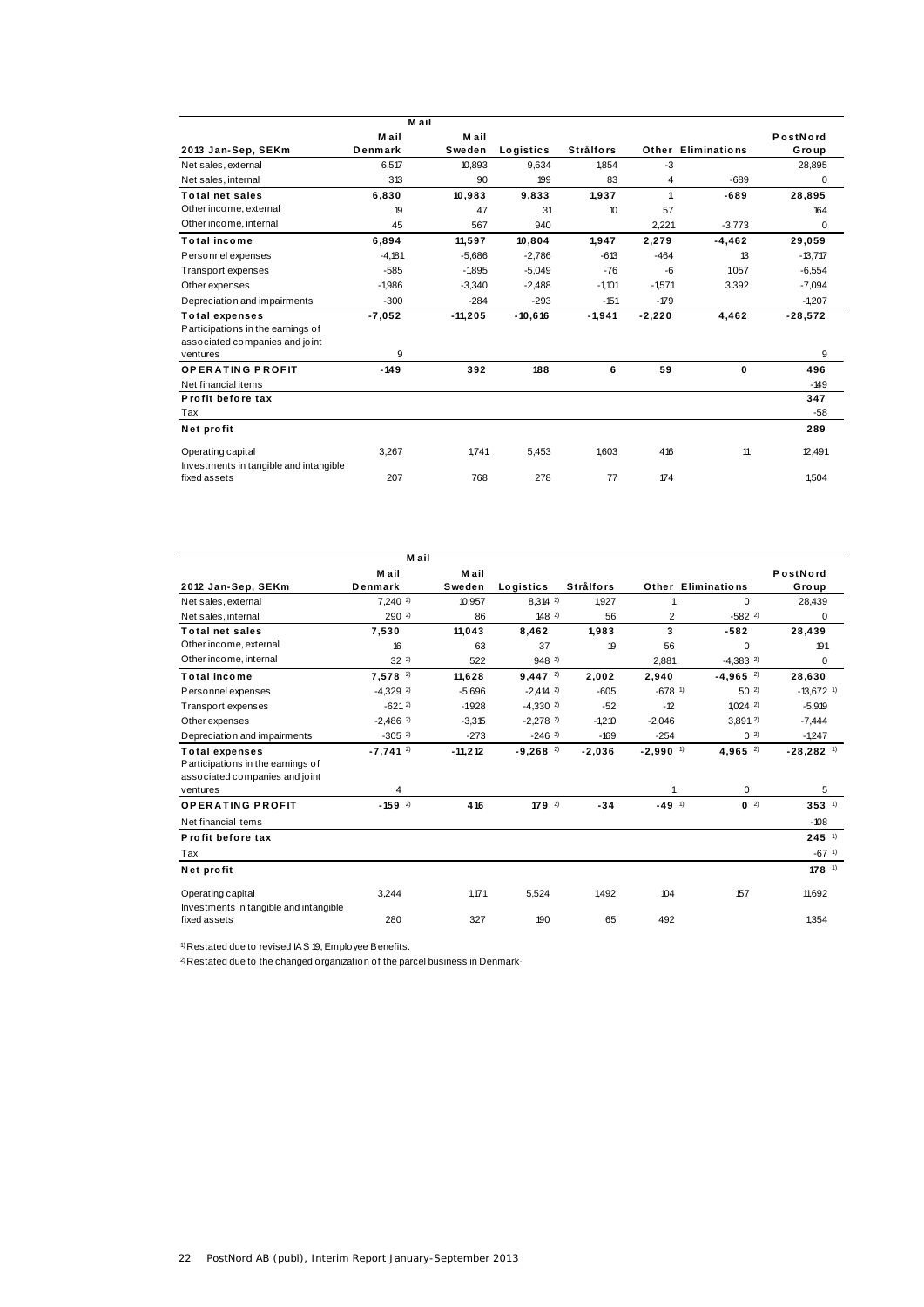|                                                                                              | M ail                   |            |                         |                  |                        |                           |                         |
|----------------------------------------------------------------------------------------------|-------------------------|------------|-------------------------|------------------|------------------------|---------------------------|-------------------------|
|                                                                                              | M ail                   | M ail      |                         |                  |                        |                           | PostNord                |
| 2012 Jan-Dec, SEKm                                                                           | Denmark                 | Sweden     | Logistics               | <b>Strålfors</b> |                        | <b>Other Eliminations</b> | Group                   |
| Net sales, external                                                                          | $9.769$ <sup>2)</sup>   | 15,020     | 11.552 $^{2}$           | 2.576            | 3                      |                           | 38,920                  |
| Net sales, internal                                                                          | $396^{2}$               | 117        | $210^{2}$               | 89               | 6                      | $-818^{2}$                | 0                       |
| <b>Total net sales</b>                                                                       | 10,165                  | 15,137     | 11.762                  | 2.665            | 9                      | $-818$                    | 38,920                  |
| Other income, external                                                                       |                         | 75         | 50                      | 17               | 111                    |                           | 253                     |
| Other income, internal                                                                       | $55^{2}$                | 712        | $1,280$ <sup>2)</sup>   |                  | 4,094                  | $-6,141$ <sup>2)</sup>    | 0                       |
| <b>Total income</b>                                                                          | $10.220$ <sup>2)</sup>  | 15,924     | $13.092$ <sup>2)</sup>  | 2.682            | 4.214                  | $-6,959$ <sup>2)</sup>    | 39,173                  |
| Personnel expenses                                                                           | $-5,730$ <sup>2)</sup>  | $-7,532$   | $-3,303$ <sup>2)</sup>  | $-821$           | $-1009$ <sup>1)</sup>  | $57^{2}$                  | $-18,338$ <sup>1)</sup> |
| Transport expenses                                                                           | $-822$ <sup>2)</sup>    | $-2.608$   | $-5,934$ <sup>2)</sup>  | $-67$            | $-16$                  | 1.3632                    | $-8,084$                |
| Other expenses                                                                               | $-3.443$ <sup>2)</sup>  | $-4.628$   | $-3.223$ <sup>2)</sup>  | $-1.593$         | $-3.000$               | 5,539 <sup>2)</sup>       | $-10.348$               |
| Depreciation and impairments                                                                 | $-409$ <sup>2)</sup>    | $-363$     | $-3602$                 | $-226$           | $-541$                 | 2)                        | $-1.899$                |
| <b>Total expenses</b><br>Participations in the earnings of<br>associated companies and joint | $-10.404$ <sup>2)</sup> | $-15, 131$ | $-12,820$ <sup>2)</sup> | $-2,707$         | $-4,566$ <sup>1)</sup> | $6,959$ <sup>2)</sup>     | $-38,669$ <sup>1)</sup> |
| ventures                                                                                     | $\overline{7}$          |            |                         |                  |                        |                           | $\overline{7}$          |
| <b>OPERATING PROFIT</b><br>Net financial items                                               | $-177$ <sup>2)</sup>    | 793        | $272^{2}$               | $-25$            | $-352$ <sup>1)</sup>   | $0^{2}$                   | $511^{-1}$<br>$-144$    |
| Profit before tax                                                                            |                         |            |                         |                  |                        |                           | $367^{1}$               |
| Tax                                                                                          |                         |            |                         |                  |                        |                           | $-120$ <sup>1)</sup>    |
| Net profit                                                                                   |                         |            |                         |                  |                        |                           | $247$ <sup>1)</sup>     |
| Operating capital<br>Investments in tangible and intangible                                  | 2,815                   | 1,208      | 5.635                   | 1.563            | 191                    | 114                       | 11,526                  |
| fixed assets                                                                                 | 463                     | 1.066      | 401                     | 89               | 312                    |                           | 2.331                   |

1) Restated due to revised IAS 19, Employee Benefits.

 $2)$  Restated due to the changed organization of the parcel business in Denmark-

## Note 4 Personnel expenses

|                                                   | Jul-Sep | Jul-Sep | Jan-Sep Jan-Sep |        | Jan-Dec               |
|---------------------------------------------------|---------|---------|-----------------|--------|-----------------------|
| <b>SEKm</b>                                       | 2013    | 2012    | 2013            | 2012   | 2012                  |
| <b>Personnel expenses</b>                         |         |         |                 |        |                       |
| Wages, salaries and other compensation            | 3,283   | 3,174   | 10,456          | 10,398 | 14,082                |
| Statutory social security contributions           | 581     | 578     | 1,991           | 1,925  | 2,628                 |
| Pension expenses                                  | 340     | 442     | 1,094           | 1,319  | $1,551$ <sup>1)</sup> |
| Other personnel expenses                          | 73      | 40      | 203             | 141    | 77                    |
| Total                                             | 4,277   | 4,234   | 13,744          | 13.783 | 18,338                |
| Specification of pension expenses                 |         |         |                 |        |                       |
| Cost of retirement pensions                       | 268     | 404     | 926             | 1,221  | $1,438$ <sup>1)</sup> |
| Net cost of early retirement pensions             | 72      | 38      | 168             | 98     | 113                   |
| of which, gross cost of early retirement pensions | 117     | 71      | 190             | 220    | 255                   |
| of which, changes in early retirement pensions    | $-45$   | $-33$   | $-22$           | -122   | - 142                 |
| Total                                             | 340     | 442     | 1,094           | 1,319  | 1,551                 |
| Average number of employees                       | 40,050  | 40,552  | 39,268          | 39,476 | 39,713                |

1) Restated due to revised IAS 19, Employee Benefits.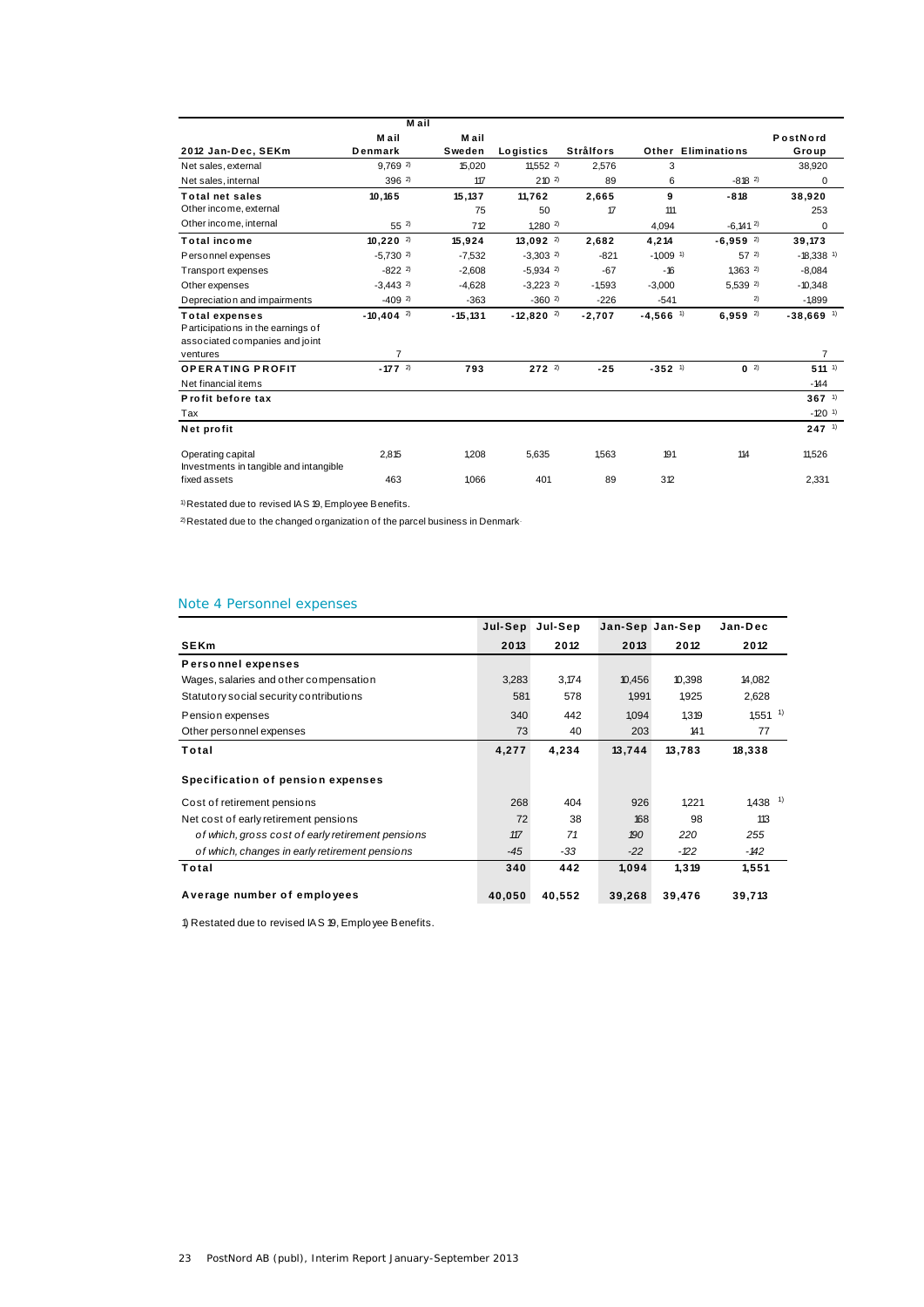#### Note 5 Other expenses

|                                                                         | Jul-Sep |       |        | Jul-Sep Jan-Sep Jan-Sep Jan-Dec |        |
|-------------------------------------------------------------------------|---------|-------|--------|---------------------------------|--------|
| <b>SEKm</b>                                                             | 2013    | 2012  | 2013   | 2012                            | 2012   |
| Cost of premises                                                        | 538     | 525   | 1,640  | 1,586                           | 2,158  |
| Provisions and reversals re: restructuring measures                     | $-4$    | 27    | 234    | 538                             | 898    |
| Terminal fees                                                           | 248     | 186   | 721    | 744                             | 1,031  |
| Cost of goods and materials                                             | 226     | 263   | 803    | 860                             | 1,177  |
| Purchased IT resources                                                  | 313     | 306   | 1,059  | 1,039                           | 1,481  |
| Work performed on own account and recognized under<br>assets, IT        | $-10$   | $-63$ | $-147$ | $-201$                          | $-242$ |
| Other                                                                   | 903     | 967   | 2,784  | 2,878                           | 3,845  |
| Total                                                                   | 2,214   | 2,211 | 7,094  | 7,444                           | 10,348 |
|                                                                         |         |       |        |                                 |        |
| Specification of provisions and reversals re:<br>restructuring measures |         |       |        |                                 |        |
| M ail Denmark                                                           | $-10$   | 1     | 59     | 113                             | 187    |
| M ail Sweden                                                            | 2       | 12    | 139    | 97                              | 101    |
| Logistics                                                               |         | 1     | $-1$   | 31                              | 74     |
| <b>Strålfors</b>                                                        |         |       | 27     | 70                              | 83     |
| Other and eliminations                                                  | 4       | 13    | 10     | 227                             | 453    |
| Total                                                                   | $-4$    | 27    | 234    | 538                             | 898    |

Provisions are mainly attributable to personnel expenses related to PostNord's cost reduction program and the continuing adaptation of production.

In Other and Eliminations, provisions were primarily attributable to early retirement pensions and to admittance to agencies that handle redundant personnel, included in connection with group function cost reduction programs.

|                                                     | <b>Beginning</b> |                   |       |                               | Translation | Ending  |
|-----------------------------------------------------|------------------|-------------------|-------|-------------------------------|-------------|---------|
| 2013 Jan-Sep, SEKm                                  | balance          | <b>Provisions</b> |       | <b>Reversals Utilizations</b> | effects     | balance |
| <b>Restructuring activities</b>                     |                  |                   |       |                               |             |         |
| Personnel reductions                                | 713              | 285               | $-63$ | $-314$                        | 2           | 623     |
| Other closure costs                                 | 37               | 12                |       | $-14$                         |             | 35      |
| Future conditional pension benefits 1)              |                  |                   |       |                               |             |         |
| Payroll tax                                         | 189              | 9                 |       |                               | $-10$       | 188     |
| Future conditional pension benefits under IAS 19    | 781              | 38                |       |                               | $-39$       | 780     |
| Other                                               |                  |                   |       |                               |             |         |
| Job-related injuries                                | 43               | 8                 |       | $-5$                          |             | 46      |
| Pension adjustments in relation to the Danish state | 40               | 14                |       | $-1$                          | -1          | 52      |
| Provision, commemorative awards                     | 141              | 7                 |       | $-15$                         | 3           | 136     |
| Total                                               | 1,944            | 373               | -63   | $-349$                        | $-45$       | 1,860   |
| Of which, current provisions                        | 359              |                   |       |                               |             | 425     |
| Of which, long-term provisions                      | 1,585            |                   |       |                               |             | 1,435   |

## Note 6 Other provisions

1) Restated due to revised IAS 19, Employee Benefits.

Restructuring provisions include expenses that are estimated to arise in future years as a consequence of the group's streamlining efforts. Amounts are calculated based on corporate management's best estimates. Provisions are reviewed at each reporting period and adjusted toreflect the current best estimate. If it is no longer probable that an outflow of resources will be required to settle the obligation, the provision is reversed.

During the quarter, provisions and reversals for restructuring measures with an earnings impact on other costs totaled SEK -4m; see also Note 5, Other Costs. The effect of provisions related to future conditional pension commitments, the reversal of pension payments to the Danish state and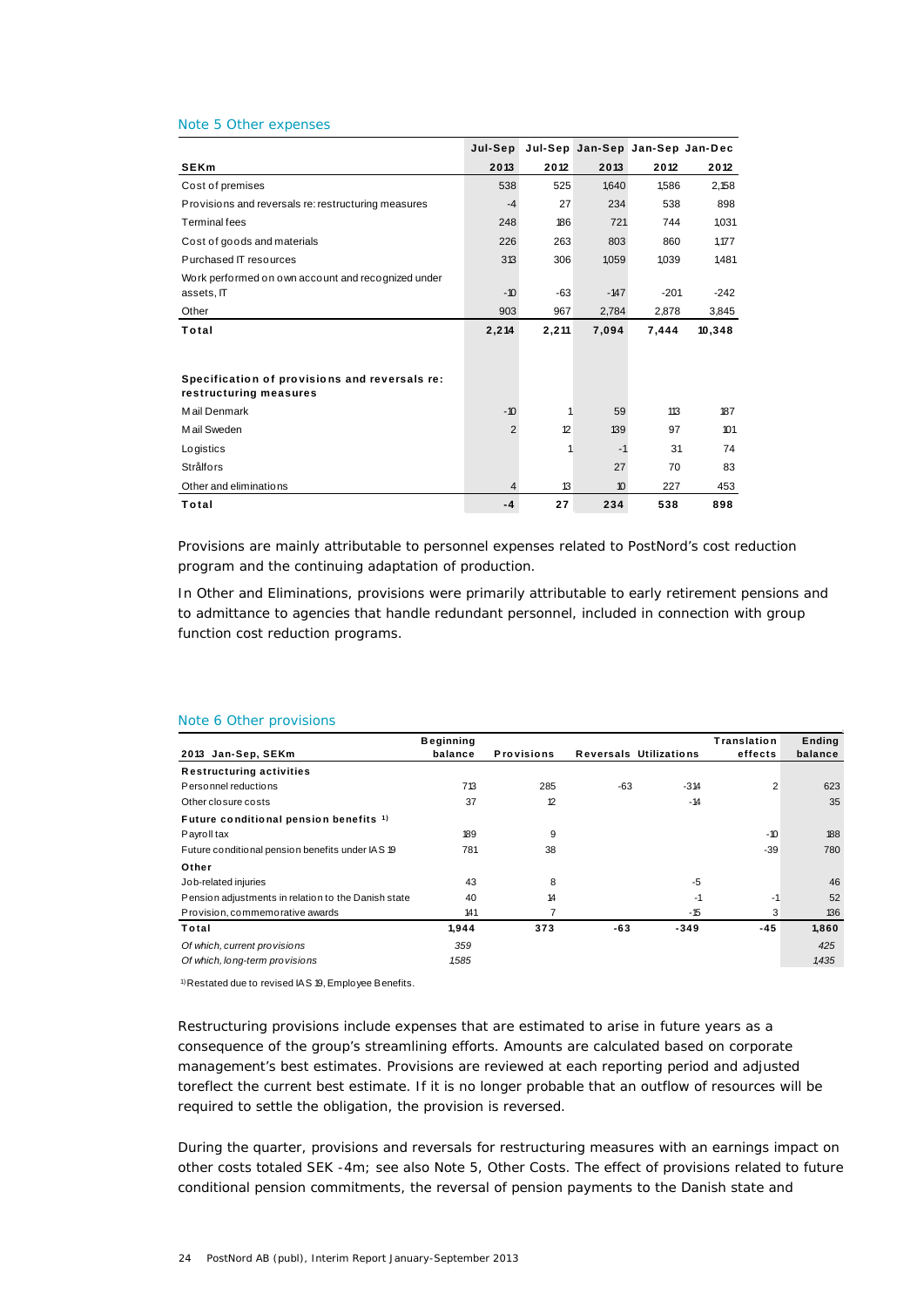commemorative awards is reported as personnel expense. The translation effect of future conditional pension commitments refers to changes in the discount rate.

The utilization of provisions totaled SEK 114m during the quarter, of which SEK 105m were payments of personnel expenses. The net change in job-related injuries for the quarter, SEK 1m, was not reported in the income statement. The discount effect is reported in the income statement's financial items. Translation differences related to currency effects are reported in total comprehensive income.

| 2012 Jan-Sep, SEKm                                  | <b>Beginning</b><br>balance | <b>Provisions</b> | <b>Reversals Utilizations</b> |        | Translation<br>effects | Ending<br>balance |
|-----------------------------------------------------|-----------------------------|-------------------|-------------------------------|--------|------------------------|-------------------|
| <b>Restructuring activities</b>                     |                             |                   |                               |        |                        |                   |
| Personnel reductions                                | 435                         | 538               | $-11$                         | $-452$ | $-9$                   | 501               |
| Other closure costs                                 | 35                          | 10                |                               | $-13$  |                        | 32                |
| Future conditional pension benefits 1)              |                             |                   |                               |        |                        |                   |
| Payroll tax                                         | 196                         | 14                |                               |        |                        | 210               |
| Future conditional pension benefits under IAS 19    | 807                         | 59                |                               |        |                        | 866               |
| Other                                               |                             |                   |                               |        |                        |                   |
| Job-related injuries                                | 48                          | 3                 |                               | $-6$   |                        | 45                |
| Pension adjustments in relation to the Danish state | 49                          | 33                |                               | $-19$  | $-3$                   | 60                |
| Provision, commemorative awards                     | 171                         | 15                |                               | $-20$  | -6                     | 160               |
| Other provisions                                    | 13                          |                   |                               | $-2$   |                        | 11                |
| Total                                               | 1,754                       | 672               | $-11$                         | $-512$ | -18                    | 1,885             |
| Of which, current provisions                        | 351                         |                   |                               |        |                        | 272               |
| Of which, long-term provisions                      | 1,403                       |                   |                               |        |                        | 1.613             |

1) Restated due to revised IAS 19, Employee Benefits.

### Note 7 Accrued expenses and deferred income

|                                       | Sep 30 | Sep 30 | <b>Dec 31</b>   |
|---------------------------------------|--------|--------|-----------------|
| <b>SEKm</b>                           | 2013   | 2012   | 2012            |
| Provision for sold, unutilized stamps | 405    | 395    | 398             |
| Accrued payroll expenses              | 523    | 508    | 507             |
| Vacation pay liability                | 1.306  | 1.331  | 1,563           |
| Special payroll tax, pension expenses | 250    | 255    | 10 <sup>2</sup> |
| Social security contributions         | 629    | 503    | 555             |
| Terminal fees                         | 112    | 478    | 429             |
| Other items                           | 782    | 501    | 603             |
| Total                                 | 4.007  | 3.971  | 4.065           |

## Not 8 Financial instruments

## *Accounting treatment and fair value valuation of financial instruments*

The fair value of loans is calculated as the discount value of future cash flows as regards repayment of principal and interest. Value is discounted to actual lending rate. For accounts receivable and accounts payable with a remaining credit period of less than one year, the book value is considered to constitute fair value. Accounts receivable and accounts payable with a remaining useful life of more than one year are discounted when the fair value is ascertained. Some of the group's financial instruments are reported at fair value and valuation is determined in accordance with the three levels set forth in IFRS 7, described below.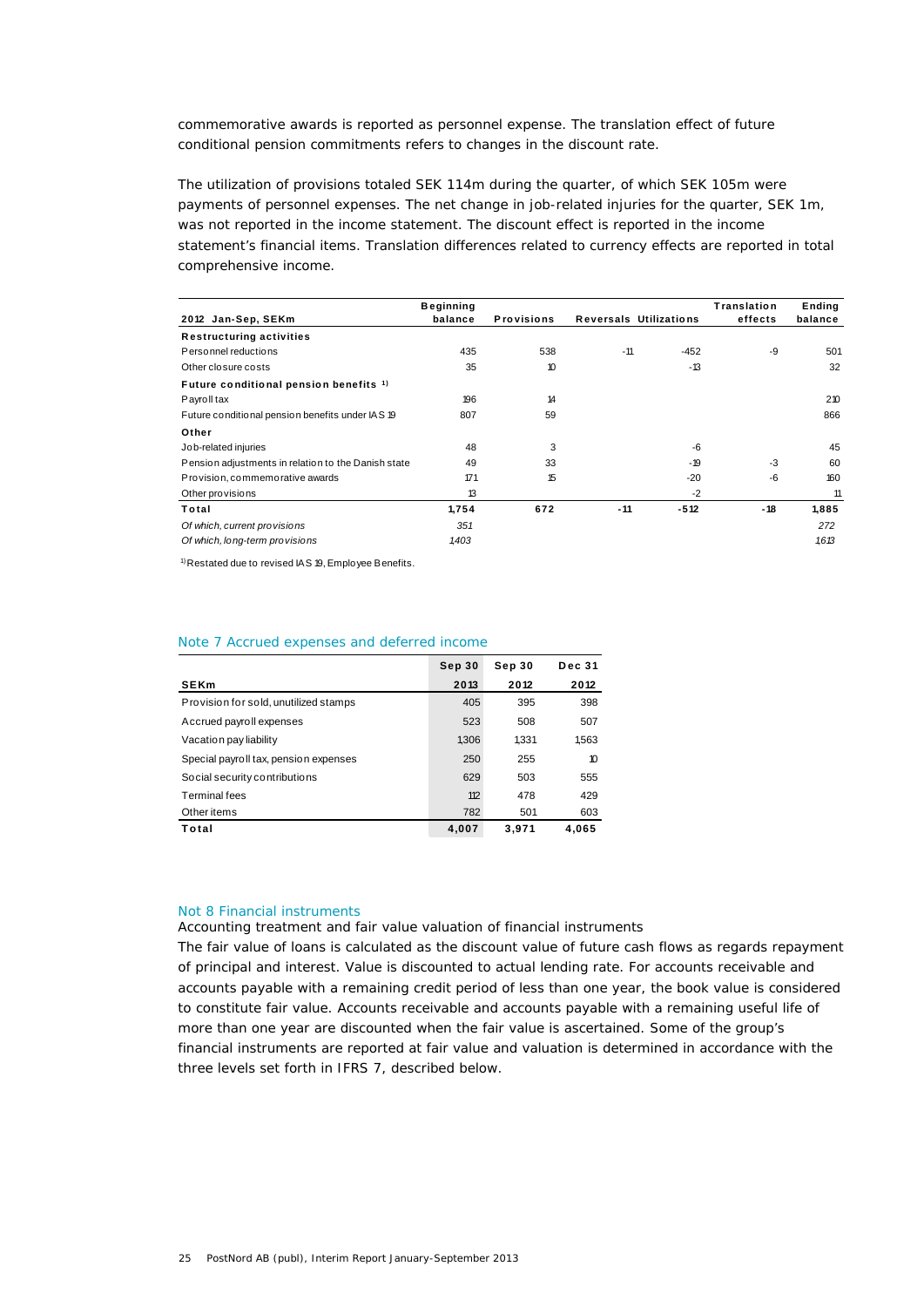|                                                                      | Sep 30                | Sep 30                | <b>Dec 31</b>         |
|----------------------------------------------------------------------|-----------------------|-----------------------|-----------------------|
|                                                                      | 2013                  | 2012                  | 2012                  |
| Reported and fair value of financial assets and<br>liabilities, SEKm | <b>Reported value</b> | <b>Reported value</b> | <b>Reported value</b> |
| <b>Financial investments</b>                                         |                       |                       |                       |
| Endo wment insurance policies at fair value via income statement     | 145                   | 134                   | 143                   |
| Other financial investments                                          | 38                    | 47                    | 73                    |
| Other financial assets                                               |                       |                       |                       |
| Currency derivatives at fair value via income statement              | 6                     | 4                     | 5                     |
| Accounts receivable                                                  |                       |                       |                       |
| Accounts receivable                                                  | 4,513                 | 4,550                 | 4,718                 |
| Other receivables                                                    |                       |                       |                       |
| Terminal settlements at fair value via income statement              | 624                   | 389                   | 282                   |
| <b>Short-term investments</b>                                        |                       |                       |                       |
| Interest-bearing receivables                                         |                       |                       | 4                     |
| Cash and cash equivalents                                            |                       |                       |                       |
| Commercial paper at fair value via income statement                  |                       | 147                   | 1,046                 |
| Cash and bank balances                                               | 1,286                 | 3,475                 | 2,000                 |
| <b>Total financial assets</b>                                        | 6,612                 | 8,746                 | 8,271                 |
| Long-term interest-bearing liabilities                               |                       |                       |                       |
| Financial liabilities at amortized cost                              | 4,288                 | 2,922                 | 3,845                 |
| Other long-term liabilities                                          |                       |                       |                       |
| Financial liabilities at amortized cost                              | 48                    | 37                    | 37                    |
| <b>Current interest-bearing liabilities</b>                          |                       |                       |                       |
| Financial liabilities at amortized cost                              | 253                   | 2,141                 | 467                   |
| Accounts payable                                                     |                       |                       |                       |
| Financial liabilities at amortized cost                              | 1,969                 | 1,849                 | 2,514                 |
| Other current liabilities                                            |                       |                       |                       |
| Terminal fees at fair value via income statement                     | 567                   | 436                   | 429                   |
| Currency derivatives at fair value via income statement              | $\overline{7}$        | 12                    | 16                    |
| Financial liabilities at amortized cost                              | 1,755                 | 1,604                 | 2,293                 |
| <b>Total financial liabilities</b>                                   | 8,887                 | 9.001                 | 9.601                 |

In the above table, reported value essentially corresponds to fair value with the exception of non-derivative liabilitiy financial liabilities, which have book value totaling SEK 8,512m (9,627) and fair value totaling SEK 8,556m (9,650).

|                                                  | Sep 30<br>2013 | Sep 30<br>2012                                  | <b>Dec 31</b><br>2012   |
|--------------------------------------------------|----------------|-------------------------------------------------|-------------------------|
| Financial assets and liabilities per level, SEKm |                | Level 1 Level 2 Level 3 Level 1 Level 2 Level 3 | Level 1 Level 2 Level 3 |
| <b>Financial assets</b>                          |                |                                                 |                         |
| Endo wment insurance policies                    | 145            | 134                                             | 143                     |
| Currency derivatives                             | 6              | 4                                               | 5                       |
| Terminal settlements                             | 624            | 389                                             | 282                     |
| Governments and municipalities                   |                |                                                 | 298                     |
| Commercial paper                                 |                | 147                                             | 748                     |
| <b>Total financial assets</b>                    | 775            | 674                                             | 1.476                   |
| <b>Financial liabilities</b>                     |                |                                                 |                         |
| Currency derivatives                             |                | 12                                              | 16                      |
| Terminal settlements                             | 567            | 436                                             | 429                     |
| <b>Total financial liabilities</b>               | 574            | 448                                             | 445                     |

Level 1 - The fair value of financial instruments is determined based on listed market prices on balance sheet date without deducting transaction costs. Level 1 essentially includes treasury bills and standardized derivatives for which the listed price is used in valuation. PostNord currently has no financial assets or liabilities based on this valuation level.

Level 2 - The fair value of financial instruments is determined based on valuation models that are based on other observable market data. Examples of level 2 observable data are market rates of interest and yield curves. In cases where listed price is unavailable, straight interpolation is applied.

Level 3 - The fair value of financial instruments is determined based on valuation models under which considerable input is derived from non-observable market data. PostNord currently has no financial assets of liabilities based on this valuation level.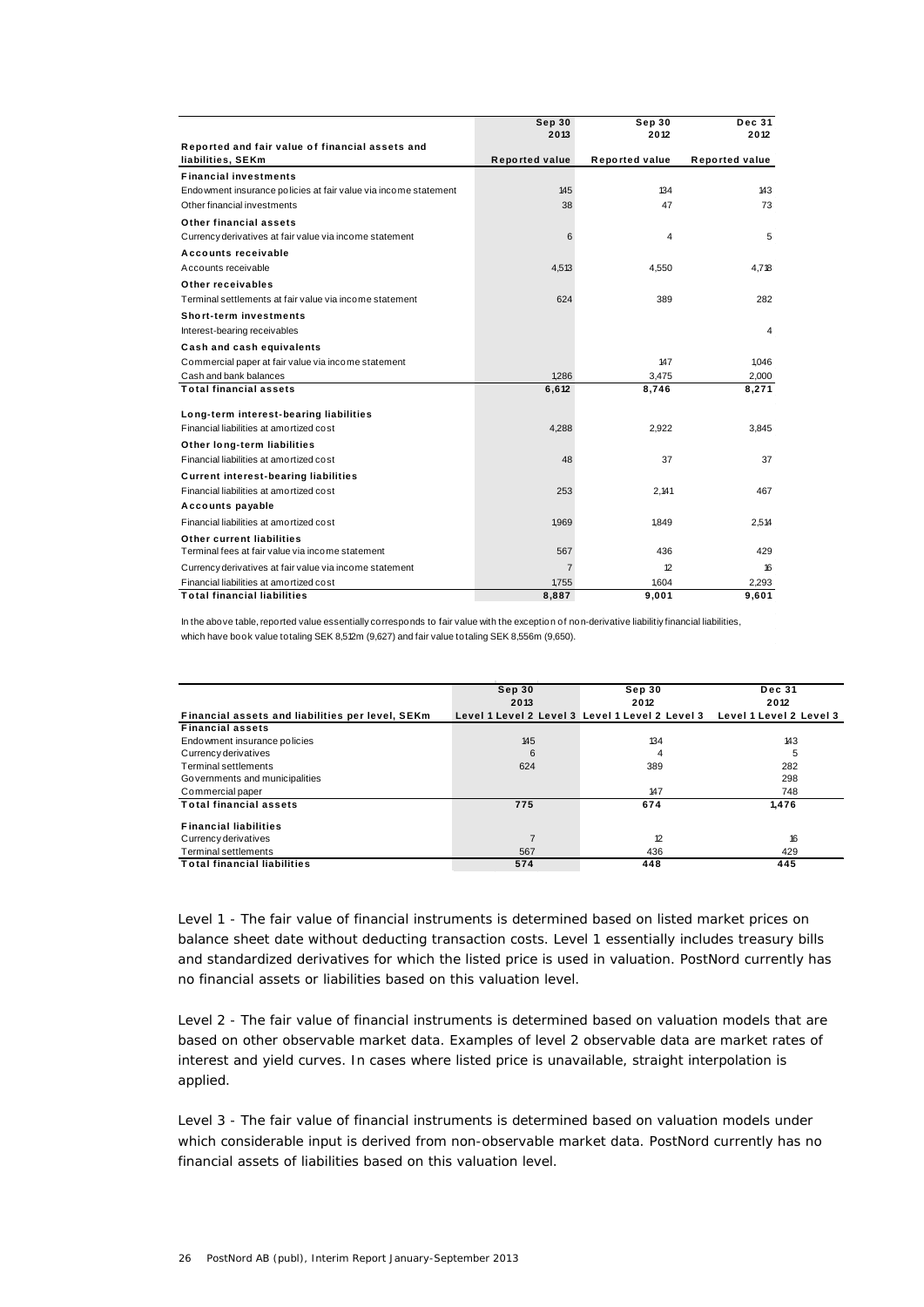### *Net borrowing*

The group's net borrowing totaled SEK 3,185m (1,297) as of September 30, 2013. The table below shows the way in which PostNord calculates the group's net borrowing. Loans and cash and cash equivalents are reported here.

|                                               | Sep 30 | Sep 30 | <b>Dec 31</b> |
|-----------------------------------------------|--------|--------|---------------|
| Net borrowings, SEKm                          | 2013   | 2012   | 2012          |
| Commercial paper                              | 200    | 1,073  | 397           |
| Credit institution financing                  |        | 1,000  |               |
| Credit line                                   | 32     | 12     | 18            |
| <b>Total current liabilities</b>              | 232    | 2,085  | 415           |
|                                               |        |        |               |
| Real estate credit                            | 1,154  | 751    | 1,146         |
| M TN                                          | 2.937  | 1.991  | 2,531         |
| <b>Total long-term liabilities</b>            | 4,091  | 2,742  | 3,677         |
| <b>Total financial liabilities</b>            | 4,323  | 4,827  | 4,092         |
| Investments with maturities up to 3 months    |        | 760    | 1,046         |
| Cash and bank balances, excl. cash in hand    | 1,138  | 2,770  | 1,885         |
| Cash and cash equivalents, excl. cash in hand | 1,138  | 3,530  | 2,931         |
| Net borrowings $1$ )                          | 3,185  | 1,297  | 1,161         |

1) Credit facilities of SEK 2,000m are not included in net borrowing and can be used for short- and long-term borrowing.

## Note 9 Pledged assets and contingent liabilities

|                                            | Sep 30 | Sep 30 | <b>Dec 31</b> |
|--------------------------------------------|--------|--------|---------------|
| <b>SEKm</b>                                | 2013   | 2012   | 2012          |
| Assets pledged for own liabilities         |        |        |               |
| Real estatae mortgages <sup>1)</sup>       | 1.161  | 753    | 1,153         |
| Assets pledged as securities <sup>2)</sup> | 29     | 7      | 20            |
| Total                                      | 1,190  | 760    | 1.173         |
| <b>Contingent liabilities</b>              |        |        |               |
| Warranty, PRI                              | 91     | 90     | 89            |
| Other warranties                           | 152    | 39     | 31            |
| Other                                      | 23     |        |               |
| Total                                      | 266    | 129    | 120           |

<sup>1)</sup> Security for portion of long-term interest bearing liabilities.

2) Security for portion of long-term receivables.

### *Disputes*

PostNord operates extensive national and international businesses and is involved in disputes and lawsuits from time to time arising from its business operations. Except to the extent stated below, it is not anticipated that these disputes and lawsuits, either individually or collectively, will have a materially adverse effect on PostNord's earnings, profitability or financial position.

## *Dispute regarding Posten's licensing requirements*

On September 27, 2013 the Administrative Court in Stockholm issued a ruling on the 2012 Licensing Requirements, upholding the Post and Telecom Agency's (PTS) extremely stringent regulatory requirements which may harm Posten's competitiveness. Posten appealed the ruling to the Administrative Court of Appeals. On September 11 the PTS issued new licensing requirements effective October 1, 2013 through September 30, 2015. The transparency requirements in the new version are less stringent than the 2011 requirements, but the PTS reserves the right to amend the requirements following final judicial review of the 2012 version.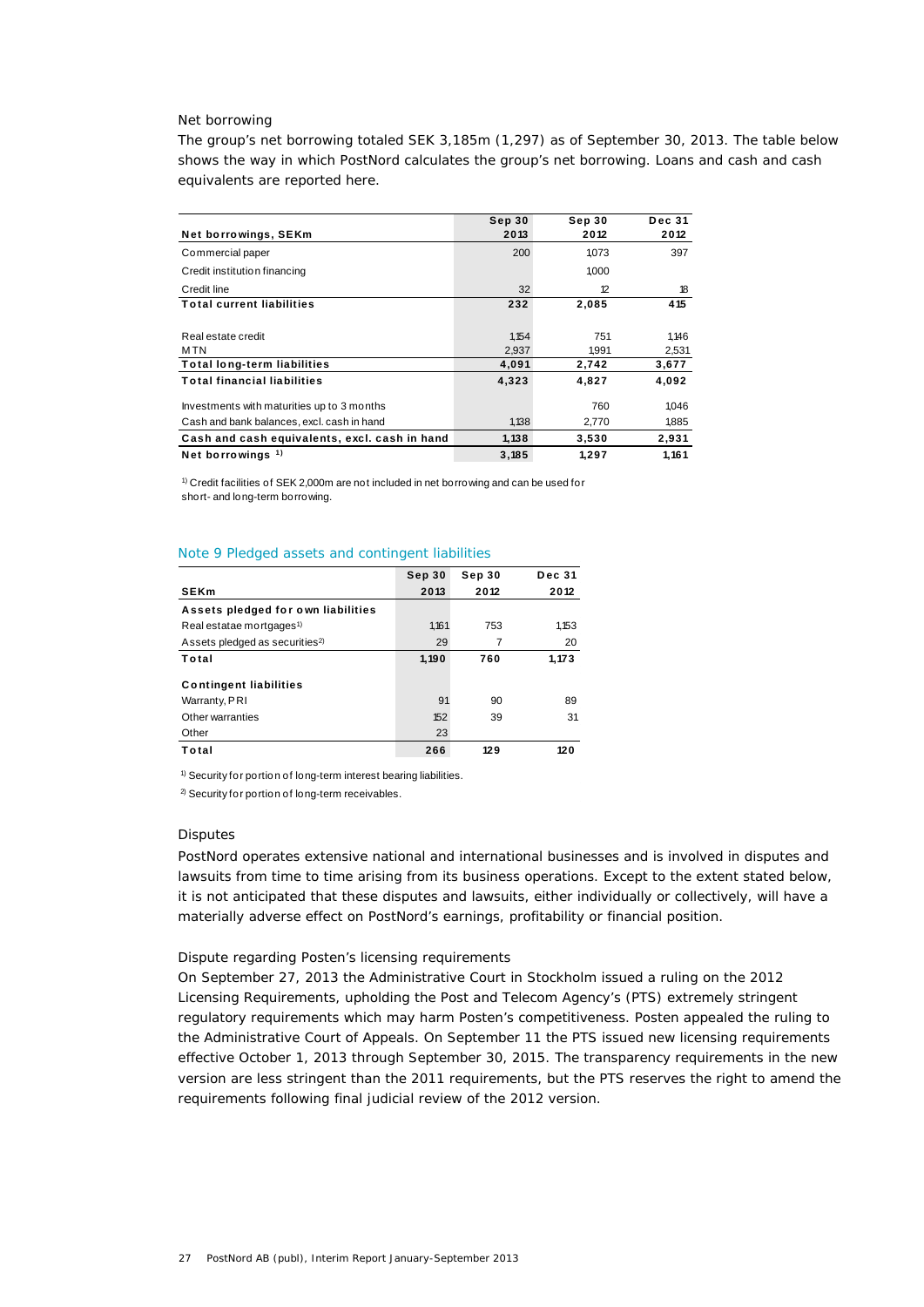### Note 10 Related party transactions

## *Swedish state*

Posten AB paid SEK 4m (3) for the quarter and SEK 12m (9) for the interim period to the Post and Telecom Agency (PTS) for permits to run postal operations, and Posten Meddelande AB paid SEK 2m (2) and SEK 7m (7), respectively, for handling dead letters. Posten Meddelande AB received disability compensation of SEK 6m (7) for the quarter and SEK 18m (19) for the interim period from the PTS for provision of postal services for disabled persons and elderly persons in sparsely populated areas.

## *Danish state*

During the period, Post Danmark A/S paid premiums of SEK  $42m (46)^1$  for the quarter and SEK 129m (144)<sup>1</sup> for the interim period to the Danish state for the group of civil servants employed prior to the date of incorporation. A further SEK 23m (26) is reserved in the balance sheet as of June 30, 2013 for any additional obligations to the same group of employees.

#### *Other organizations*

Posten's insurance association insures group commitments in Sweden for employee disability and family pensions based on ITP-P. The group's Swedish companies received SEK 2m (2) in compensation during the quarter and SEKm 6 (6) during the interim period. Other payments from the insurance association are paid directly to policy holders.

Posten's Pension Fund manages pension funds for Posten AB, Posten Meddelande AB and Posten Logistik AB. The companies transfer cash for new pension commitments in the fund and receive compensation for pensions paid. No transfers were made during the quarter, SEK 0m (68), or during the interim period, SEK 0m (283). Neither was any compensation received during the quarter,SEK 0m (66), or the interim period,SEK 0m (281).

1) Previously reported quarterly data has been adjusted.

### Note 11 Investment commitments

As of September 30, 2013, PostNord Group had entered into agreements for the acquisition of fixed assets totaling SEK 858m (663), mainly for sorting equipment and vehicles. SEK 391m (331) represented investment commitments related to the establishment of Mail Sweden's new terminal structure, and SEK 135m to the replacement of machinery in the business area's terminals.

## Note 12 Acquisitions and divestments

### *Acquisition of subsidiaries*

On January 2, 2013 Post Danmark A/S acquired 100% of the shares in Distribution Services A/S. The company has been included in PostNord's financial statements since January 1, 2013. Distribution Services A/S, a Post Danmark subcontractor since 2003, specializes in the packaging and handling of unaddressed mail. The company became part of business area Mail Denmark as of January 1, 2013. The purchase price totaled SEK 174m. According to the preliminary acquisition analysis, theacquisition gave rise to goodwill comprised of synergy effects, result improvement potential and skills and knowledge to develop the business unit.

On April 25, 2013 PostNord signed an agreement for the cash acquisition of 100% of the shares in Bilfrakt Bothnia AB's subsidiaries Nordisk Kyl AB and Transbothnia AB, with operations in northern Sweden. Through the acquisition, PostNord is broadening the scope of its logistics business in Sweden within mixed cargo, consignment goods and thermal transports. In 2012 the acquired businesses had combined sales of around SEK 1 billion and 285 employees. The purchase price totaled SEK 122m. The companies became part of business area Logistics as of June 1, 2013.

Net sales for Nordisk Kyl Logistik AB totaled SEK 180m during the 2013 holding period. The acquisition contributed SEK -8m to operating profit during the 2013 holding period. If the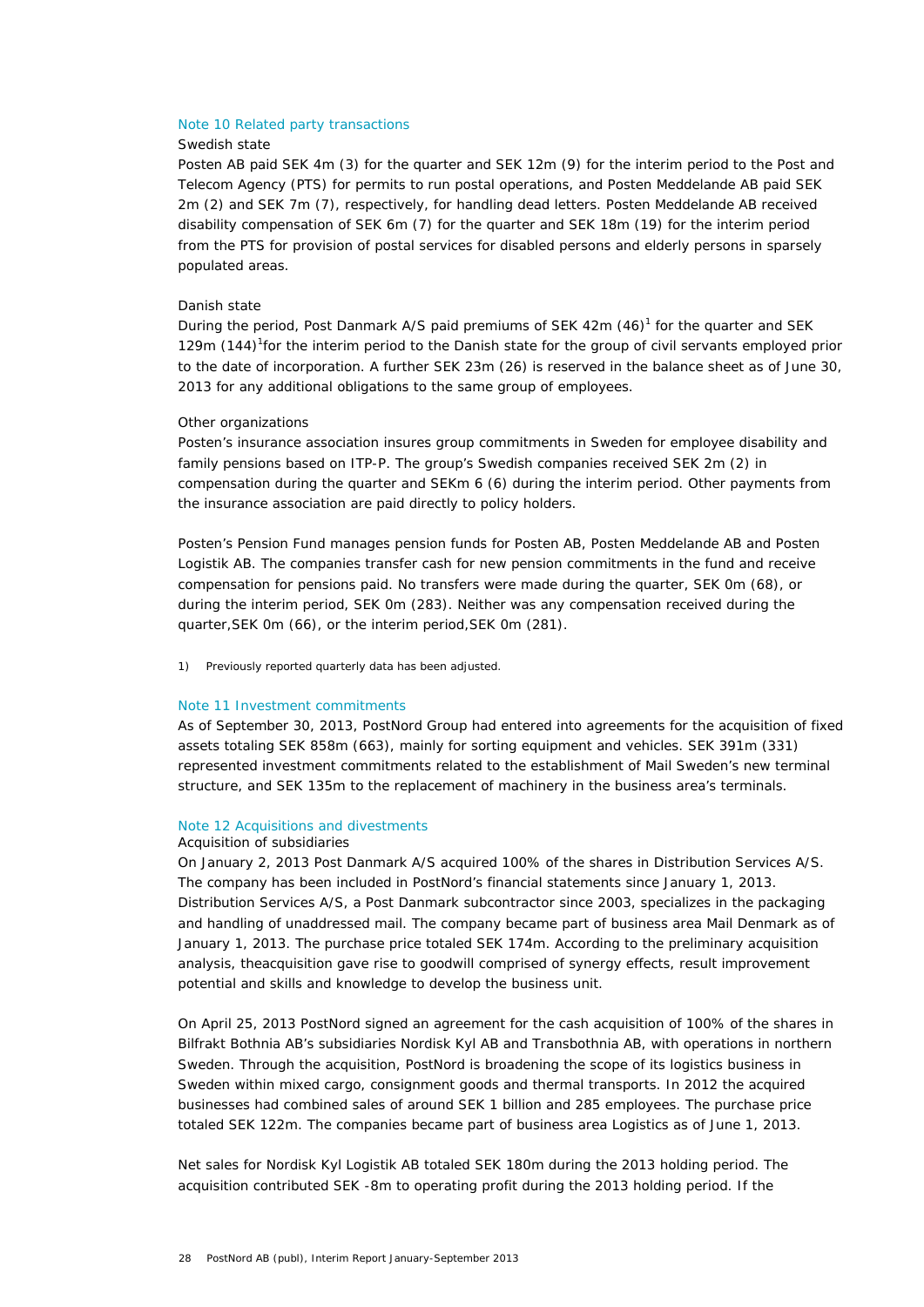acquisition had been made as of January 1, 2013 under corresponding conditions, group net sales would have increased an additional SEK 74m and operating profit would have decreased an additional SEK 1m. The surplus value of fixed assets (excluding goodwill) acquired by the Group was written off according to plan at SEK 0m. The acquisition contributed SEK -8m to Group operating profit.

Net sales for Transbothnia AB totaled SEK 137m during the 2013 holding period. The acquisition contributed SEK 6m to operating profit during 2013. If the acquisition had been made as of January 1, 2013 under corresponding conditions, group net sales would have increased an additional SEK 93m and operating profit would have increased SEK 2m. The surplus value of fixed assets (excluding goodwill) acquired by the Group was written off according to plan at SEK 1m. The acquisition contributed SEK 5m to Group operating profit. According to the preliminary acquisition analysis, the acquisition gave rise to goodwill comprised of synergy effects, result improvement and market positioning potential.

Conditional purchase consideration of SEK 12m, related to the previous acquisition of Roserberg Brevterminal AB, was paid during the period. The acquisition includes land.

## *Acquisition of assets and liabilities*

PostNord wholly-owned subsidiary Tollpost Globe AS took over the operations of Byrknes Auto AS, one of Norway's largest thermal carriers. The company mainly offers services for fish and grocery transports.

PostNord subsidiaries contracted to acquire or acquired document scanning businesses. Data Scanning A/S agreed to acquire all ISS Document A/S operations. Posten Scanning AB acquired Aditro Financial Processes AB's digitization service and document management assets.

During the period PostNord signed an agreement to acquire the assets of Itella's printing and inserting business in Poland.

| Effect of acquisitions and divestments on                  | 2013 Jan-Sep                    |              |        | 2012 Jan-Sep                          |        |           |
|------------------------------------------------------------|---------------------------------|--------------|--------|---------------------------------------|--------|-----------|
| assets and liabilities, SEKm                               | <b>Acquisitions Divestments</b> |              |        | <b>Total Acquisitions Divestments</b> |        | Total     |
| Goodwill                                                   | 170                             |              | 170    | 331                                   | $-44$  | 287       |
| Other intangible fixed assets                              | 30                              |              | 30     | 227                                   | -9     | 218       |
| Other fixed assets                                         | 193                             |              | 193    | 668                                   | $-46$  | 622       |
| <b>Total fixed assets</b>                                  | 393                             |              | 393    | 1,226                                 | -99    | 1,127     |
| Current assets                                             | 86                              |              | 86     | 228                                   | $-36$  | 192       |
| <b>TOTAL ASSETS</b>                                        | 479                             |              | 479    | 1,454                                 | $-135$ | 1,319     |
| <b>TOTAL LIABILITIES</b>                                   | $-171$                          | $\mathbf{1}$ | $-170$ | $-755$                                | 121    | -634      |
| <b>NET ASSETS</b>                                          | 308                             | 1            | 309    | 699                                   | $-14$  | 685       |
| Capital gain from divested businesses/affiliated companies |                                 | $-1$         | $-1$   |                                       | $-5$   | $-5$      |
| Other items affecting cash flow                            | $-54$                           |              | $-54$  | $-582$                                | 39     | $-543$    |
| Purchase sums paid/received                                | $-308$                          |              | $-308$ | $-699$                                | 19     | $-680$    |
| Cash and cash equivalents (acquired/divested)              | 19                              |              | 19     | 40                                    | $-12$  | 28        |
| Net effect on cash and cash equivalents                    | $-343$                          |              | $-343$ | $-1.241$                              | 46     | $-1, 195$ |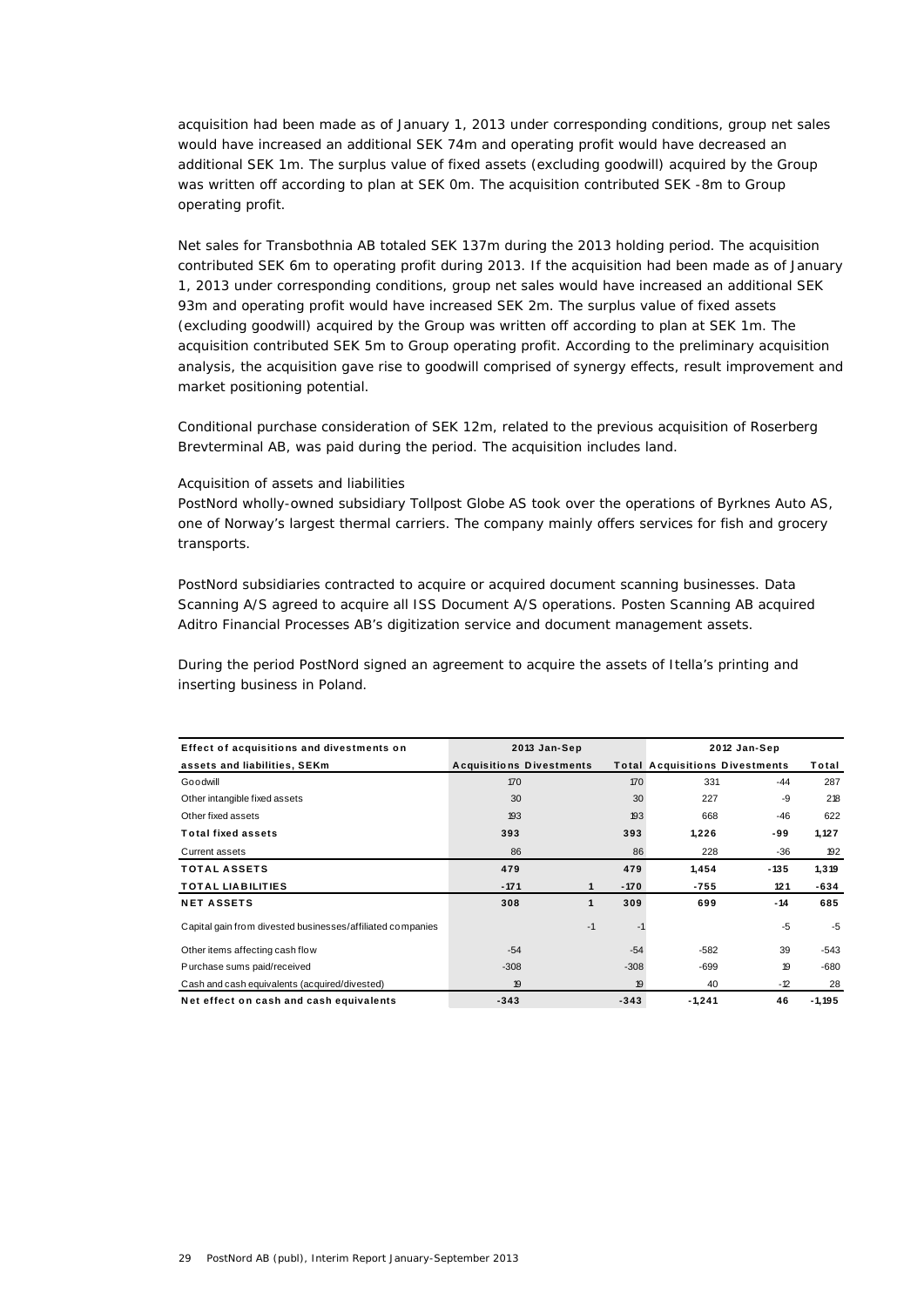| 2013 Jan-Sep, SEKm                                       | Goodwill | Other<br>intangible<br>assets | Other fixed<br>assets | Current | assets Liabilities | Net<br>assets |
|----------------------------------------------------------|----------|-------------------------------|-----------------------|---------|--------------------|---------------|
| Acquired                                                 |          |                               |                       |         |                    |               |
| Distribution Services A/S                                | 95       |                               | 93                    | 21      | $-35$              | 174           |
| Nordisk Kyl Logistik AB                                  | 47       | 9                             | 86                    | 25      | $-100$             | 67            |
| Transbothnia AB                                          | 28       | 21                            | $\overline{2}$        | 40      | $-36$              | 55            |
| Rosersberg Brevterminal AB, additional<br>purchase price |          |                               | 12                    |         |                    | 12            |
| <b>Total acquired</b>                                    | 170      | 30                            | 193                   | 86      | $-171$             | 308           |
| <b>Divested</b>                                          |          |                               |                       |         |                    |               |
| Tidningstorget AB                                        |          |                               |                       |         | $-1$               | $-1$          |
| <b>Total divested</b>                                    |          |                               |                       |         |                    | $-1$          |

|                                                                          |          | Other<br>intangible | Other fixed | Current |                    | Net                 |
|--------------------------------------------------------------------------|----------|---------------------|-------------|---------|--------------------|---------------------|
| 2012 Jan-sep, MSEK                                                       | Goodwill | assets              | assets      |         | assets Liabilities | assets              |
| Acquired                                                                 |          |                     |             |         |                    |                     |
| Green Cargo Logistics AB (incl. subsidiary<br>Green Cargo Logistics A/S) | 331      | 227                 | 69          | 213     | $-319$             | 521                 |
| Kardinalmärket 1AB                                                       |          |                     | 314         | 3       | $-205$             | 112                 |
| Kommanditbolaget Sveterm                                                 |          |                     | 285         | 12      | $-231$             | 66                  |
| Nils Hansson Logistics AB, reduction of<br>purchase price                | $-1$     |                     |             |         |                    | $-1$                |
| Eek Transport AS, adjustment of fixed<br>purchase price                  | 1        |                     |             |         |                    | 1                   |
| <b>Total acquired</b>                                                    | 331      | 227                 | 668         | 228     | $-755$             | 699                 |
| <b>Divested</b>                                                          |          |                     |             |         |                    |                     |
| Hit Starintex B.V.                                                       | 39       |                     | 1           | 25      | $-55$              | $\boldsymbol{\eta}$ |
| EBT Property B.V.                                                        |          |                     | 45          | 5       | $-45$              | 5                   |
| Hit Belgium S.A                                                          | 5        | 9                   |             | 5       | $-21$              | $-2$                |
| SPOT A/S                                                                 |          |                     |             |         |                    | 1                   |
| <b>Total divested</b>                                                    | 44       | 9                   | 46          | 36      | $-121$             | 14                  |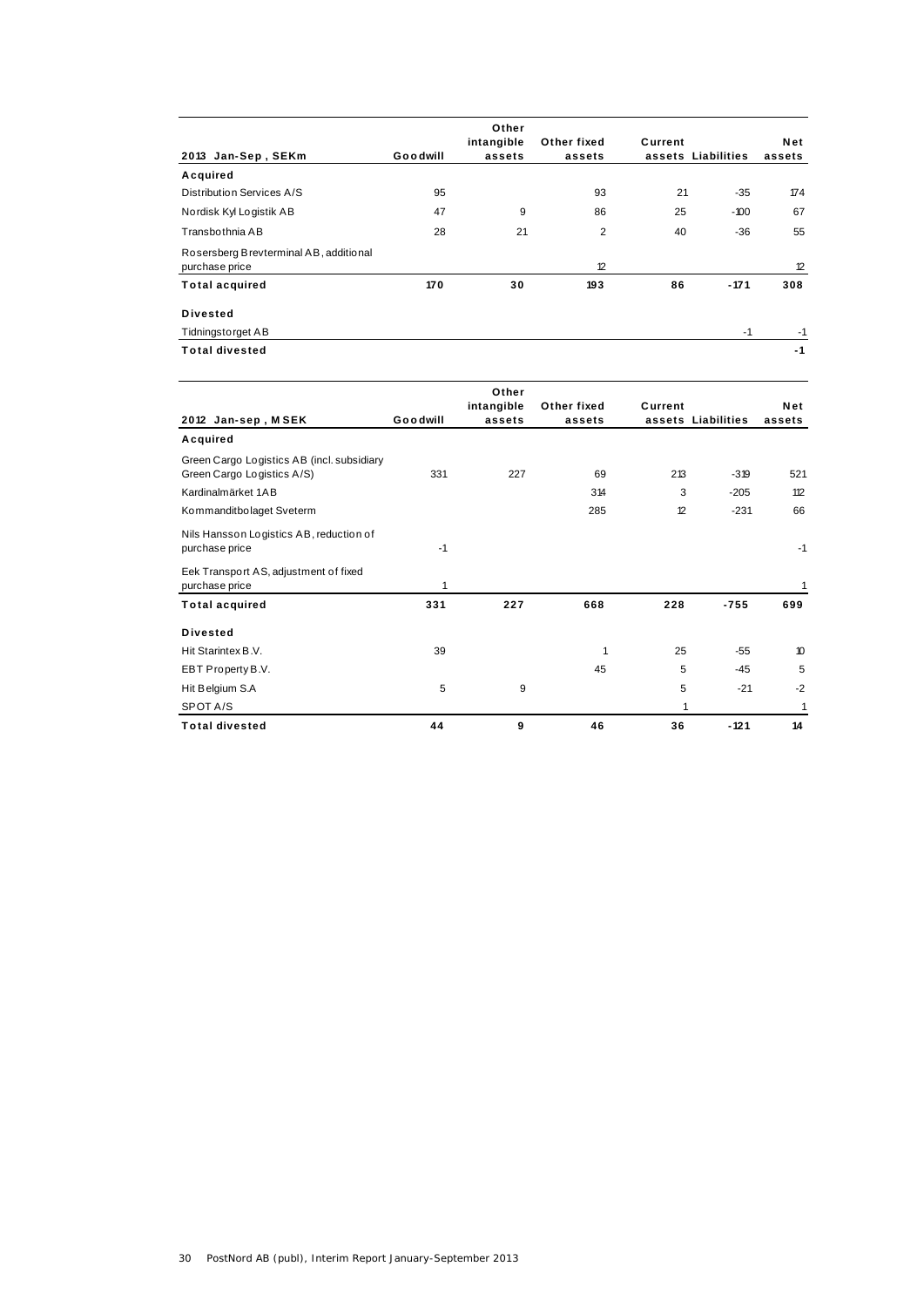## **08 Condensed parent company financial statements**

## **INCOME STATEMENT**

|                                               |      |       |              |       | Jul-Sep Jul-Sep Jan-Sep Jan-Sep Jan-Dec |       |
|-----------------------------------------------|------|-------|--------------|-------|-----------------------------------------|-------|
| <b>SEKm</b>                                   | Note | 2013  | 2012         | 2013  | 2012                                    | 2012  |
|                                               |      |       |              |       |                                         |       |
| Other income                                  |      | 6     | 6            | 18    | 17                                      | 23    |
| Income                                        |      | 6     | 6            | 18    | 17                                      | 23    |
| Personnel expenses                            |      | $-4$  | $-7$         | $-16$ | $-20$                                   | $-28$ |
| Other expenses                                |      | $-1$  | $-4$         | -9    | - 19                                    | $-26$ |
| <b>Operating expenses</b>                     |      | -5    | $-11$        | $-25$ | $-39$                                   | -54   |
| <b>OPERATING PROFIT</b>                       |      | 1     | -5           | $-7$  | $-22$                                   | $-31$ |
| Income from participations in group companies |      |       |              | 773   | 2,473                                   | 2,473 |
| Interest income and similar income items      |      | 11    | $\mathcal T$ | 29    | 31                                      | 44    |
| Interest expense and similar expense items    |      | $-21$ | $-21$        | -65   | $-30$                                   | $-57$ |
| <b>Financial items</b>                        |      | $-10$ | -4           | 737   | 2,474                                   | 2,460 |
| Profit after financial items                  |      | -9    | -9           | 730   | 2,452                                   | 2,429 |
| Balance sheet appropriations                  |      |       |              |       |                                         | 46    |
| Profit before tax                             |      | -9    | -9           | 730   | 2,452                                   | 2,475 |
| Tax                                           |      |       |              |       |                                         |       |
| <b>NET PROFIT</b>                             |      | -9    | -9           | 730   | 2,452                                   | 2,475 |

## **COMPREHENSIVE INCOME STATEMENT**

|                                           |      |      |      | Jul-Sep Jul-Sep Jan-Sep Jan-Sep Jan-Dec |       |
|-------------------------------------------|------|------|------|-----------------------------------------|-------|
| <b>SEKm</b>                               | 2013 | 2012 | 2013 | 2012                                    | 2012  |
| Net profit                                | -9   | -9   | 730  | 2.452                                   | 2.475 |
| Other comprehensive profit for the period |      |      |      |                                         |       |
| <b>COMPREHENSIVE PROFIT</b>               | -9   | -9   | 730  | 2.452                                   | 2.475 |

### **BALANCE SHEETS**

|                                                    |      | Sep 30 | Sep 30 | <b>Dec 31</b> |
|----------------------------------------------------|------|--------|--------|---------------|
| <b>SEKm</b>                                        | Note | 2013   | 2012   | 2012          |
|                                                    | 1    |        |        |               |
| <b>ASSETS</b>                                      |      |        |        |               |
| <b>Financial assets</b>                            | 2    | 12,483 | 12,478 | 12,480        |
| <b>Total fixed assets</b>                          |      | 12,483 | 12,478 | 12,480        |
| Current receivables                                |      | 8,066  | 7,637  | 6,313         |
| <b>Total current assets</b>                        |      | 8,066  | 7,637  | 6,313         |
| <b>TOTAL ASSETS</b>                                |      | 20,549 | 20,115 | 18,793        |
| <b>EQUITY AND LIABILITIES</b>                      |      |        |        |               |
| Equity                                             |      | 16,468 | 15,818 | 15,841        |
| Long-term liabilities                              |      | 3,876  | 1,994  | 2,536         |
| <b>Current liabilities</b>                         |      | 205    | 2,303  | 416           |
| <b>TOTAL EQUITY AND LIABILITIES</b>                |      | 20,549 | 20,115 | 18,793        |
|                                                    |      |        |        |               |
| <b>CONTINGENT LIABILITIES</b>                      |      |        |        |               |
| Warranty, PRI                                      |      | 136    | 121    | 103           |
| Guarantees on behalf of subsidiaries <sup>1)</sup> |      | 299    | 2342   | 256           |
| <b>Total contingent liabilities</b>                |      | 435    | 355    | 359           |

1) PostNord AB took over essentially all of Posten AB's subsidiary guarantees during the first quarter of 2013.

2) As of September 30, 2012, PostNord AB's subsidiary Posten AB had pledged a total of SEK 100m on behalf of wholly-owned subsidiaries.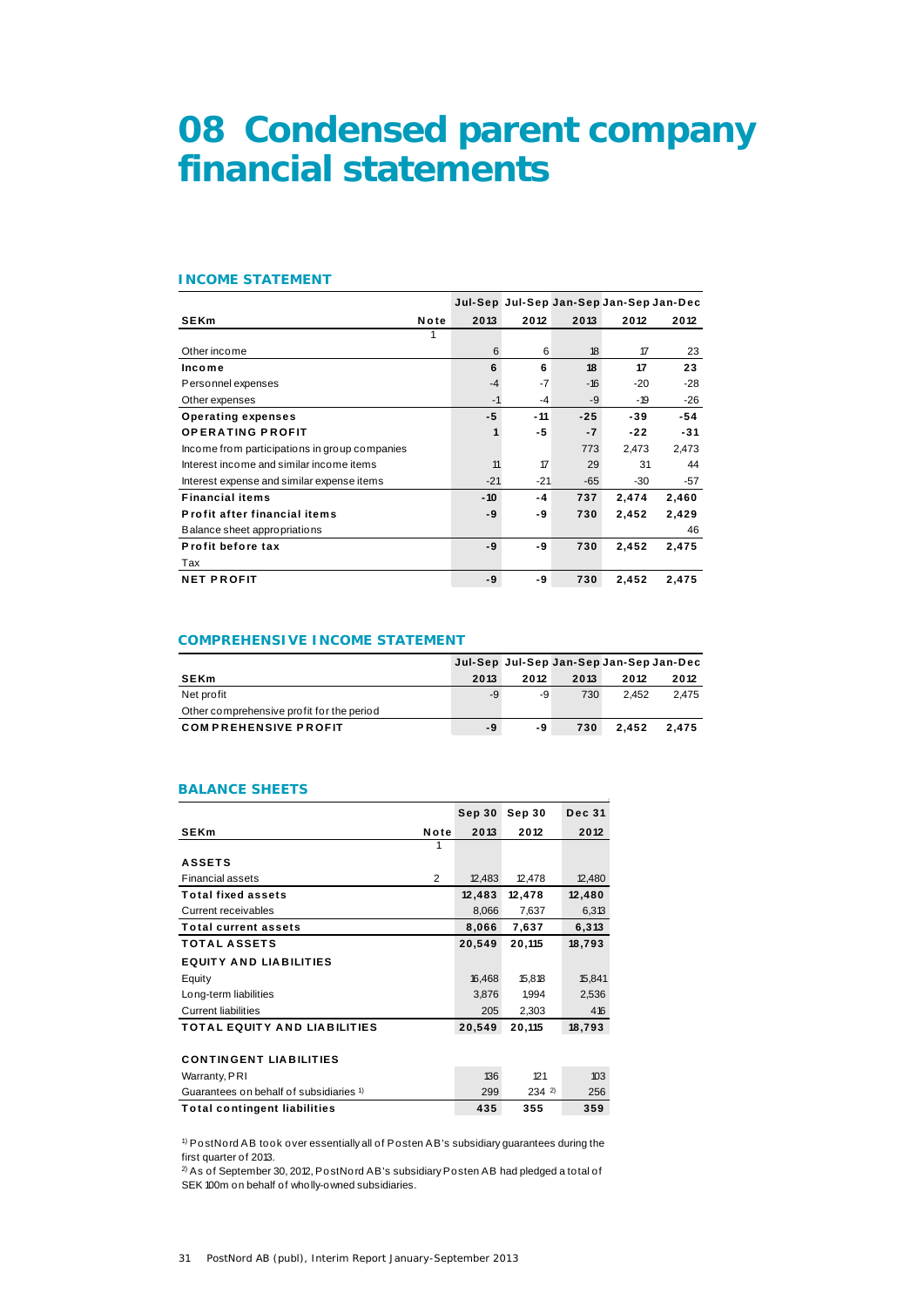## **NOTES**

## Note 1 Accounting principles

The parent company essentially applies the same accounting principles as the group does, and thus applies RFR 2, Reporting of Legal Entities. The differences between the parent company's and the group's accounting principles result from the parent company's limitations in applying International Financial Reporting Standards (IFRS) as a consequence of the Swedish Annual Accounts Act and the Law on Safeguarding of Pension Commitments, and are to some extent also based on tax considerations. The same accounting principles and methods of calculation were used in this interim report as in the 2012 Annual Report.

#### Note 2 Financial assets

Financial assets totaled SEK 12,483m (12,478) and were primarily comprised of shares in subsidiaries. The shares are held in subsidiaries Posten AB, book value SEK 7,089m, and Post Danmark A/S, book value SEK 5,387m.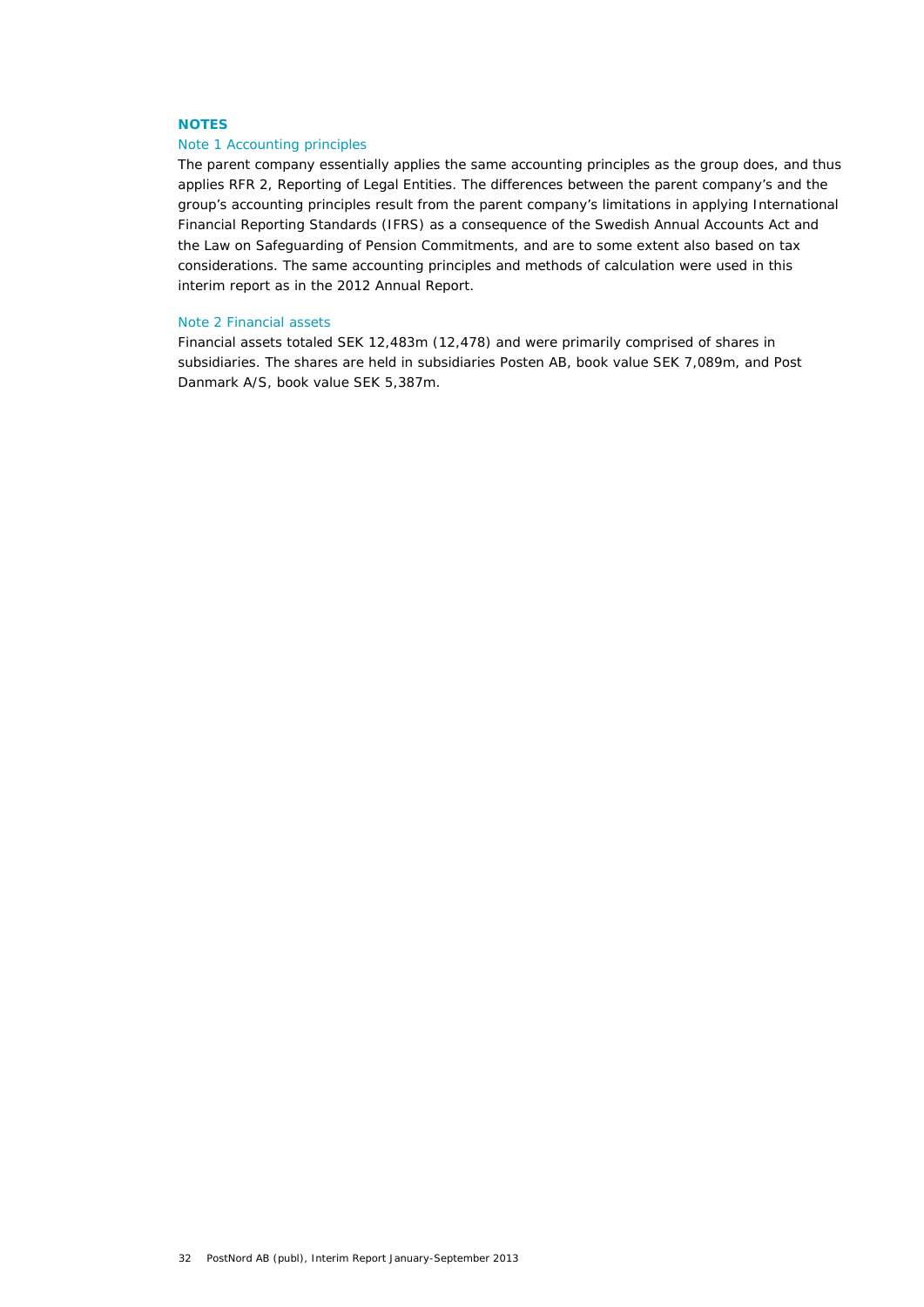# **09 Quarterly data**

|                                                    | Oct-Dec Jan-Mar Apr-Jun Jul-Sep Oct-Dec Jan-Mar |        |        |                     |        |                         | Apr-Jun     | Jul-Sep |
|----------------------------------------------------|-------------------------------------------------|--------|--------|---------------------|--------|-------------------------|-------------|---------|
| <b>SEKm, unless otherwise specified</b>            | 2011                                            | 2012   | 2012   | 2012                | 2012   | 2013                    | 2013        | 2013    |
| PostNord Group <sup>1)</sup>                       |                                                 |        |        |                     |        |                         |             |         |
| Net sales                                          | 10,528                                          | 9,993  | 9,487  | 8,959               | 10,481 | 9,832                   | 9,757       | 9,306   |
| Other income                                       | 68                                              | 63     | 60     | 68                  | 62     | 45                      | 63          | 56      |
| Expenses                                           | 9,954                                           | 9,727  | 9,689  | 8,866               | 10,386 | 9,548                   | 9,907       | 9,117   |
| Operating profit (EBITDA)                          | 1,068                                           | 741    | 276    | 583                 | 811    | 738                     | 318         | 647     |
| Operating profit (EBIT)                            | 641                                             | 330    | $-142$ | 165                 | 159    | 333                     | $-84$       | 247     |
| Profit before tax                                  | 608                                             | 303    | $-177$ | 119                 | 123    | 276                     | $-113$      | 184     |
| Net profit                                         | 408                                             | 208    | -153   | 124                 | 70     | 185                     | -80         | 184     |
| Operating margin (EBITDA), %                       | 10.1                                            | 7.4    | 2.9    | 6.5                 | 7.7    | 7.5                     | 3.2         | 6.9     |
| Operating margin (EBIT), %                         | 6.0                                             | 3.3    | neg    | 1.8                 | 1.5    | 3.4                     | neg         | 2.6     |
| Cash flows from operating activities               | n/a                                             | 291    | 472    | $-324$              | 1,386  | 392                     | $-17$       | $-363$  |
| Net debt                                           | n/a                                             | 1,112  | 3,843  | 5,017               | 4,299  | 4,413                   | 4,890       | 4,009   |
| Return on equity, rolling 12-month, %              | n/a                                             | n/a    | n/a    | n/a                 | 2.6    | 2.7                     | 3.9         | 4.4     |
| Equity-Assets ratio, close of period, %            | n/a                                             | 40     | 30     | 27                  | 28     | 29                      | 30          | 36      |
| A verage number of employees                       | 40,370                                          | 38,791 | 39,085 | 41,047              | 39,929 | 38,453 3                | 39,301 3)   | 40,050  |
| Mail Denmark <sup>2)</sup>                         |                                                 |        |        |                     |        |                         |             |         |
| Net sales                                          | 2,994                                           | 2,800  | 2,517  | 2,213               | 2,636  | 2,371                   | 2,284       | 2,175   |
| Letters                                            | 1,703                                           | 1631   | 1,423  | 1,221               | 1,457  | 1,385                   | 1,297       | 1,194   |
| Advertisements and Newspapers                      | 485                                             | 434    | 392    | 367                 | 390    | 326                     | 337         | 333     |
| Parcels                                            | 621                                             | 548    | 513    | 468                 | 570    | 501                     | 490         | 482     |
| Other                                              | 185                                             | 187    | 189    | 157                 | 219    | 159                     | 160         | 166     |
| Other income                                       | 4                                               | 10     | 10     | 28                  | 7      | 10                      | 36          | 18      |
| Operating profit (EBIT)                            | 116                                             | 87     | $-171$ | $-75$               | $-18$  | -9                      | $-103$      | $-37$   |
| Operating margin, %                                | 3.9                                             | 3.1    | neg    | neg                 | neg    | neg                     | neg         | neg     |
| A verage number of employees                       | 13,252                                          | 12,984 | 12,530 | 12,833              | 12,673 | 12,358                  | 12,674      | 12,016  |
|                                                    |                                                 |        |        |                     |        |                         |             |         |
| Volumes, millions of units produced                |                                                 |        |        |                     |        |                         |             |         |
| P rio rity mail                                    | 88                                              | 88     | 77     | 72                  | 83     | 75                      | 70          | 63      |
| Non-priority and business mail                     | 111                                             | 105    | 87     | 79                  | 94     | 94                      | 80          | 73      |
| Parcels                                            | 11                                              | 10     | 9      | 9                   | 11     | 10                      | 10          | 9       |
| <b>Mail Sweden</b>                                 |                                                 |        |        |                     |        |                         |             |         |
| Net sales                                          | 4,130                                           | 3,908  | 3,695  | 3,440               | 4,094  | 3,852                   | 3,683       | 3,448   |
| Letters                                            | 2,257                                           | 2,098  | 1,906  | 1,681               | 2,26   | 1,991                   | 1863        | 1,671   |
| Advertisements and Newspapers                      | 1234                                            | 1.176  | 1,160  | 1,154               | 1,296  | 1,225                   | 1,186       | 1,141   |
| Other                                              | 639                                             | 634    | 629    | 605                 | 672    | 640                     | 634         | 636     |
| Other income                                       | 197                                             | 186    | 202    | 197                 | 202    | 200                     | 225         | 189     |
| Operating profit (EBIT)                            | 384                                             | 250    | -3     | 169                 | 377    | 268                     | $-21$       | 145     |
| Operating margin, %                                | 8.9                                             | 6.1    | neg    | 4.6                 | 8.8    | 6.6                     | neg         | 4.0     |
| A verage number of employees                       | 17,798                                          | 16,778 | 17,364 | 18,715              | 17,905 | $16,763$ 3              | $16,917$ 3) | 17,953  |
| Volumes, millions of units produced                |                                                 |        |        |                     |        |                         |             |         |
| P rio rity mail                                    | 259                                             | 242    | 230    | 211                 | 242    | 232                     | 226         | 213     |
| Non-priority mail                                  | 336                                             | 344    | 276    | 260                 | 318    | 326                     | 266         | 249     |
|                                                    |                                                 |        |        |                     |        |                         |             |         |
| Logistics $2)$                                     |                                                 |        |        |                     |        |                         |             |         |
| Net sales                                          | 2,866                                           | 2,745  | 2,832  | 2,885               | 3,300  | 3,161                   | 3,372       | 3,300   |
| Parcels                                            | 1252                                            | 1,175  | 1,150  | 1,107               | 1,328  | 1,207                   | 1,204       | 1,138   |
| Solutions (heavy freight and integrated solutions) | 817                                             | 726    | 837    | 1,003               | 1,099  | 1,146                   | 1,295       | 1,363   |
| Other logistics services (mixed cargo, etc.)       | 797                                             | 844    | 845    | 775                 | 873    | 808                     | 873         | 799     |
| Other income                                       | 381                                             | 366    | 290    | 330                 | 344    | 325                     | 315         | 331     |
| Operating profit (EBIT)                            | 162                                             | 58     | 13     | 108                 | 93     | 66                      | 46          | 76      |
| Operating margin, %                                | 5.0                                             | 19     | 0.4    | 3.4                 | 2.6    | 1.9                     | 1.2         | 2.1     |
| A verage number of employees                       | 6,328                                           | 6,156  | 6,397  | 6,687               | 6,695  | 6,828                   | 7,304       | 7,672   |
| Volumes, millions of units produced                |                                                 |        |        |                     |        |                         |             |         |
| Parcels                                            | 18                                              | 18     | 18     | $\pmb{\mathcal{T}}$ | 20     | 19                      | 19          | 19      |
|                                                    |                                                 |        |        |                     |        |                         |             |         |
| Strålfors                                          |                                                 |        |        |                     |        |                         |             |         |
| Net sales                                          | 714                                             | 717    | 655    | 611                 | 682    | 682                     | 645         | 610     |
| Other income                                       | 18                                              | 7      | 7      | 5                   | $-2$   | $\overline{\mathbf{c}}$ | 5           | 3       |
| Operating profit (EBIT)                            | $-3$                                            | -58    | 9      | 15                  | 9      | 18                      | $-30$       | 18      |
| Operating margin, %                                | neg                                             | neg    | 14     | 2.4                 | 1.3    | 2.6                     | neg         | 2.9     |
| A verage number of employees                       | 1,684                                           | 1,521  | 1,520  | 1,515               | 1,491  | 1,468                   | 1,456       | 1,463   |

1) Restated due to revised IAS 19, Employee Benefits.

2) Restated due to reorganization of the group's parcel operations in Denmark.

3) Previously reported quarterly data has been adjusted.